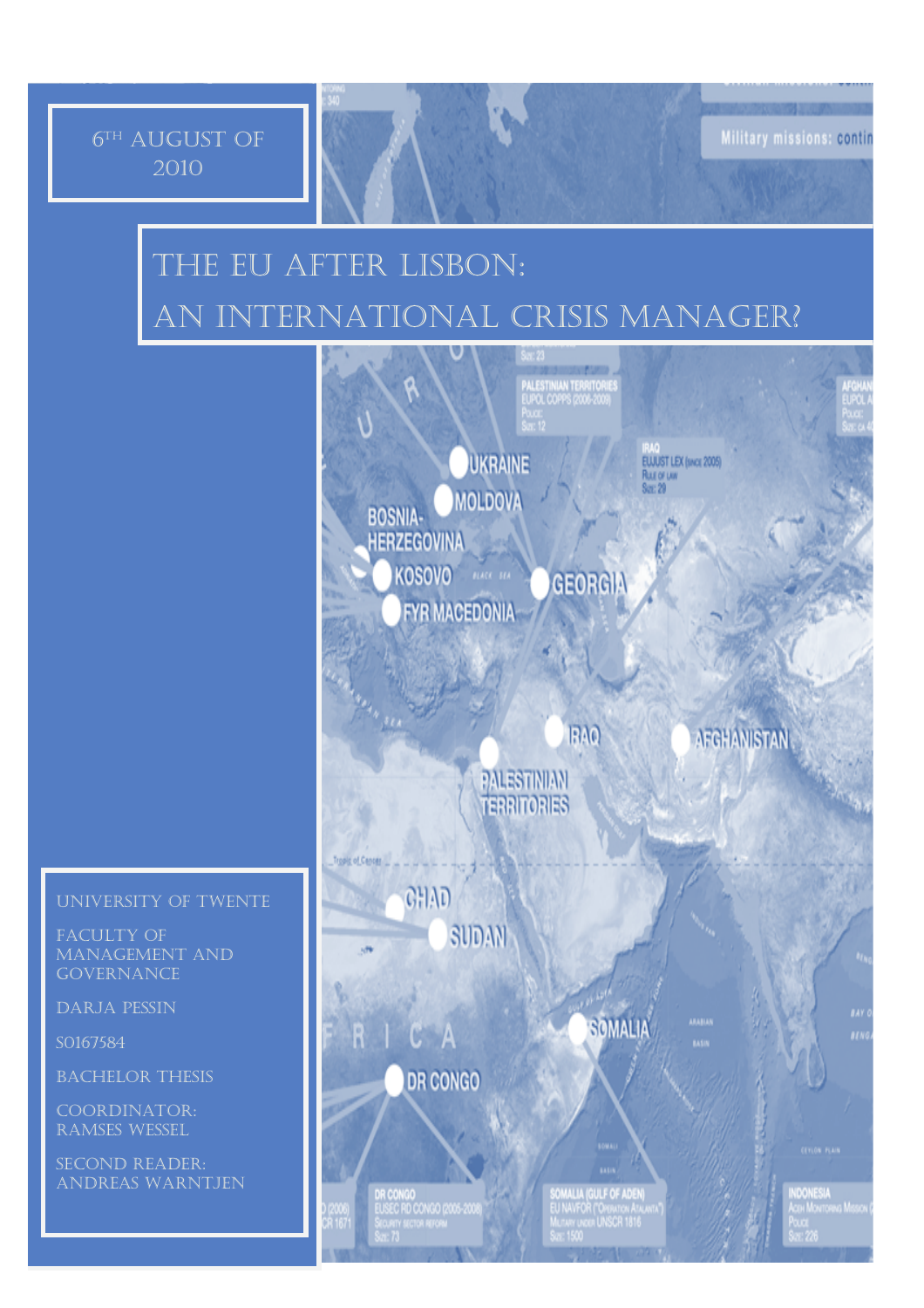# **ABSTRACT**

**In December 2009 the European Union introduced the Lisbon Treaty which implemented major transformations in the European security field. The former European Security and Defence Policy under which over 20 missions of different tasks were deployed was renamed the Common Security and Defence Policy and implemented some major changes that had the goal to make the military policy of the EU more effective and strengthen the coherence so that the EU finally can be a crisis manager to global threats. These changes had its impact on the missions which have been deployed under the ESDP by introducing new objectives with which the former have to comply. This bachelor thesis intends to review and describe to what extent the individual missions actually manage it to attain the goals and objectives that were implemented by the new CSDP.**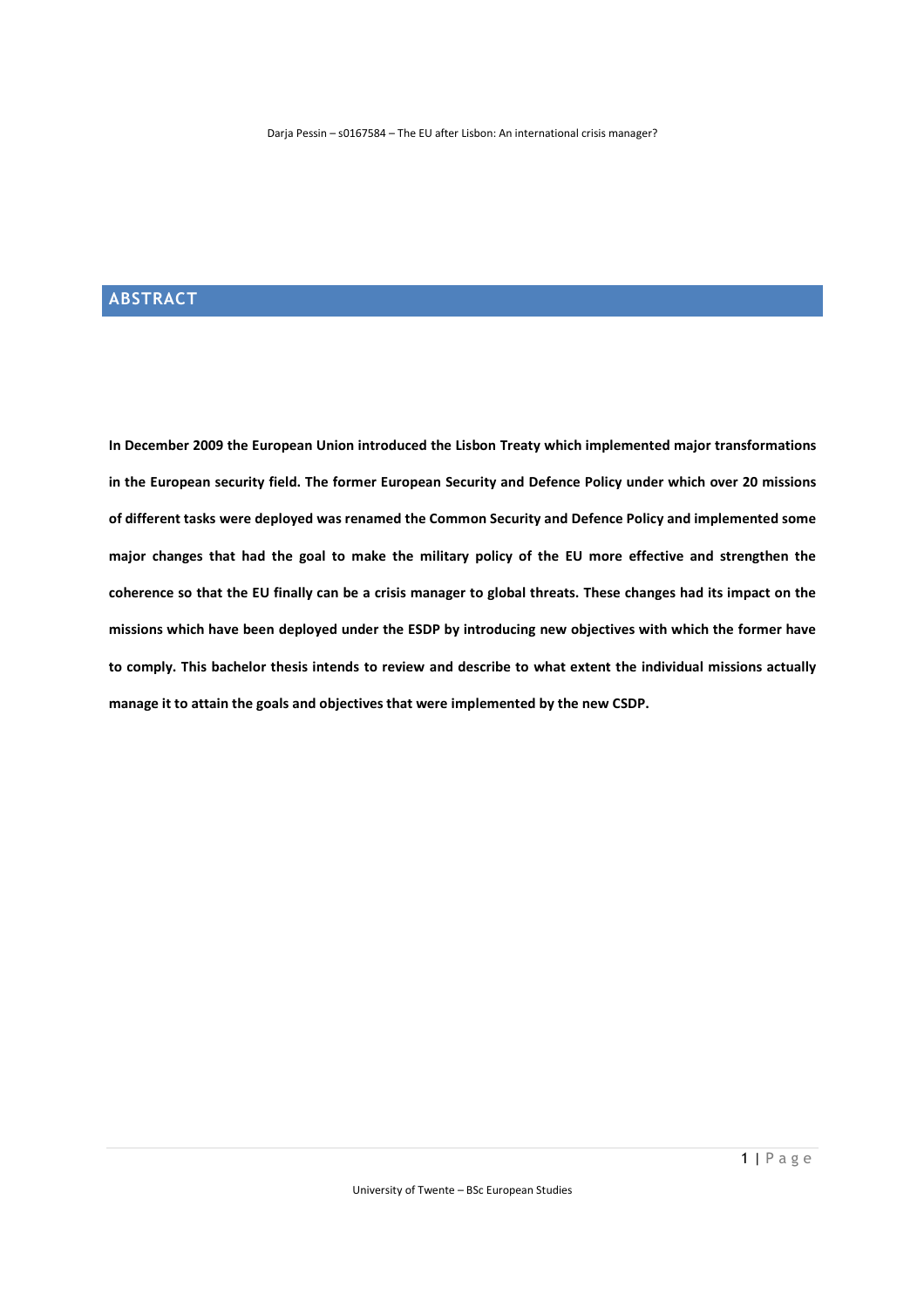# TABLE OF CONTENTS

| 1. |  |  |  |
|----|--|--|--|
|    |  |  |  |
|    |  |  |  |
|    |  |  |  |
|    |  |  |  |
|    |  |  |  |
| 2. |  |  |  |
|    |  |  |  |
|    |  |  |  |
|    |  |  |  |
|    |  |  |  |
|    |  |  |  |
|    |  |  |  |
|    |  |  |  |
|    |  |  |  |
| З. |  |  |  |
|    |  |  |  |
|    |  |  |  |
|    |  |  |  |
|    |  |  |  |
|    |  |  |  |
|    |  |  |  |
|    |  |  |  |
|    |  |  |  |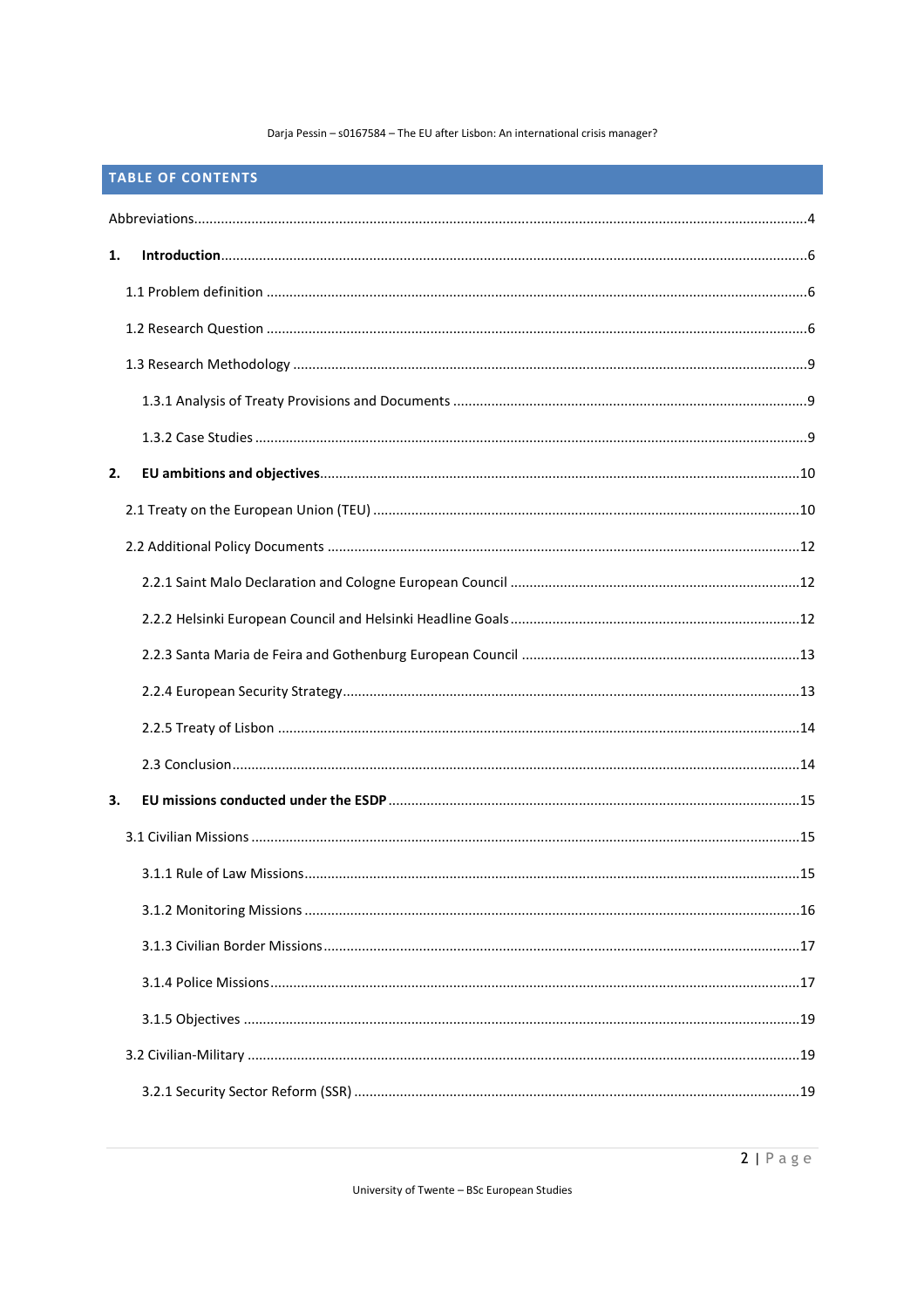| 4. |  |  |
|----|--|--|
|    |  |  |
|    |  |  |
|    |  |  |
|    |  |  |
|    |  |  |
|    |  |  |
|    |  |  |
|    |  |  |
|    |  |  |
|    |  |  |
|    |  |  |
|    |  |  |
|    |  |  |
|    |  |  |
|    |  |  |
|    |  |  |
|    |  |  |
|    |  |  |
| 5. |  |  |
|    |  |  |
|    |  |  |
| 6. |  |  |
| 7. |  |  |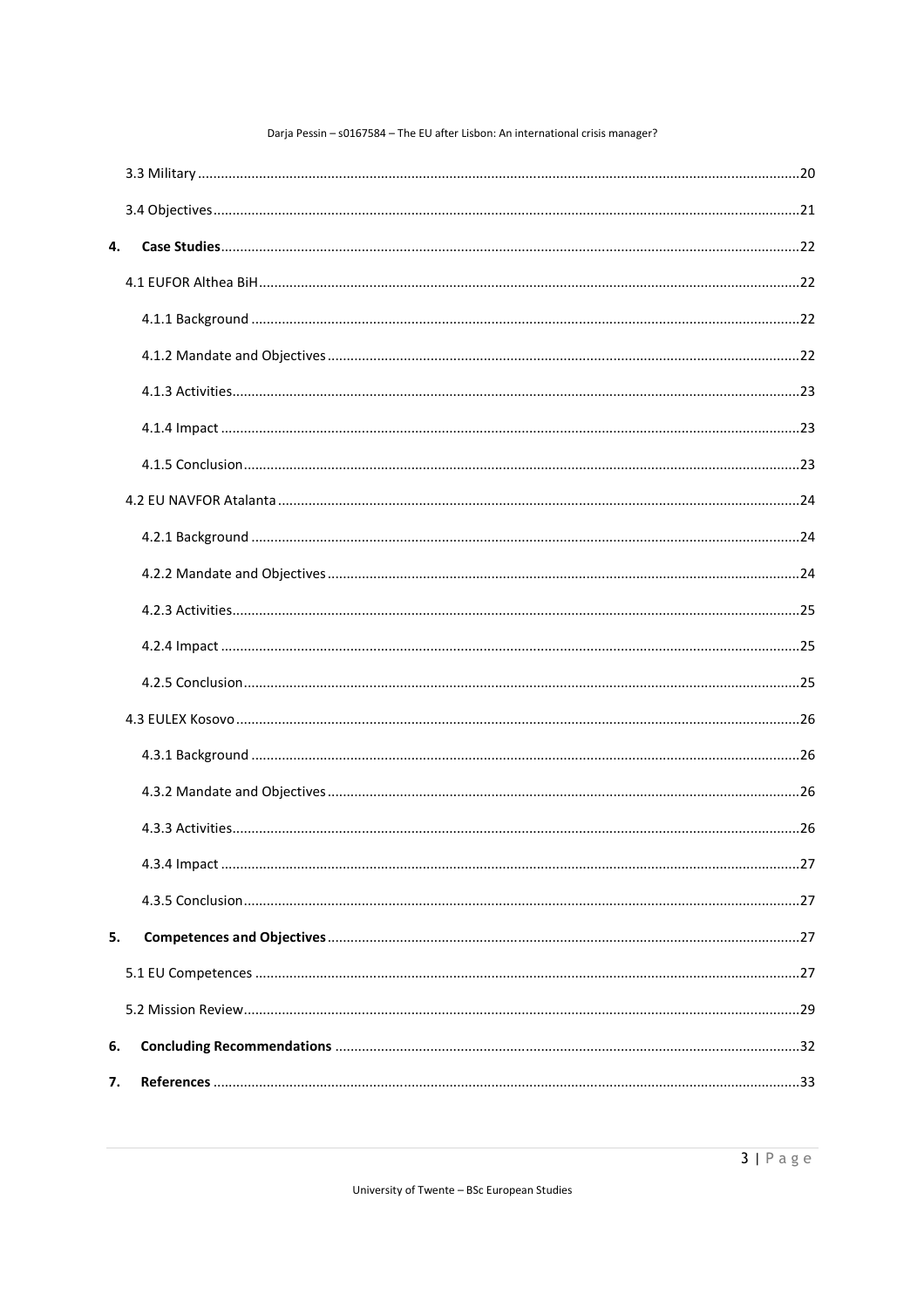# **ABBREVIATIONS**

| AMM             | Aceh Monitoring Mission                             |
|-----------------|-----------------------------------------------------|
| BAM             | <b>Border Assistance Mission</b>                    |
| BiH             | Bosnia and Herzegovina                              |
| BMO             | <b>Border Monitoring Mission</b>                    |
| BST             | <b>Border Support Team</b>                          |
| CFSP            | Common Foreign and Security Policy                  |
| <b>CSDP</b>     | Common Security and Defence Policy                  |
| DDR             | Disarmament, Demobilization and Reintegration       |
| DRC             | Democratic Republic of Congo                        |
| ECAP            | European Capabilities Action Plan                   |
| ECMM            | <b>European Community Monitor Mission</b>           |
| ENP             | European Neighborhood Policy                        |
| EPC             | <b>European Political Cooperation</b>               |
| ESDP            | <b>European Security and Defence Policy</b>         |
| ESS             | <b>European Security Strategy</b>                   |
| ΕU              | European Union                                      |
| EUBAM           | European Union Border Assistance Mission            |
| EUMM            | <b>European Union Monitoring Mission</b>            |
| <b>EUNAVFOR</b> | <b>European Union Naval Force</b>                   |
| EUPAT           | European Union Police Advisory Team                 |
| EUPM            | <b>European Union Police Mission</b>                |
| EUPOL           | <b>European Union Police Mission</b>                |
| EUSEC           | Advisory and Assistance Mission for Security Reform |
| <b>FARDC</b>    | Armed Forces of the Democratic Republic of Congo    |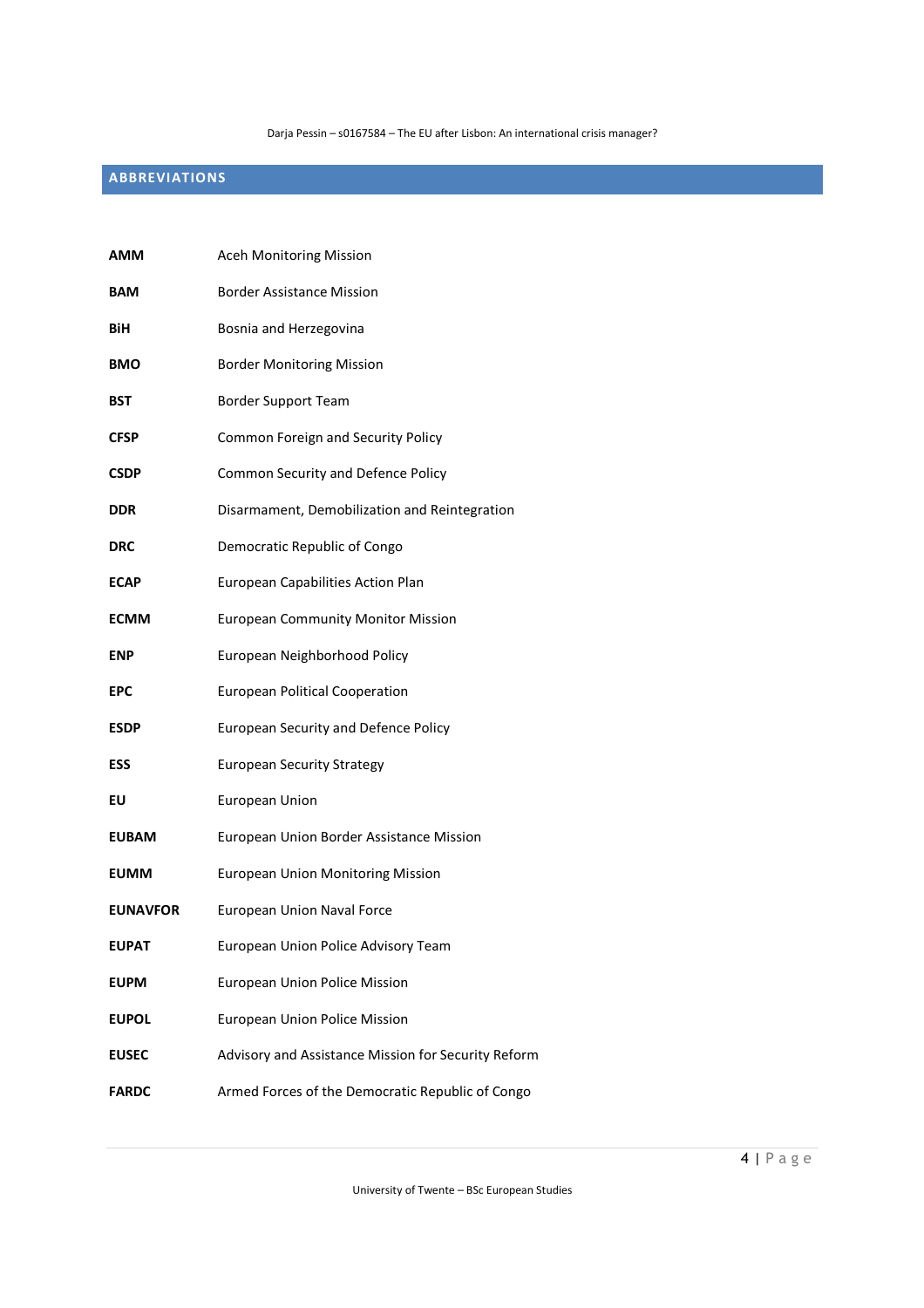| <b>fYROM</b>  | Former Yugoslav Republic of Macedonia                                                                                 |
|---------------|-----------------------------------------------------------------------------------------------------------------------|
| HR/VP         | High Representative of the European Union for Foreign Affairs and Security Policy/Vice President<br>of the Commission |
| <b>IFOR</b>   | <b>Implementation Force</b>                                                                                           |
| <b>IRTC</b>   | Internationally Recommended Transit Corridor                                                                          |
| MoU           | Memorandum of Understanding                                                                                           |
| <b>MSCHOA</b> | Maritime Security Center-Horn of Africa                                                                               |
| <b>NATO</b>   | North Atlantic Treaty Organization                                                                                    |
| <b>OEF</b>    | <b>Operation Enduring Freedom</b>                                                                                     |
| <b>RRF</b>    | <b>Rapid Reaction Force</b>                                                                                           |
| <b>SEA</b>    | Single European Act                                                                                                   |
| <b>SFOR</b>   | <b>Stabilization Force</b>                                                                                            |
| <b>SHADE</b>  | <b>Shared Awareness and Deconfliction</b>                                                                             |
| <b>SSR</b>    | <b>Security Sector Reform</b>                                                                                         |
| <b>TEU</b>    | Treaty on European Union                                                                                              |
| ToL           | Treaty of Lisbon                                                                                                      |
| <b>UN</b>     | <b>United Nations</b>                                                                                                 |
| <b>UNMIK</b>  | Interim Administration Mission in Kosovo                                                                              |
| <b>WFP</b>    | World Food Programme                                                                                                  |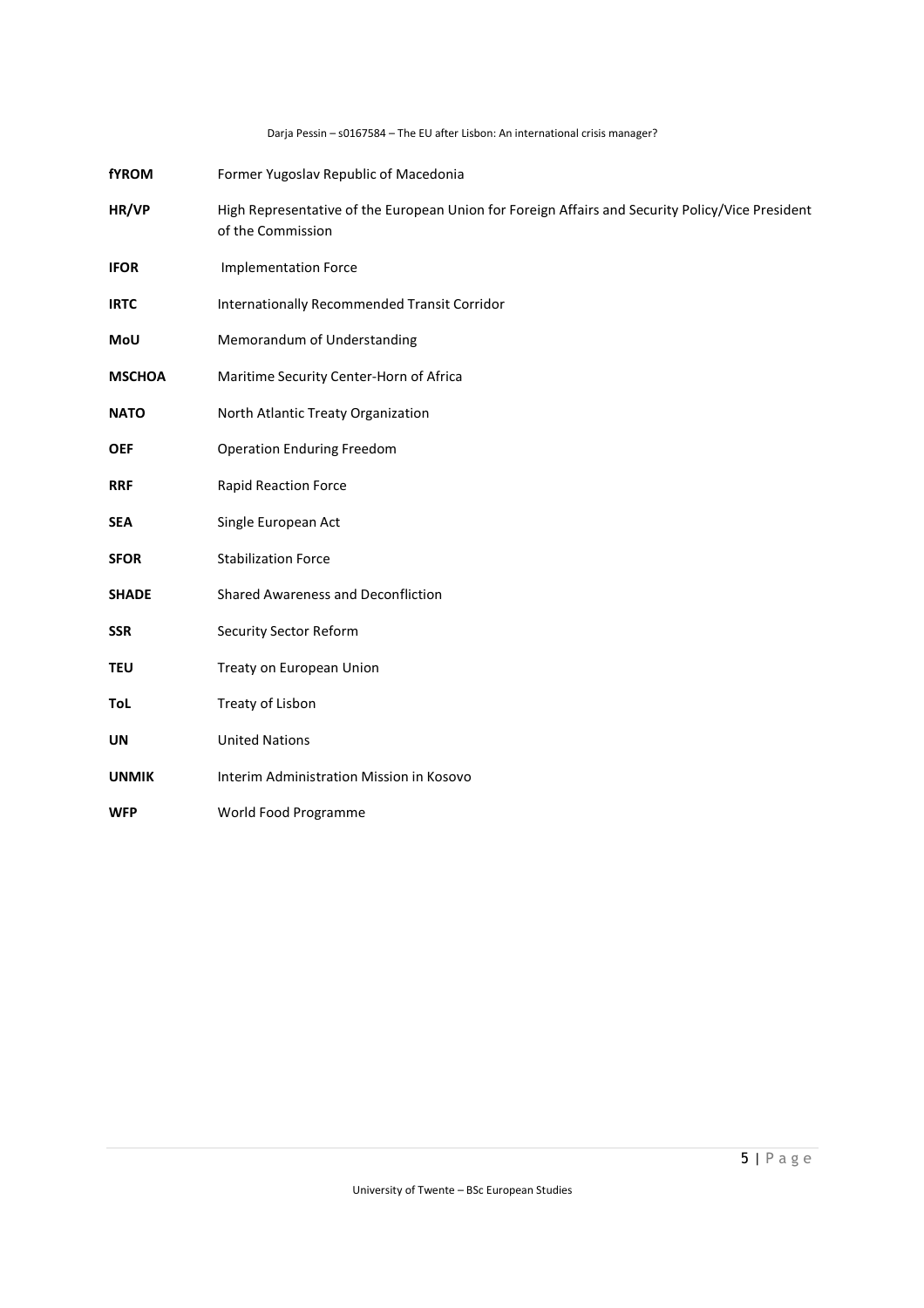# **1. INTRODUCTION**

#### 1.1 PROBLEM DEFINITION

The European Security and Defence Policy (ESDP) has its beginnings back in 1998, the year when the St. Malo Summit was held. Back then the British and the French government signed the agreement of St. Malo and set the corner stone for the establishment of a real European defence policy. Only a year later at the Cologne European Council Summit the governments of the European Union (EU) launched the European Security and Defence Policy as a main aspect of the Common Foreign and Security Policy (CFSP).

Since then the EU managed it to collectively launch 23 operations of great variance in tasks on three different continents. Through this active involvement the EU engaged in international crisis management as never before.

Nonetheless the ambitions of the EU are not yet met. Even though the EU produced some formidable results over the last ten years it still remains unconvincing on whether the role of an international crisis manager is realized. Is even the main aspect of the St. Malo Declaration executed? Does the European Union 'have the capacity for autonomous action, backed up by credible military forces, the means to decide to use them, and the readiness to do so, in order to respond to international crises'? Europe however still is facing new challenges and its security is threatened by globalized conflicts (Grevi, Helly & Keohane, 2009).

The European Security Strategy (ESS) is an answer to those threats. It perceives the threats that are challenging the world around us as we know it now and as a response requests more effectiveness from Europe. Coherence and decision-making are the major points that need groundbreaking revision. Capacities, capabilities and training need to be reinforced. Bilateral and multilateral agreements need to be strengthened to ensure deeper engagement with the neighborhood. The EU needs to combine these forces in order to be able to protect populations and their human rights all over the globe.

The Lisbon Treaty with its outlook on better coherence in policing, more effectiveness and transparency is set out to overcome those hurdles as well. Through the changes that have been adopted in December of 2009 and that renamed the ESDP into the Common Security and Defence Policy (CSDP) the primary character of the CFSP is reinforced. And yet, a step is made towards more coherence, towards a better leadership that is to give the EU the voice of a single opinion (Blockmans & Wessel, 2009).

That is a big thing to ask from the EU government regarding the rather weak performance of policing in the defence and security field as a union. Therefore the propositions of the Lisbon Treaty and the objectives of the CSDP are meant to turn the EU into a global and unified crisis manager.

# 1.2 RESEARCH QUESTION

To be further able to assess the perspectives as they are established by the EU's Common Security and Defence Policy it is necessary to devote oneself to the activities carried out in this field. The changes that were introduced directly affected the civilian and military missions by producing new objectives and reinventing the governing.

Articles, like the ones by Trybus (2005) and Blockmans and Wessel (2009) already focused on the transformations that have been implemented by the Lisbon Treaty and tried to evaluate how effective those changes are and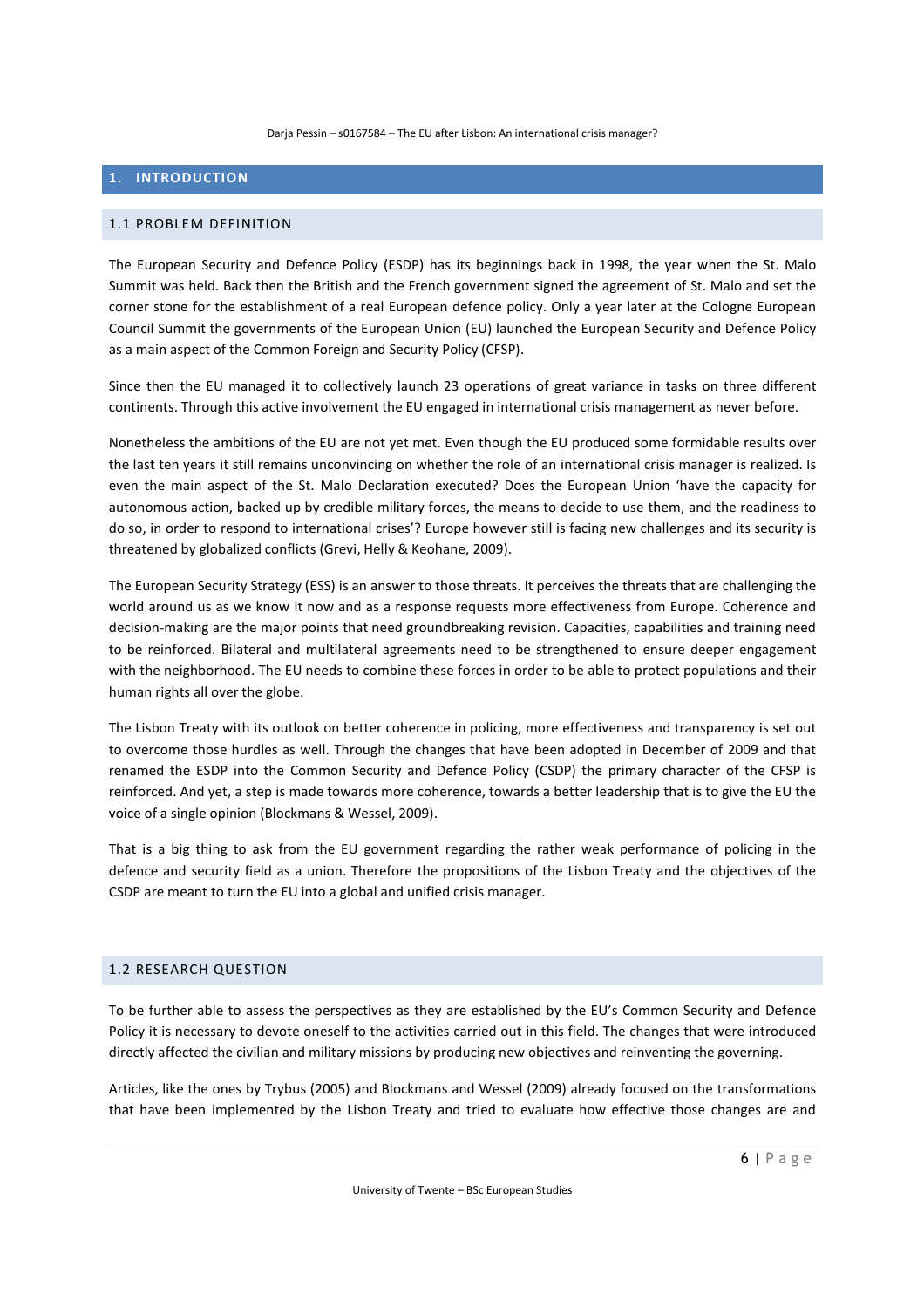whether they do produce the expected results. Other reports published by the European Council (2010), the German Institute for International and Security Affairs (2009) or the European Institute for Security Studies (2009) also focused on the current missions and reviewed their development. This research is supposed to combine those two notions. It commences with the missions and their background and development from which it moves on to the recent developments of the implementation of the CSDP and finally turns to the current outcomes. This approach reveals the ability of the missions to comply with the objectives that were newly introduced and evaluates the ability of the EU to reach its role as an international security actor through the application of these objectives.

For this reason the main research question will be formulated as follows:

*"To what extent are the different EU missions (civilian and military) able of attaining the objectives that were set out by the EU's renewed Common Security and Defence Policy?"* 

Approaches have already been made to try to answer this question. The answers however remain highly contrasting. Steven Blockmans and Ramses A. Wessel remain critical as they see the main points, namely the leadership and the decision-making, not improved. On the other hand they argue that the new HR/VP function will enhance external relations and the possibility for permanent structured cooperation can guarantee a rapid response when needed. Concluding, they see the new objectives of the CSDP as a new potential for the EU in especially crisis management. The changes introduced by the Lisbon Treaty pave the way for a possible more integrated and more effective CSDP in the future as they provide for the needed reformations (Wessel & Blockmans, 2009).

Sabathil states thereby that the Lisbon treaty is the right start for reforming the EU, its tasks and internal changes that in the end could elevate the EU in its international role. However the major impetus that triggers any change lies within the national governments and their willingness to subordinate their interests to the unified position of the EU. According to his opinion only the external situation requesting broadened capabilities or stronger coherence in leadership or decision-making can drive the progress forward (Sabathil, 2010).

The research conducted by the European Union Institute for Security Studies supports this vision. A follow-up of all missions conducted so far till the ratification of the Lisbon Treaty discloses that the ESDP missions in the past ten years have already been evolving into a certain direction. Through that development the main draw-backs such as the capabilities gap and the deficient coherence rise to the surface and make it easier for the main reformative elements to appear in the future as they represent a unified request for change (Grevi, Helly & Keohane, 2009).

In the further study I will include both sides of the discussion to be able to remain unbiased in the conclusion and deliver a clear result. The main focus thereby will however lie on legal documents and their analysis.

By analyzing the Treaty on European Union (TEU) first with its implementation of the CFSP as an innovative approach the first established objectives are represented. Those include alongside the five extensive goals for the CFSP field that are specified in Title V TEU also the future ambitions of a 'strengthened European identity' and a 'common defence'. Following the historical timeline the further influential legal documents are encountered in the research. The changes perceived by the Amsterdam Treaty are revealed with its implications on the TEU. Furthermore the broadened objectives accepted under the Saint Malo Declaration, the following Helsinki Headline Goals and the Berlin Plus Agreement are discussed in order to revive the first objectives of the TEU. For reasons of further updating the objectives are continuously adjusted to the changing environment through the European Security Strategy and the new CSDP objectives. These therefore are also administered into the overall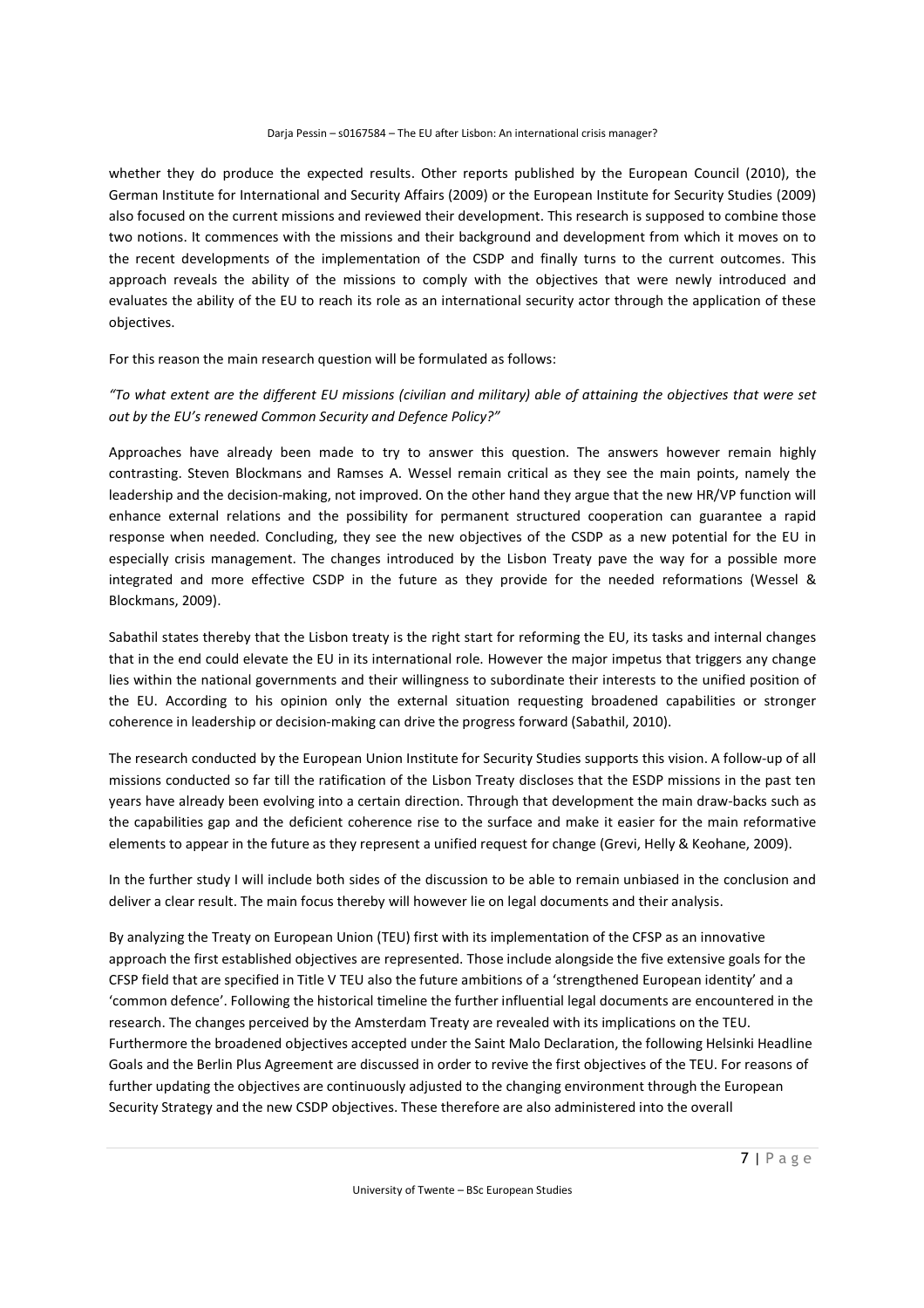enumeration of ambitions and objectives of the EU concerning security and defence and will give an answer to the first sub question:

#### *"What are the ambitions of the EU in relation to its role in international security?"*

In order to relate the objectives to the level of their realization the individual missions as they were or still are conducted under the ESDP are evaluated according to their objectives and mission mandates. By looking at them separately the civil and the military missions are an indication for the measures perceived by the EU in order to achieve its goals that are defined by the treaties and legal documents. This section will answer the following sub question:

# *Which kind of military and civilian missions were established by the EU to meet its ambitions in the area of international security?*

To go into detail three case studies are conducted, the EUFOR Althea BiH mission in Sarajevo, the EU NAVFOR Atalanta mission in Somalia and the EULEX rule-of-law mission in Kosovo, which each represent a different background and therefore stand for several differing objectives. Their analysis reveals the measures that were established and the actions that were undertaken by the EU in order to meet its ambitions in the international security field.

Therefore the legal framework beginning with the Maastricht Treaty establishing the European Union, including important legal documents such as the Amsterdam Treaty and the Saint Malo Declaration, the Helsinki Headline Council establishing the Helsinki Headline Goal, Feira and the Gothenburg European Council Conclusions and the European Security Strategy will be described and compared to the chosen case studies to answer the third sub question:

# *To which extend to the current treaty competences allow the EU to reach the objectives in relation to its role as an international security actor?*

The construction of the thesis therefore will be as follows. In the first chapter the methodology will be described and the design under which the research is conducted will be explained. In the second chapter the historical development of the EU objectives concerning the foreign and security policy will be revealed in a time frame from 1992 till the current moment. In chapter three then the implementation of the single missions that have been or still are conducted under the ESDP, divided in civil and military, will be uncovered. Their individual objectives will be reported accordingly. Chapter four then describes the missions, the EUFOR Althea BiH mission in Sarajevo, the EU NAVFOR Atalanta mission in Somalia and the EULEX rule-of-law mission in Kosovo, and their background, objectives and achievements. Afterwards in chapter five the analysis will follow in which it will be made explicit based on the findings from the previous five chapters to what extent the new treaty competences enable the EU to reach its objectives of becoming an international security actor. In chapter six at the end the research question will be answered as well as a concluding remark will recapitulate the main findings and give deductive recommendations.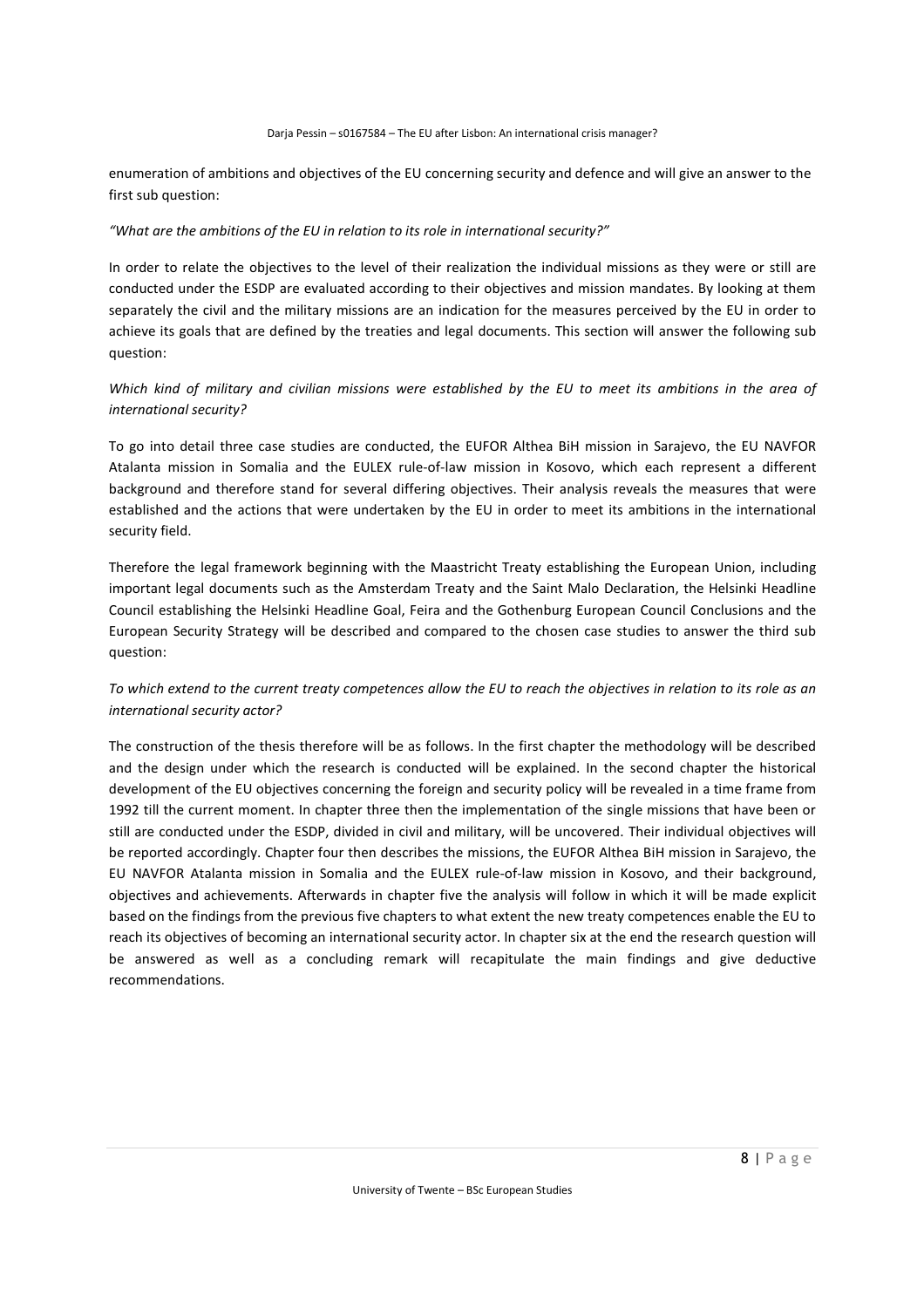## 1.3 RESEARCH METHODOLOGY

#### 1.3.1 ANALYSIS OF TREATY PROVISIONS AND DOCUMENTS

In order to be able to ascertain whether the EU civilian and military missions introduced under the former ESDP reach the objectives of the CSDP I will first of all analyze the legal provisions given by documents available from the EU.

This means that I will carry out the inquiry as a descriptive research. Therefore I will be using qualitative primary (Treaties) and secondary (legal documents addressing security policy) literature as my source of evidence due to the fact that those are covering every point of my analysis of the CSDP objectives and the mission's development and outcomes. Those as well contain exact details describing past events and are a stable source for my research. Through this approach I will be able to collect the objectives that were laid down in the Treaty on European Union and similar documents including the ESS. I will to that add the use of scientific articles and review those to get a broader picture of the matter and prevent a biased view about the outcome (Yin, 2009).

Afterwards I will retrieve from EU documents the missions, divided into civilian and military, and categorize them according to their objectives. This classification will give me the ability to analyze in what way the EU is conducting missions to be able to reach its overall objectives. With the help of this analysis I will be able to reproduce the actions that the EU undertook in order to reach its ambitions in the international security field.

# 1.3.2 CASE STUDIES

In order to highlight the ability and the extent to which the civilian and military missions can comply with the newly included CSDP objectives I will present solid and realistic examples through the presentation and analysis of the three case studies.

The particular type of sampling of my cases for this study is a purposive sampling. That kind of sample is a nonprobability sampling as I do not want a random sample but am searching for cases that are predefined by the enumeration of new Petersberg Tasks (Shadish et al., 2002). I did not chose my samples for reasons of proportionality but instead concentrated on finding special cases that I targeted for the following reasons.

I chose the EUFOR military mission in Bosnia and Herzegovina because it originally was set out as a North Atlantic Treaty Organization (NATO) mission and was taken over by the EU as a downsized operation. Still at the time as it was launched it was the largest mission deployed under the EDSP then. The fact that it was handed over from the NATO and that 80% of the forces deployed under the EUFOR mission were already at place when the mission started makes this operation an interesting case to include in my research. The fact that it makes use of the cooperation with the NATO and the Berlin Plus Agreements gives me also the possibility to discover how those aspects influence or maybe hinder the success of the mission. Due to the fact that the mission is a down-sized version of a NATO mission and one that is deployed in an already stabilized environment gives way to the expectation that its deployment and execution would proceed rapidly and successfully.

The second mission I chose to observe within my research is the EU NAVFOR naval mission in Somalia as this was the first operation in the maritime field that the EU pursued so far. This mission is extremely different from all the other tasks that the EU is currently conducting all over the globe. That means that it on the one hand asks for totally new assets whose acquisition could pose a challenge on the EU and it as well asks for multiple tasks to be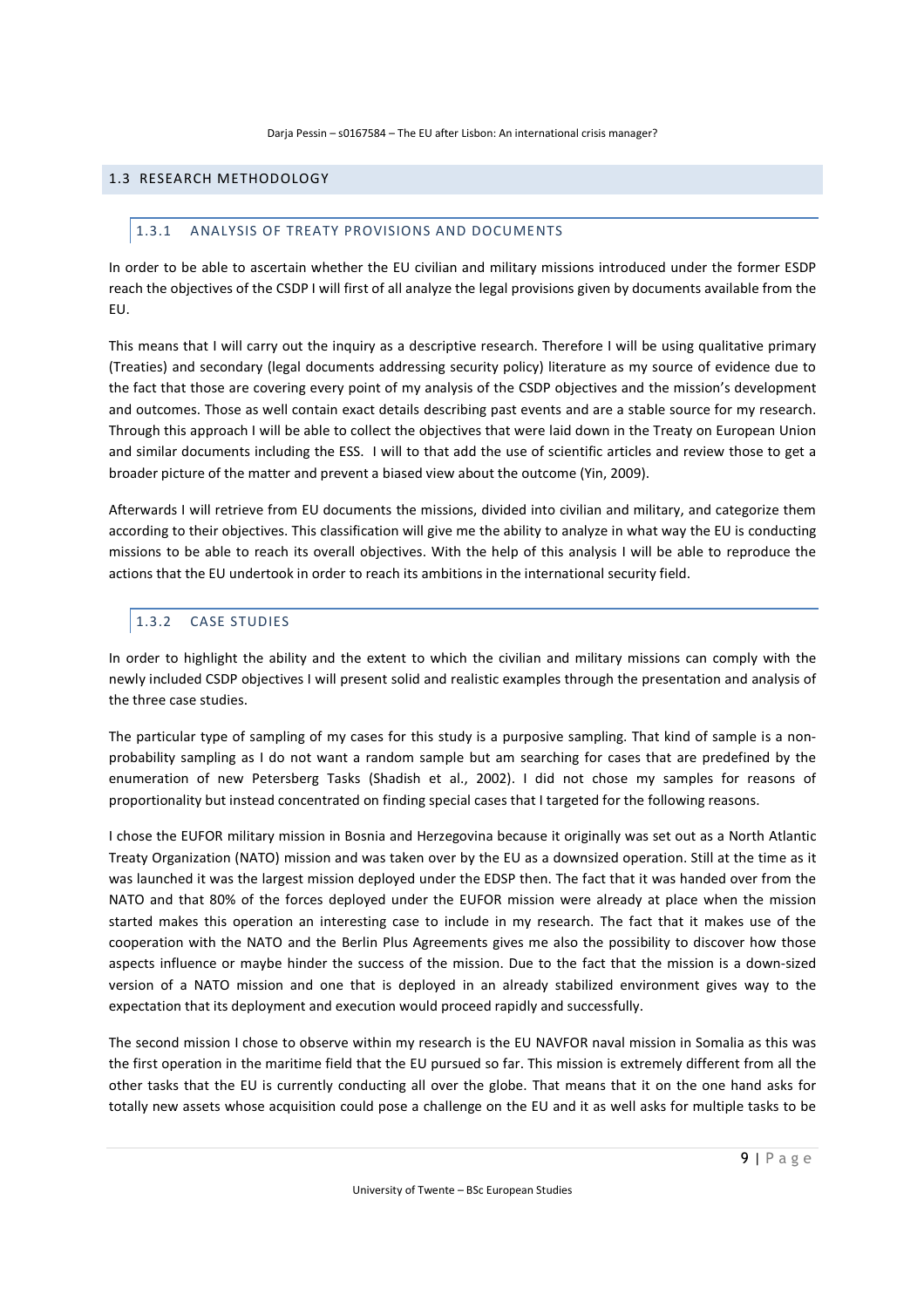carried out which also could be problematic in its realization. The fact that this mission is a new experience for the conducted under the CSDP which makes it interesting for my research as it can be a good example for the EU's ability to cope with multidimensional and new tasks. Furthermore this mission is conducted within a network of additional actors that are present in the Gulf of Aden and through that is an adequate example for the intense cooperative approach towards such operations.

The third mission I selected is the EULEX rule-of-law mission in Kosovo because this mission had a very troubled start as it was launched during highly complex political conditions. Adding to that is that the EU had to launch a very large mission in a complicated situation which put defiance in the way towards its objectives. This mission is furthermore a good example for how difficult it may be under the ESDP to reach a consensus between the individual member states as was the case in Kosovo. This operation mainly is important to my research as it represents the difficulties and challenges that can hamper a mission in the beginning and foreclose that it attains the expected strength.

# **2. EU AMBITIONS AND OBJECTIVES**

This section is intended to establish a list of ambitions and objectives as they are pursued by the EU on the international stage in the area of security and defence. Through this enumeration this section intends to answer the following sub question:

#### *What are the ambitions of the EU in relation to its role in international security?*

The question will be answered through reviewing and analyzing existing and influential policy documents and treaty contents concerning the EU's interests in international security matters according to a timeline beginning with the coming into force of the TEU Treaty in Maastricht till the ratification of the Lisbon Treaty.

#### 2.1 TREATY ON THE EUROPEAN UNION (TEU)

The establishment of the Treaty on European Union (TEU) was driven mainly by the profound changes appearing within and outside the EU. On the one hand the communist regime fell and Germany celebrated its reunification. On the other hand a conflict situation emerged in the Gulf and a crisis in the Yugoslav Republic. All those were steps beyond the establishment of an economic superpower and towards an EU foreign policy (Keukeleire & MacNaughtan, 2008) as the international and regional system within which the EU security has been operating so far has been altered. Due to those developments the member states in 1992 came together in Maastricht to sign the Treaty on European Union. The three pillar structure was introduced in which the Common Foreign and Security Policy (CFSP) was designated to form the intergovernmental Second Pillar (Cameron, 2007, p. 28-29). The treaty presented a replacement for the Single European Act (SEA) and eventually enabled the member states of the EU to act jointly on foreign and security policy. The CFSP constituted an approach made under cooperation in order to strengthen the ability to carry out its power outside the EU borders. This important step additionally would decrease the reliance of the EU upon the US (Jones, 2007).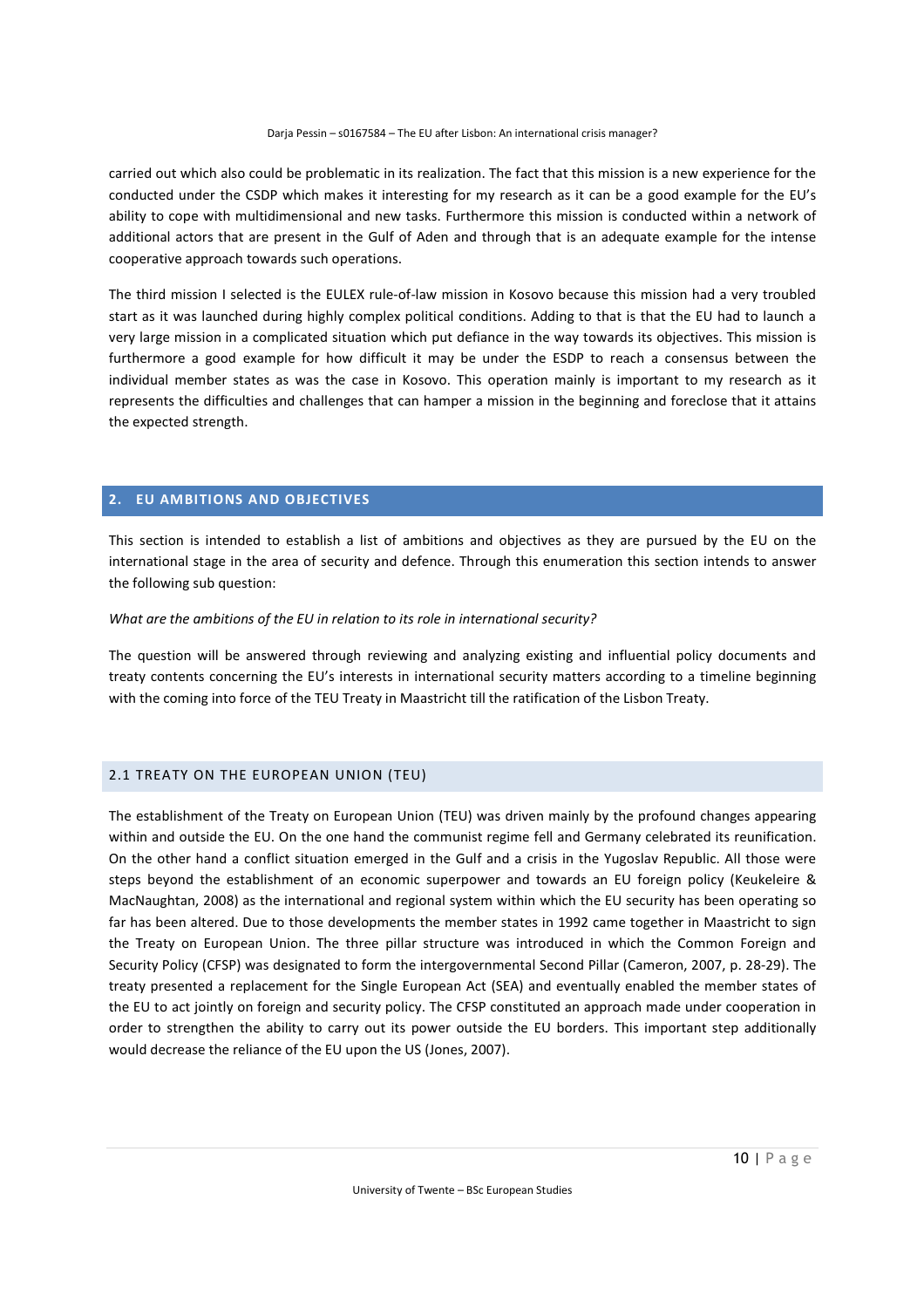It is important to note that in 1997 the TEU Treaty was consolidated by the amendments of the Amsterdam Treaty. Through this adoption Title V which defined the CFSP by the principles already engraved by the European Political Cooperation (EPC) has been extended (Keukeleire & MacNaughtan, 2008).

The treaty explicitly stated that it from the moment of the ratification of the TEU contained foreign as well as security components. Through Article 2 TEU it sets itself apart from the rather unsuccessful EPC as it reaffirms its presence and asserts "its identity on the international scene" (C 325/14 Official Journal of the European Communities Article2 (ex. Article B)). The article also included the indication about a 'common defence' which is actually meant as an assertion for a future process that is triggered by the TEU.

In December, after 10 years of the ESDP being deployed, the Treaty of Lisbon (ToL) was ratified and consolidated the TEU once again. The new Title V now consists out of two chapters whereby the second deals with the CFSP. The general objectives that are constituted by the EU are all included under Title V TEU on the Provisions on the CFSP in the Articles 21-46. Thereby Article 21 TEU (TEU-Lisbon) is the main source of eight predetermined ambitions and objectives that are guiding the CFSP.

First, the EU constitutes the aim to "safeguard values and fundamental rights" which as in the TEU makes the symbolical notion that should any of those values be victims to a common threat the member states will defend it. Second, the stabilization of human rights and democracy is included. The consolidation of those rights and principles needs to be carried out by the EU on a global stage in which it needs to strengthen its active role.

Third, the retention of peace and a "strengthening of international security" in cases where self-defence is indispensable taken over from the TEU as it was signed in Amsterdam.

Fourth, the active international role of the EU is concerned with the aim of eradicating poverty which should be the leading principle. This should be progressed through the conveyance of "sustainable development".

Fifth, the free world market needs to be constructed and widened through the "abolition of restrictions on international trade" so that "the integration of all countries" can take place.

Sixth, again makes the mention of sustainable development however not in the economic field but rather in the environmental sector. As the EU addresses the environmental deterioration as a global threat it sets itself the aim to" preserve and improve the quality of environment" in order to help save the environment with its "global natural resources".

Seventh, solidarity for countries all over the world who have been victim to a "natural or man-made disaster" is constituted into the objectives. This notion relates to the civilian capabilities which the EU needs to present on a global stage as well to guarantee humanitarian aid.

Eighth, the objective to promote globalization is included which builds on the objectives made by the ESS. It fosters "stronger multilateral cooperation" in an "international system" which includes good functioning international institutions and organizations. Through this approach the Union will be able to establish "good global governance" (TEU-Lisbon).

The previous sections present how the EU established its security and defense area within the Treaty on European Union which is till today the significant reference document stating the major objectives that drive the EU nowadays. Out of this document the development of civilian and military components were born.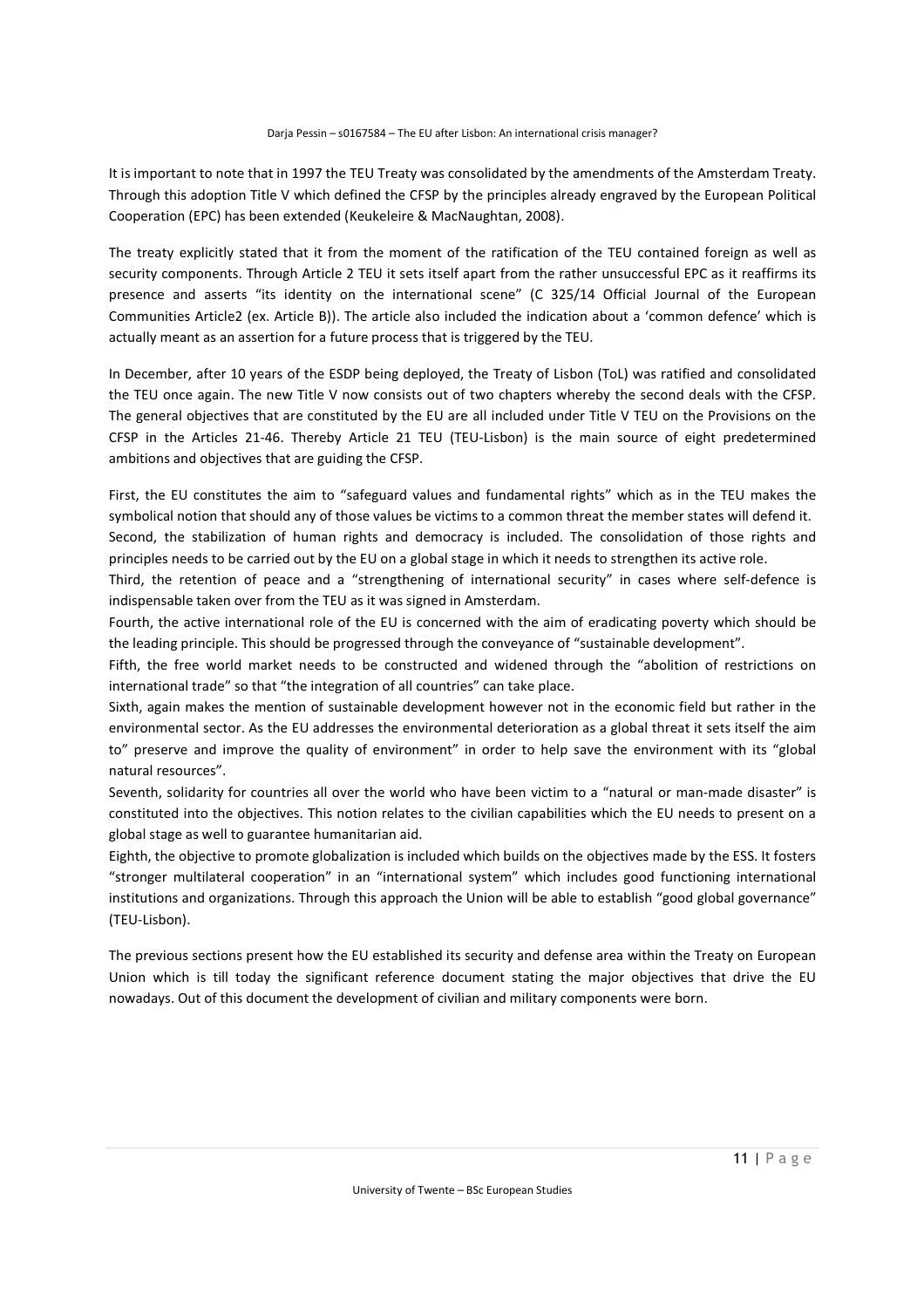# 2.2 ADDITIONAL POLICY DOCUMENTS

#### 2.2.1 SAINT MALO DECLARATION AND COLOGNE EUROPEAN COUNCIL

 The next step towards new guidelines responding to the new developed threats in the world has been made in 1998. Jacques Chirac and Tony Blair at that time in Saint Malo decided that the time was ripe to strengthen the Second Pillar and to further develop the scope of the EU defence policy. Adjacent, the Cologne European Council summit a year later finally declared for then all 15 member states that (Hauser & Kernic, 2006) "the Union must have the capability for autonomous action, backed up by credible military forces, the means to decide to use them, and a readiness to do so, in order to respond to international crisis without prejudice to actions by NATO" (Cologne EU Presidency Conclusions, 1999). An important addition was made by adding that this commitment would not endanger the Atlantic Alliance as it bounds the member states to engage in military actions "without unnecessary duplication" and "where the Alliance as a whole is not engaged" (Cameron, 2007, p.74). This definitely was the first attempt by the EU to establish a military force in the Second Pillar of the CFSP. The Declaration as it was issued by Britain and France was furthermore calling for an organized and permanent European military capability. A rapid response force was called for and a military technology within the EU that backed it up was imagined as well (Trybus, 2005). This development additionally marks the very beginning of the European Security and Defence Policy (ESDP) where it set the first guidelines and the structure (Gnesotto, 2001).

#### 2.2.2 HELSINKI EUROPEAN COUNCIL AND HELSINKI HEADLINE GOALS

Only a half year later the progress was still in motion. The Helsinki European Council took place in 1999 and made a remarkable corner stone in the development of the ESDP. It allowed for the development of the military and civilian crisis management capabilities of the EU that meant to strengthen and improve the credibility of a common European defence (Blockmans, 2000). On the one hand the EU decided upon establishing a so called Rapid Reaction Force (RRF) (part II in Common European Policy on Security and Defence, Article 28) that consists out of "50,000-60,000 persons capable of the full range of Petersberg tasks" and that will be able to be deployed "within 60days" and that can remain within place "for at least one year" (Helsinki European Council Presidency Conclusions, 1999). This notion is an additional important future guideline and an aim to be achieved as it introduces the military component on an EU wide level by extending its capabilities beyond the reach of its former policy instruments and adds a military aspect which even includes the use of force in certain situations. However it remains important to note that this commitment towards an establishment of an RRF is not equal to the development of a European army (Hauser & Kernic, 2006). Still the ambitions set out by the amendments which have been accepted during the Helsinki European Council not only created a military component within the ESDP but furthermore restructured the ESDP to make it more effective. Through these developments highly ambitious aims have been set including the broad Petersberg Tasks and future EU military forces (Cornish & Edwards, 2001).

A follow-up came in 2001 at the Leaken Summit when the EU published the European Capabilities Action Plan (ECAP) as it realized that the military capabilities were not as developed as expected and through this paper committed the member states to close the gaps.

In 2002 another big step was taken by the EU through clarifying the sharing of responsibilities between the EU and the NATO as the Berlin Plus Agreement went into force. This document enabled the EU to engage in a strategic partnership with NATO through cooperation. This included that the EU was authorized to use NATO assets and capabilities so that it could intervene in crises where was already withdrawing troops or not engaged at all. This relationship clearly defines that the EU leaves the primacy to the NATO through which it establishes a distinct distribution of roles (d'Argenson, 2009). Other aspects however remained unsolved as for example the overlapping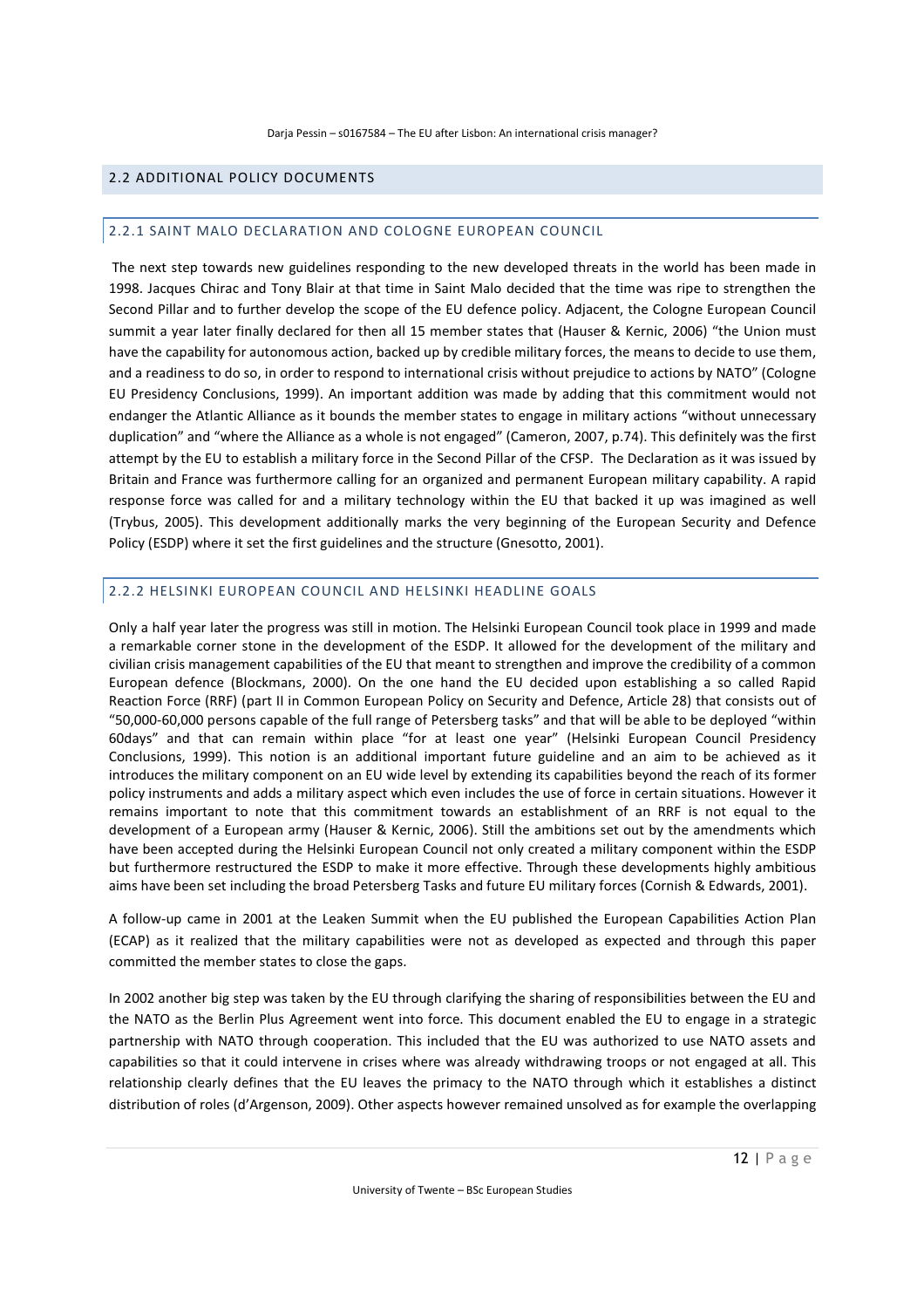competences when it comes to membership because 21 EU member states are also members of the NATO and may be undermined in their affiliation by member states that are either only EU member or solely NATO members. An overlapping mandate at a conflict area can cause conflicts when there is no clear division of tasks (Hofmann, 2009).

#### 2.2.3 SANTA MARIA DE FEIRA AND GOTHENBURG EUROPEAN COUNCIL

In June 2000 The European Council met in Santa Maria de Feira where it marked the beginning of the civilian component of the CFSP and at the same time confirmed the decisions made during the Cologne and Helsinki meetings. In order to establish the second part to the already established military component under the ESDP the Feira European Council established the Feira Headline Goal as an addition to the already existing Helsinki Headline Goal. This entailed four major instruments to be applied. Those sub items included a police cooperation of 5000 police men of which 100 could be deployed within thirty days, 200 judges, civilian administration and civil protection in cases of humanitarian emergency situations (Article 11. Santa Maria de Feira European Council presidency Conclusions, 2000). The establishments made by the decisions of the Santa Maria de Feira European Council were additionally supported and specified. That was done during the Gothenburg European Council in which the existing requirements were translated into more proceeded planning and execution measures for police operations (Hauser & Kernic, 2006).

#### 2.2.4 EUROPEAN SECURITY STRATEGY

However all the objectives reached so far were not able to ensure a successful progress for the ESDP as this presented its first draw-backs in the missions conducted in Afghanistan and in Iraq. This development led the EU to draw new requirements, a common strategy. Newly appearing threats and challenges needed to be included and the foreign policy of the Union needed to be updated.

In 2003 during the Brussels European Council the European Security Strategy was adopted as it was formed by Javier Solana. This adoption introduced first of all new approaches for future actions that will be taken in the foreign policy field. Furthermore it enriched the EU foreign policy additional objectives covering the interrelation and the identity aspect (Keukeleire & MacNaughtan, 2008).

First, it is responding to global threats and establishes that addressing those should be an EU objective. The threats as they are analyzed are consistent of terrorism, proliferation of weapons of mass destruction, regional conflicts, state failure and organized crime. This strategic objective outlines also the approach for the EU to tackle those threats as it is said that the EU needs to examine the very nature of those and address them directly (ESS, 2003).

Second, the strategy contains that "a ring of well-governed friends" should be established which entails that the EU needs to concern itself more with its surrounding neighborhood and take action in order to build security in this area. The aim thereby is to establish "close and cooperative relations" through partnerships and intensive cooperation in several fields such as economy and policy (Biscop, 2004). This includes a reaffirmation of the already established commitments towards its neighbors such as the European Neighborhood Policy (ENP).

Third, the EU needs to establish a stronger international society through an "effective multilateral system". This notion states that "a rule-based international order should be developed with well functioning international institutions". To be able to achieve this aim the EU will have to advance its international organizations, regimes and treaties in which it will establish its active role (Keukeleire & MacNaughtan, 2008). Besides this cooperative approach that is supposed to tackle threats that are directly addressed the strategy furthermore focuses on the preventive engagement of the EU which calls for a more coherent and fast response. According to the strategy this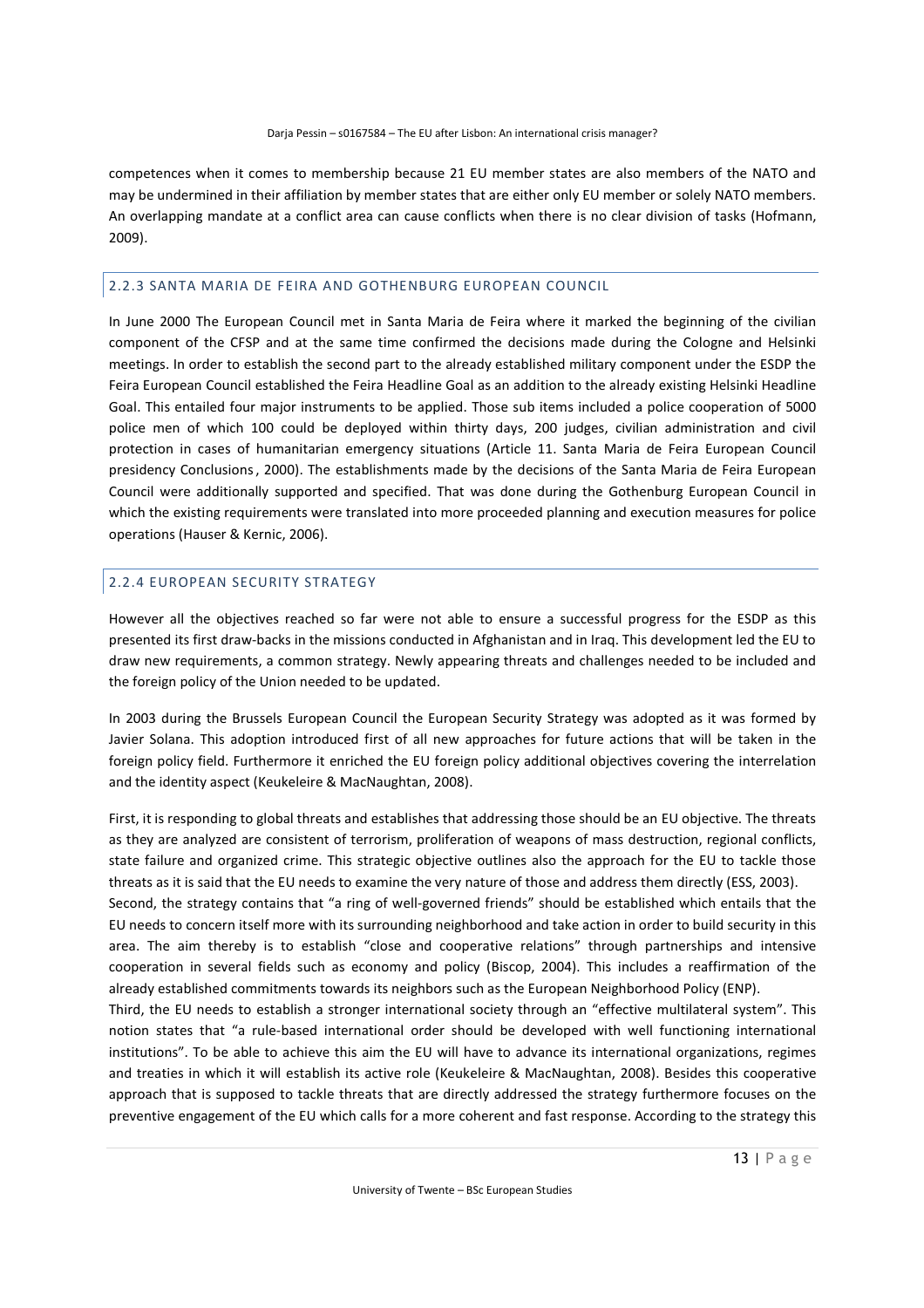can be established through a strategic and responsive culture that is able to implement robust interventions as well. However military methods are only meant to be deployed as a last possibility. The use peaceful, political and economic measures based on a humanitarian approach are to be favored. This notion was a slight and critical emphasis on the US National Security Strategy which was adopted just a year earlier for its determined robust approach in crises areas (Bailes, 2008).

# 2.2.5 TREATY OF LISBON

In December, after 10 years of the ESDP being deployed, the Treaty of Lisbon (ToL) was ratified and consolidated the TEU for the last time so far. It renamed the ESDP into the Common Security and Defence Policy (CSDP) and reinforced the need of the EU to coordinate its inner structure for more coherence and work towards a unified union.

Chapter one, Article 1a ToL states that the Union's main principles have to be "the respect for human dignity, freedom, democracy, equality, the rule of law and respect for human rights" which the Union as a whole is set out to defend as a "society in which pluralism, non-discrimination, tolerance, justice, solidarity and equality between men and women prevail" (TEU-Lisbon).

The eight major objectives as described above under the TEU Title V for which the Union needs to "define and pursue common policies and actions". The Lisbon Treaty therefore is a follow-up of the Treaties of Amsterdam and Nice. The main reason for its ratification was the strengthening of EU's presence and active involvement in the world (Blockmans& Wessel, 2009).To make the compliance with the objectives as they are introduced by the consolidated TEU the Lisbon Treaty reforms the inner EU structure. In this sense a de-pillarisation within the Union takes place to assure more coherence during decision-making. The new High Representative of the European Union for Foreign Affairs and Security Policy/Vice President of the Commission (HR/VP), Baroness Ashton, gives the EU the ability for strong organizational change and the adoption of common perspectives and at the same time brings gender equality visibly to the fore. The organizational transformation through improved training and logistics establishes a stronger and better capacity and the start-up fund like the Athena mechanism secures the rapid access to the CFSP budget. All these measures need to prove themselves in reality but when they reach their operability they will give the EU the organizational change it needs to appear on the global stage as an equal actor (Gya, 2009).

# 2.3 CONCLUSION

After summarizing the previously described legal documents the main objectives concerning the CSDP become visible. They all can be subordinated to the main aim of establishing the EU as an international security actor. A division can be made here between inside-EU and outside-EU objectives. The first set is mentioned in the ESS as well as in the ToL and states that the EU:

- Should establish more coherence between its member states to be able to guarantee unification
- Needs better and stronger military capabilities as well as a rapid access to the CFSP budget
- Should establish a more strategic and responsive culture to be able to respond quickly with robust measures if needed

The second set of objectives is directed towards the outer appearance of the EU in the civilian and military area. As those are projected on the future development of the CSDP they are targeted at: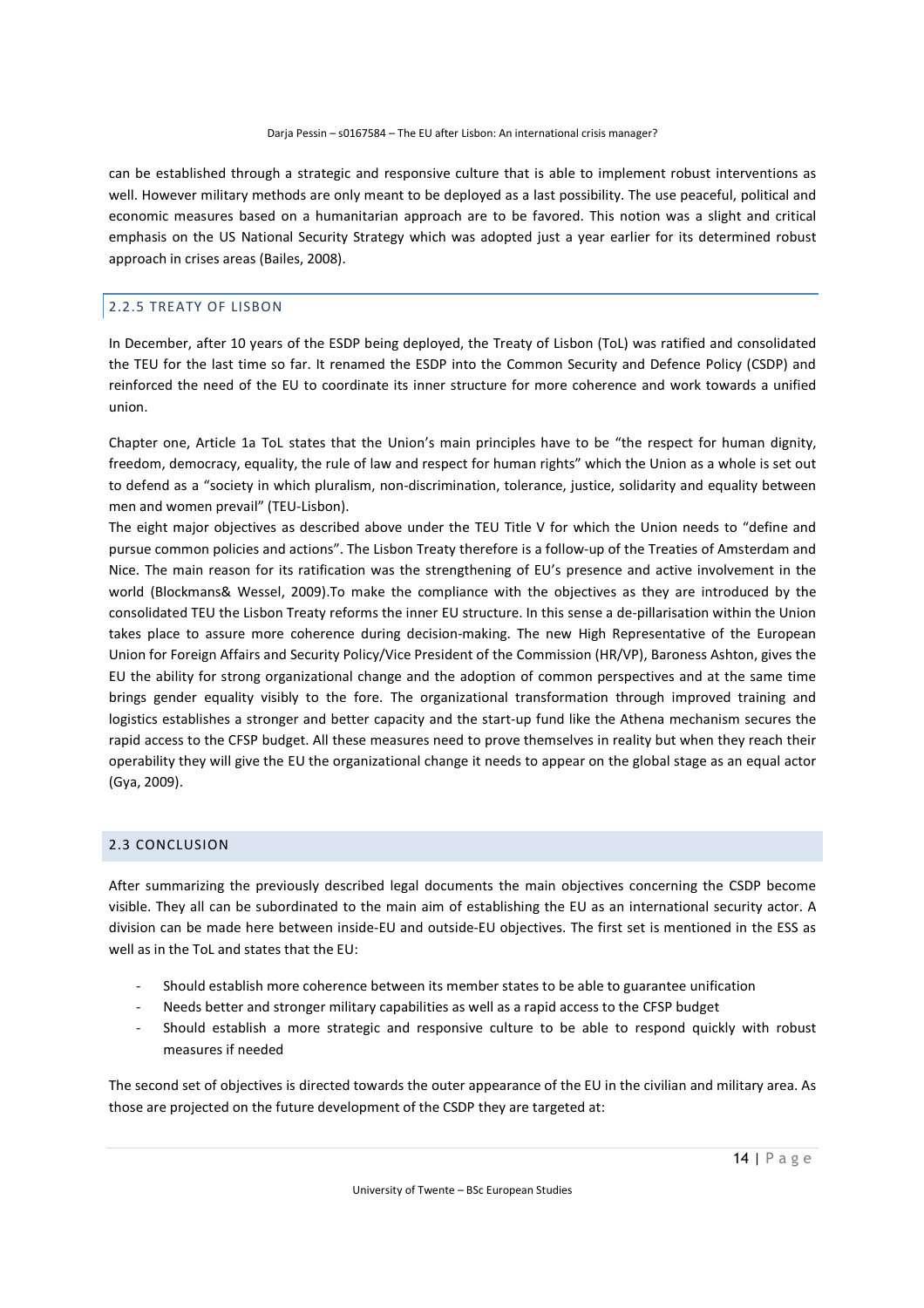- promoting international cooperation and establishing an effective and multilateral system
- securing the Union
- preserving human rights and fundamental freedoms, eradicating poverty and stabilizing democracy
- addressing globalization and the threats it newly introduces
- strengthening international security, assist in disastrous situations and committing itself towards its neighborhood (in economy, security and policy areas)
- preserving the environment

These objectives are documented in order for the EU to progress in this direction in its future and engage in the according developments.

# **3. EU MISSIONS CONDUCTED UNDER THE ESDP**

As stated in the previous chapter the ESDP from its very beginning in 1999 has experienced an enormous growth and many additions on the legal basis. Its active deployment is best demonstrated through the civilian and military missions that have been conducted so far. The missions are thereby a step towards the realization of the objectives as they are described in chapter two above. Through the establishment of those missions and operations under the CSDP the EU directs its actions towards the implementation of its newly established aims and goals. The actual deployment of the missions thereby is a concrete proof for the willingness of the EU to actively engage in crisis management. The multiple operations launched so far constitute the active involvement of the EU in the prevention and fight against crises and conflict situations. The missions thereby directly represent the development of the ESDP into the CSDP and the striving of the EU towards an international leading role in the military area.

Therefore this section is meant to list the missions launched by the EU so far and through this enumeration answer the following sub question:

# *Which kind of military and civilian missions were established by the EU to meet its ambitions in the area of international security?*

To be able to present the means that were introduced in order to attain the objectives in the best manner one can divide them into civilian, civilian/military and military missions. Therefore the following chapter will give a description of those missions fragmented into the three categories and represented by their objectives.

# 3.1 CIVILIAN MISSIONS

# 3.1.1 RULE OF LAW MISSIONS

The EUJUST Themis was the first civilian rule-of-law mission that has been deployed under the ESDP on the 16<sup>th</sup> July of 2004 following a request that was made by the Georgian authorities calling for help (Naert, 2007). It furthermore constituted the first ESDP involvement beyond the Western Balkans and Africa which was seen as a crucial symbolic gesture from the EU (Cornish & Edwards, 2007). It was foreseen to help Georgia to move closer to the European Union by assisting it in the challenging situation. That has been achieved through monitoring and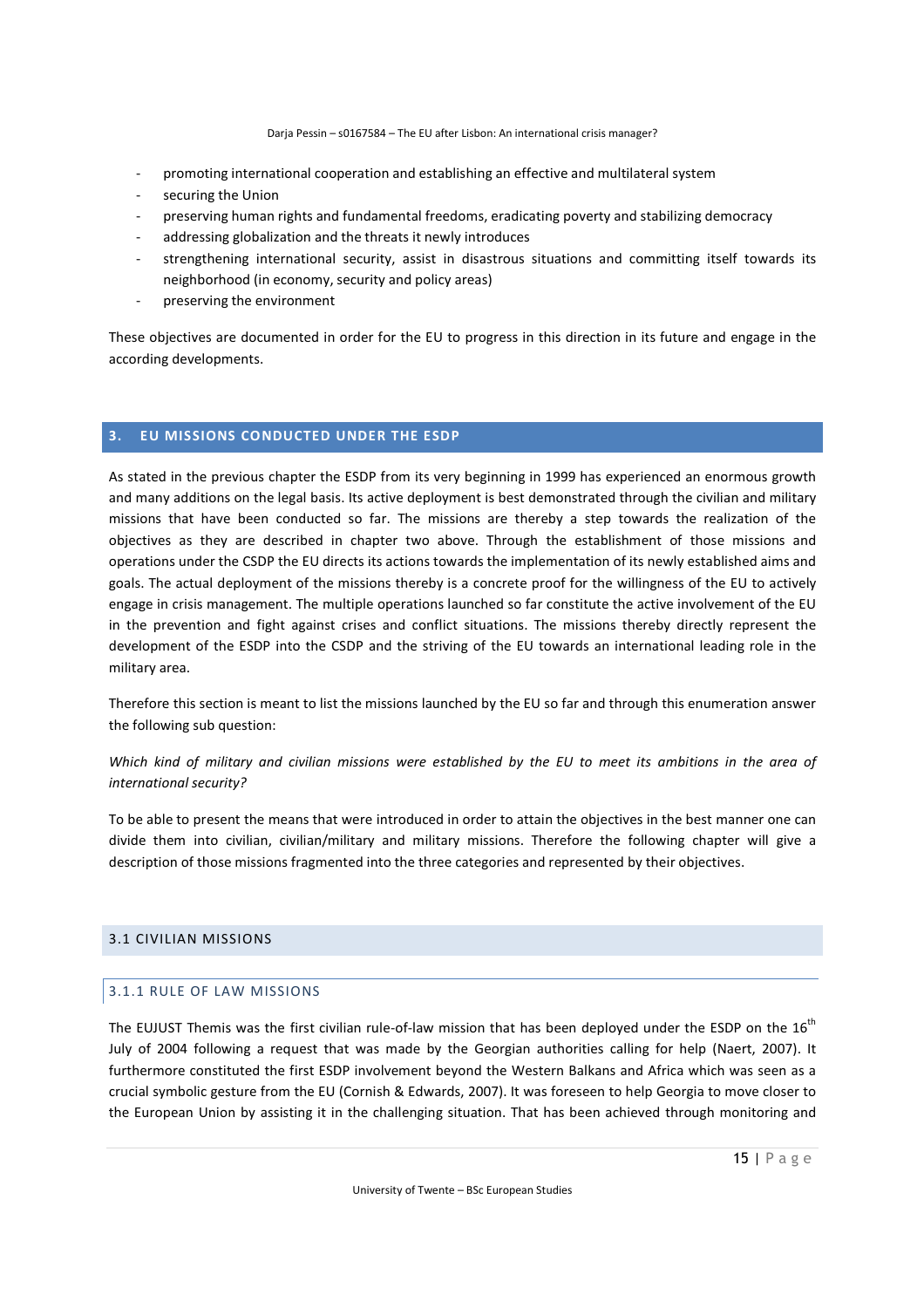mentoring activities that guarantee professional advice, support the criminal justice system, assist in the drafting of necessary new legislature and develop international and regional cooperation in the criminal justice sector (Facts on EUJUST Themis, 2004).

The second rule-of-law mission is EUJUST LEX which is conducted as a civilian crisis management mission and was launched on the  $1<sup>st</sup>$  July of 2005 in Iraq. The main focus thereby lies on the police, judiciary and penitentiary area. Strengthened rule of law has to be established here to guarantee that respect and human rights are fostered inside the administrative system. This will be done by providing courses in which the best practice in the rule of law is demonstrated and can be learned by Iraqi officials. The training sessions however are held outside the area itself and are moved to the surrounding neighborhood or even to Brussels (Naert, 2007). This mission is conducted with the main focus on human rights which is an EU objective according to the new ToL (Factsheet on the EU integrated Rule of law mission in Iraq (EUJUST Themis), 2010).

The third rule-of-law mission was deployed in order to ensure stability in the Western Balkans on 16<sup>th</sup> February of 2008. At that time the EULEX Kosovo rule-of-law mission was launched and became fully operational in April of 2009. The mission is intended to give support and assistance to the government and the authorities situated in Kosovo. The mandate that was issued on 4th February of 2008 states that the mission "shall assist the Kosovo institutions, judicial authorities and law enforcement agencies in their progress towards sustainability and accountability and in further developing and strengthening an independent multi-ethnic justice system and multiethnic police and customs service, ensuring that these institutions are free from political interference and adhering to internationally recognized standards and European best practices…"(Council Joint Action 2008/124/CFSP). This objective is to be realized through fostering progress within the areas of police, judiciary and customs. As the main threat organized crime and corruption need to be addressed and combated by an independent justice system as well as police and customs service (EUSR in Kosovo, 2010).

# 3.1.2 MONITORING MISSIONS

On the 22<sup>nd</sup> December of 2000 The European Community Monitor Mission (ECMM) became the European Union Monitoring Mission (EUMM) through the Joint Action (2000/811/CFSP). Its main objective during the time the mission was deployed was to monitor the developments that took place in the political and the security sector. The monitoring of the borders was the second objective that lead to the observation of the refugees coming back and taking into account all the issues that arose between different ethnic groups. It was an unarmed mission and carried out its activities by monitoring, reporting and building confidence within the country (EU Monitoring Mission in former Yugoslavia, 2007).

The second monitoring mission deployed under the CSDP was launched on the 15<sup>th</sup> September of 2005. The Aceh Monitoring Mission (AMM) was established due to the developments between the Government of Indonesia and the Free Aceh Movement. Those agreed on the Memorandum of Understanding (MoU) which was implemented afterwards. The AMM mission was there to monitor the coming into force of the MoU so that the conflict could be resolved. Thereby the AMM did not support any of the two parties but acted as an autonomous player. The situation was even more complex as the AMM mission was expected to seek additional expertise in the fields of SSR and Disarmament, Demobilization and Reintegration (DDR) in which it had to provide assistance. The mission was able to conquer this complex situation by adjusting accordingly. This included the gaining a high degree of expertise (Braud & Grevi, 2005). Through such an adaptation to the situation the implementation did succeed and the AMM was therefore concluded a year after being launched (EU Monitoring Mission in Aceh, 2006).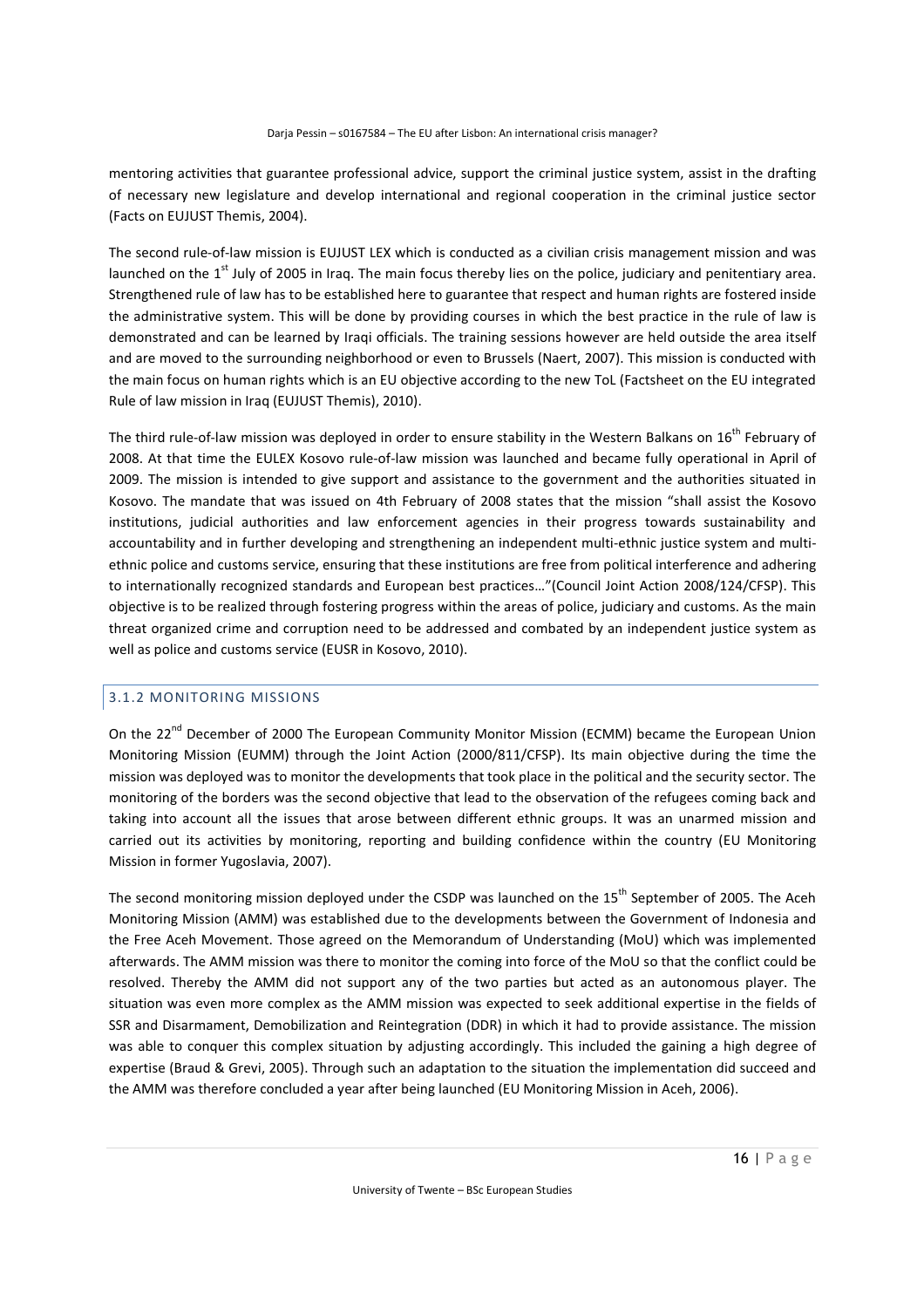The third monitoring mission that still is being conducted is the European Union Monitoring Mission in Georgia which has become operational on the 1<sup>st</sup> October of 2008. Its goal is to engage in the establishment of stability in Georgia and its surroundings according to the six-point Agreement. This is to be achieved by analyzing the stabilization process, by monitoring the normalization of the public and security order, by building confidence between the involved parties to reduce tension and by reporting the observations back to the EU (Deployment Details, 2008).

## 3.1.3 CIVILIAN BORDER MISSIONS

After the conclusion of the OSCE Border Monitoring Mission (BMO) the EUSR Border Support Team (BST) started its activity on  $1<sup>st</sup>$  September of 2005 in Georgia. That task that was received by the mission was the establishment of an effective border control system and a well functioning management that controls the system. Therefore the BST is supporting the Georgian officials by advising and assisting them on how to construct and maintain such a system. That is mainly done through the influence on the drafting of legislature and strategic papers (ESDP and EU mission update, 2009).

The second mission deployed on the  $1<sup>st</sup>$  December of 2005 as a civilian border operation was the EU Border Assistance Mission to Moldova and Ukraine (EUBAM). The mission was triggered by a joint letter asking the EU for additional support for the border management in Moldova and Ukraine. The objective that was therefore set by the EU was to first observe the current situation on the border side and as a second step to combat trafficking, smuggling and customs fraud. The second part of the objective is achieved through training and educating the Moldovan and Ukrainian customs officers.

The third and till now last border mission applied on the  $24<sup>th</sup>$  November of 2005 which is still in action nowadays is the EU Border Assistance Mission Rafah (BAM). The EU through this mission is supporting the Agreement on Movement and Access which applies to the Rafah crossing. The mission aims at contributing to the opening and sustaining of the crossing point on the one hand and at building confidence between the two involved parties, Israel and Palestine on the other hand (EU Border Assistance Mission at the Rafah Crossing Point, 2010).

# 3.1.4 POLICE MISSIONS

The first and so far longest mission ever deployed under the ESDP was the EU Police Mission (EUPM) in Bosnia and Herzegovina which has been launched on the  $1<sup>st</sup>$  January of 2003. The objectives of the mission are streamlined with those of the Dayton Agreement. Therefore in its first mandate it was set out to develop well functioning police assets according to European best practice. The second mandate given to the EUPM was reserved for two years and refocused the mission on assisting and monitoring and, in cases it is needed, advising the BiH police officials. The third mandate was again an extension for two more years with the aims to guarantee the implementation of the three main mission pillars: "support to the police reform process, strengthening of police accountability and support to the fight against organized crime" (European Union Police Mission in BiH, 2010). The emphasis during this mandate however was laid on the fight against organized crime and the interaction and cooperation between police and prosecutors. With this aim the mission has been extended again and remains in action for fighting organized crime and corruption (Factsheet on the EUPM BiH, 2010). Furthermore the mission is representative for the attempts made by the EU in order to integrate South-eastern Europe into the EU through stabilization and association (Naert, 2007, p.65).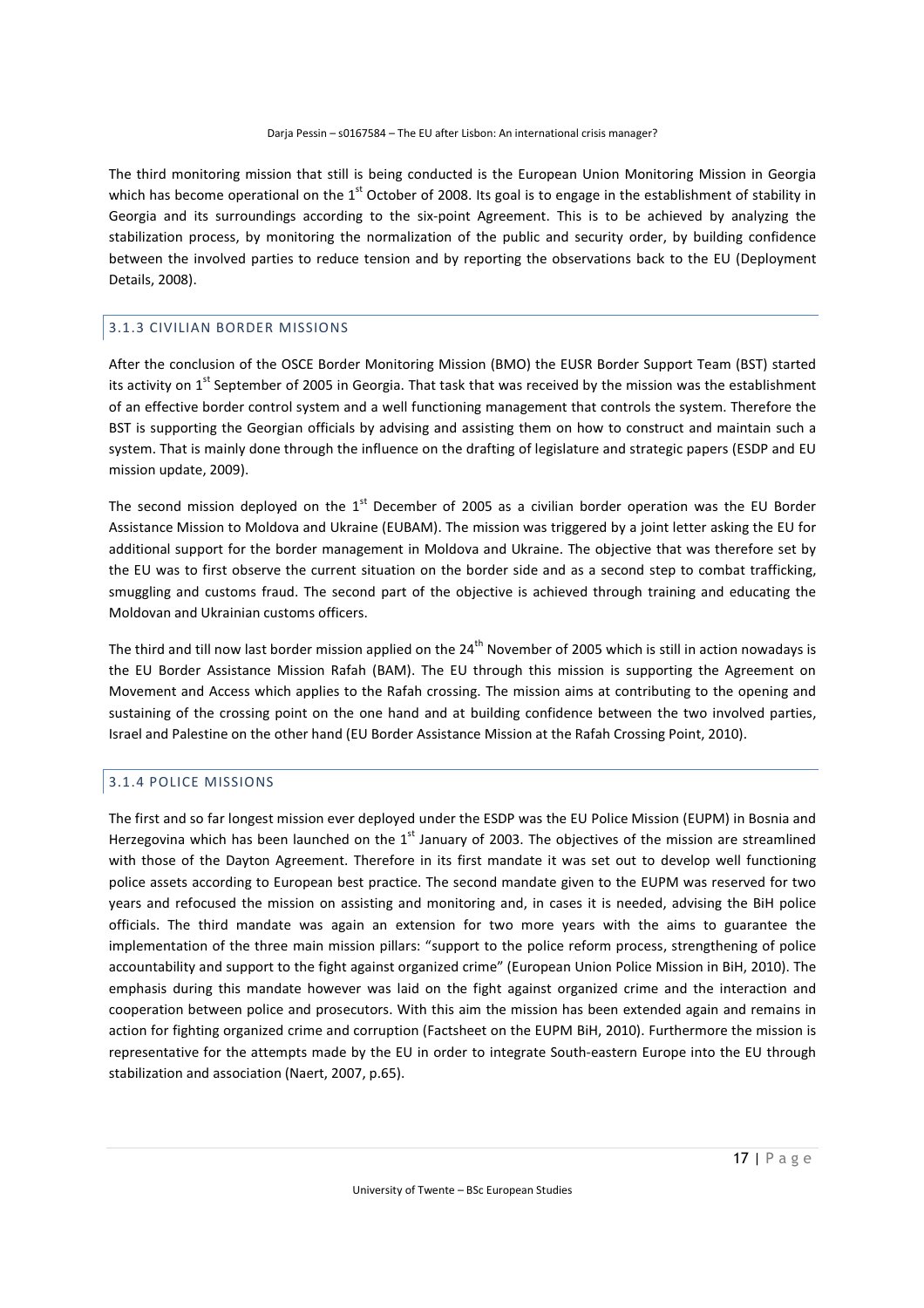The second police mission then was launched on the 15<sup>th</sup> December of 2003 in the Former Yugoslav Republic of Macedonia (fYROM) following the military operation Concordia and was called the European Union Police Mission (EUPOL) Proxima. It was based on the beforehand signed Ohrid Framework Agreement of 2001. Through the aims set out therein the objectives of the mission have been described as follows. The EU Proxima Police tried to fight organized crime and implement standards of policing as there are applied in the EU. That all was to be achieved through monitoring, mentoring and advising the local police forces. Unlike other similar police missions the Proxima mission was allowed to keep an armed protection unit by its side (Naert, 2007). Additionally a border police should be established and confidence being built inside the country between police officials and residents. This mission however was succeeded by the EU Police Advisory Team (EUPAT) fYROM when its mandate was terminated on the 14<sup>th</sup> December 0f 2005. The EUPAT mission continued with the supported establishment of a new police force in the country and assisted during the construction through giving advice and implementing EU policing standards enduring sixth months. The main focus was set on the monitoring and mentoring function of the EUPAT police to guarantee an effective border police, to build public peace and accountability and to fight organized crime and corruption (Factsheet on the EUPAT fYROM, 2010).

Between April of 2005 and June of 2007 the first civilian mission on the African continent has been launched under the ESDP named the EU Police Mission (EUPOL) Kinshasa. It experienced a bad start because its setting took a much longer time than expected even though only a small number of personnel were involved. The Congolese counterpart in this case as well needed a longer time period to be able to set up its own police forces (Hoebeke, Carette & Vlassenroot, 2007). Its main purpose thereby was to support the Congolese national Police and assist them during the transition period to democracy. Like in other police missions in this one the way towards success was monitoring, mentoring and advising the Congolese police and educate them with applying the international best practice (Naert, 2007). After the mission ran out in 2007 it was succeeded by the EU Police Mission for the Democratic Republic of Congo (EUPOL RD Congo) on the  $1<sup>st</sup>$  July of 2007 which continued the police assistance within the country (Council of the European Union, 2010). The mission therefore reflected the efforts of the previous mission and concentrated on consolidating stability, the rule of law and security. According to these aims the EU police forces help to restructure the Congolese police to make it accountable and to build confidence. They furthermore engage in the interaction between the police and the criminal justice system. In order to additionally contribute to the field of gender, human rights and child protection the EUPOL RD Congo sent teams to Goma and Bukavu and remains fighting there till the end of June of 2010.

In 2004 already the EU did express its supporting attitude towards the Palestinian Authorities and presented its readiness to give assistance and support to the police and law enforcement capacities. For this reason on the 1<sup>st</sup> January of 2006 the EU Police Mission in the Palestinian Territories (EUPOL COPPS) has been launched as a followup initiative to the publicly expressed EU support. The main objectives of the mission are the establishment of a well-functioning police, the giving advice to Palestinian criminal justice officials, the implementation of international best practice standards and the cooperation with EU institution-building programmes. This mission in order to continue its achievements was extended till December of 2010 (Factsheet on the European Union Police Mission on the Palestinian Territories, 2010).

Another mission was launched in order to support Afghanistan in developing responsibilities in the field of law and order. As part of the EU commitment to Afghanistan the EU has deployed the EU Police Mission (EUPOL) in mid-June in 2007. The mission is introduced to the Afghan law and order sectors to help them to improve their civil, police and law enforcement capacity. This is to be achieved till  $31<sup>st</sup>$  May of 2013 through close coordination between the EUPOL Afghanistan and other international actors (Council of the European Union, 2010).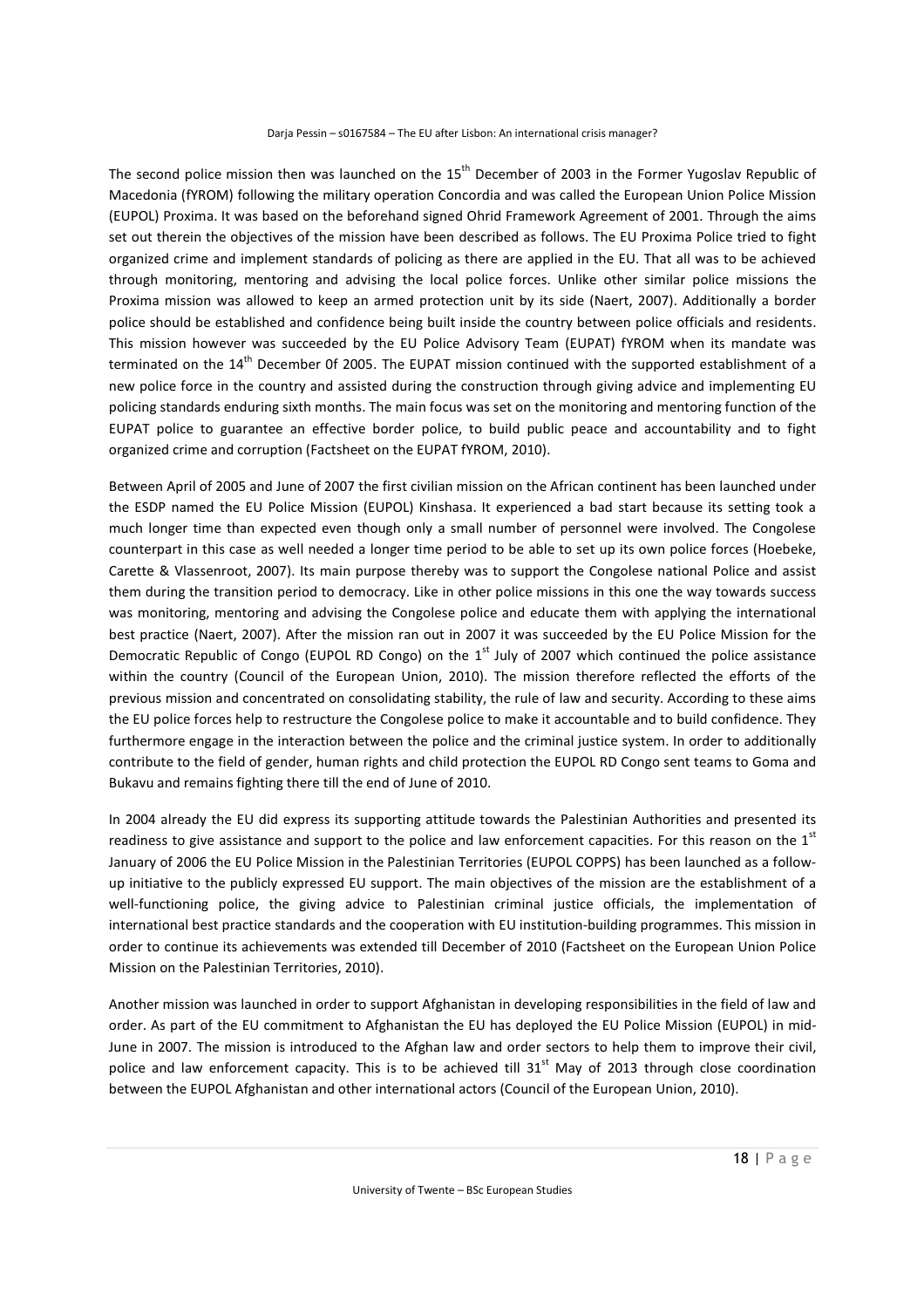# 3.1.5 OBJECTIVES

These civilian missions that are described above are thereby mainly based on the objectives introduced by the ESS in 2003 and those included in the ToL. The missions as they are committing themselves towards its direct neighborhood followed the objective to build around it "a ring of well governed countries" as it is included in the ESS. They furthermore followed one of the four major areas to which the EU needs to turn its priority according to the Santa Maria de Feira European Council as they strengthen the rule of law in Georgia, Iraq and the Kosovo. The CSDP with its civilian missions furthermore addresses the preservation of human rights and fundamental freedoms, the eradication of poverty and the stabilization of democracy. Simultaneously, the EU is engaging in the protection of international security through its assisting and monitoring task that assures that new threats are addressed and fought. All these attempts are directed towards a strong international security which is guaranteed through the deployment of EU civilian capabilities which act as a commitment towards EU's neighborhood.

## 3.2 CIVILIAN-MILITARY

#### 3.2.1 SECURITY SECTOR REFORM (SSR)

In June 2005 as a response to an official request made by the Democratic Republic of Congo government the Council of the EU made the decision to launch the EU advisory and assistance mission for security reform in the Democratic Republic of Congo (EUSEC RD Congo). The main objective hereby is to support the Congolese authorities during the rebuilding stage of their army. The army established thereby needs to guarantee security and make social and economic development possible again. This is achieved through the assisting role of the EU officials that involve themselves with Congolese authorities in order to establish policies that are based on human rights and humanitarian law and are set according to gender issues, democratic standards and transparency. Till the  $30<sup>th</sup>$  September of 2010 the mission will continue its active involvement and help with implementing the plan for the Armed Forces of the DRC (FARDC) (Factsheet on the EU advisory and assistance mission for security reform in the Democratic Republic of Congo, 2010). The challenge that is facing this mission is the shortcomings of the very small size of the mission as it is still 25% understaffed and the one of the limited mandate that limits the mission in its active involvement and does not provide for an effective coordination with third actors in place (Bloching & Gya, 2010). Another shortcoming that became apparent as the mission was launched was the limited coordination. The mission did not manage it well to organize itself within the network of all the national and international actors that were deployed in the region already (Hoebeke, Carette & Vlassenroot, 2007).

Another SSR mission was launched in February of 2008 in Guinea-Bissau and was established to provide advice and assistance. It was called the EU mission in support of the Security Sector Reform in Guinea-Bissau (EU SSR Guinea-Bissau) and was then conducted under the CSDP. The National Security Sector Reform Strategy has been agreed upon in the country and called for advice and assistance during the implementation phase. The EU capacities thereby provided the needed conditions to be able to execute the implementation. Those include plans for downsizing and restructuring the Armed Forces as well as plans for capacity-building requirements, training and equipment (Council of the European Union, 2010).The mission will be concluded in the end of September of 2010 after which the EU will negotiate the receiving of financial assistance (Bloching & Gya, 2010).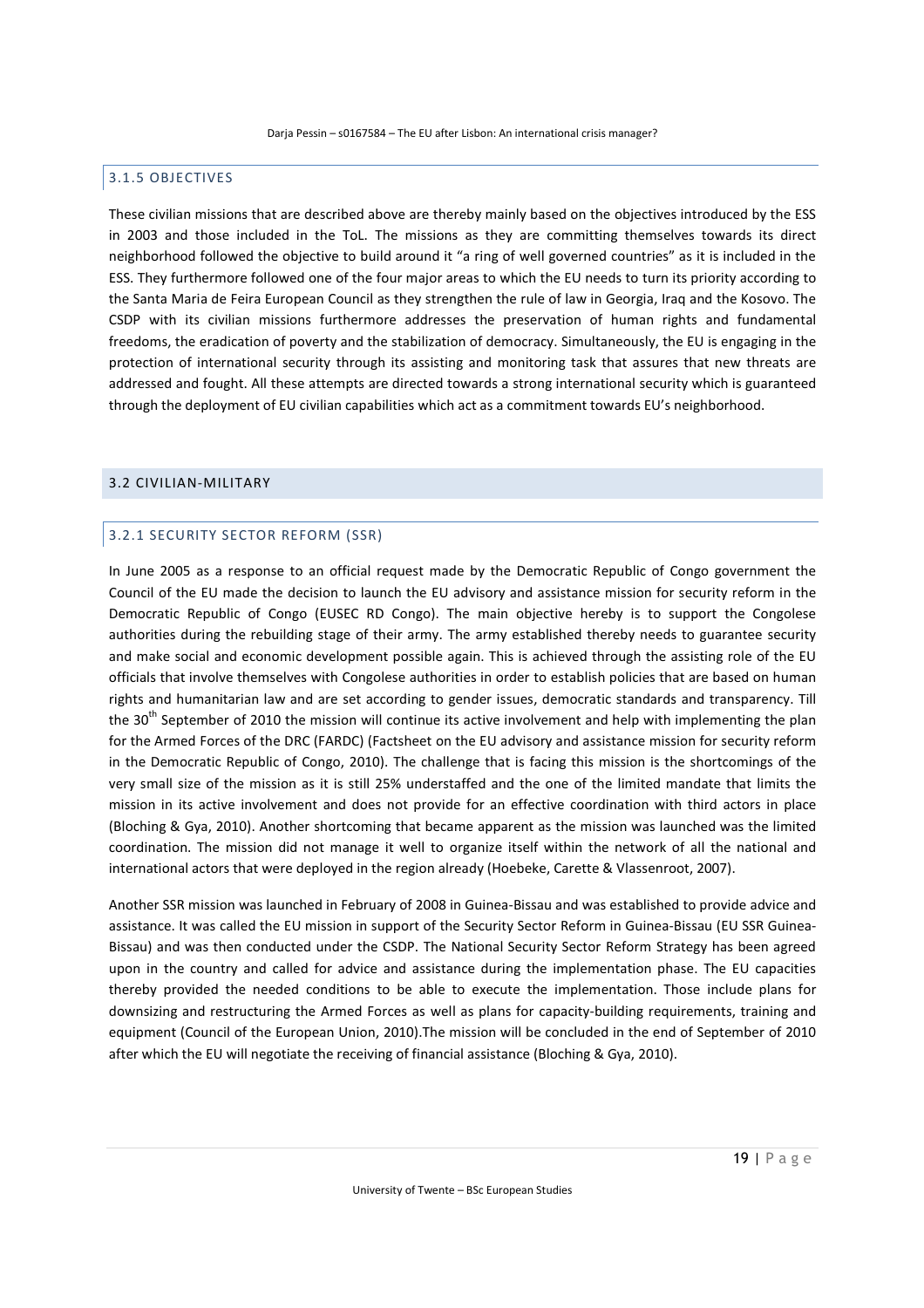# 3.3 MILITARY

On the 31<sup>st</sup> March of 2003 the EU launched the military operation in the Former Yugoslav Republic of Macedonia called Concordia and for the first time made use of the crisis management tools available under the CFSP (Gross, 2007). By using NATO assets and capabilities according to the EU-NATO arrangements, which had been established in a difficult and time-consuming process of agreement seeking between the EU and NATO shortly before the mission itself was launched, the operation followed the request made by the fYROM government. It therefore was seen as a testing ground for the EU to check its ability to launch operations of a military nature (Gross, 2007). As a response the EU operation made efforts to establish a stable and secure environment by promoting a democratic country that does not depend on international security presence. The operation was completed on the 15<sup>th</sup> December of 2003 when the environment was stabilized and the Ohrid Framework Agreement could move into the implementation phase (Neart, 2007, p.69).

The military operation in the DRC, code-named Artemis, was launched by the EU on  $12<sup>th</sup>$  June of 2003 after it being involved in the settlement efforts in the conflict in the Great lakes region for many years. The operation finally was conducted in accordance with the United Nations Security Council Resolution 1484 and the Council's Joint Action from the 5<sup>th</sup> June of 2003. The operation through this legal basis had to influence the development of stabilization and security in the country and concentrate on the improvement of the humanitarian situation in Bunia (Council of the European Union, 2010). The most interesting fact about the mission is that it was launched as an autonomous operation without making any use of NATO assets but rather relying on a framework nation, in this case France, that provide the headquarters and the majority of the troops which caused a considerable delay till the mission became operational (Naert, 2007). However the mission was already meant to turn out as a success due to its limited scope of action through which it was only able to achieve short-term measures. This could have been improved by including accompanying measures such as police and judicial reforms (Manners, 2006). The negative thing is that Inturi, where the mission was stationed, remained unstable after Artemis was redrawn by the EU (Hoebeke, Carette & Vlassenroot, 2007).

During the election process in the DRC the EU supported the United Nations Organization Mission and their involvement by launching a military operation on the  $30<sup>th</sup>$  July of 2006 and setting its duration for four full months. The only aim of the operation was to secure the historical elections taking place in the DRC. Exactly four months later the operation was concluded with success (Council of the European Union, 2010).

The third mission conducted on the African continent was the military bridging operation EUFOR Tchad/RCA which has been launched on the 28<sup>th</sup> January of 2008. The operation was meant to fulfill three distinct objectives. First, it was obliged to protect the civilians that were exposed to danger, especially refugees. Second, it guaranteed the delivery of humanitarian aid and secured the free movement for humanitarian personnel. Third, it protected the UN Personnel and its facilities that were situated in the region. On  $14<sup>th</sup>$  January of 2009 has then been taken over by MINURCAT, a UN military force.

The biggest military mission conducted so far under the CSDP was the military operation in Bosnia and Herzegovina (BiH) on the  $2^{nd}$  December of 2004. The overall aim was to contribute to a secure and safe environment in the country. This operation was the successor of the SFOR operation of the NATO and therefore was building upon NATO military assets and capabilities according to the Berlin Plus Agreements (Factsheet on the European Union military Operation in Bosnia and Herzegovina, 2010).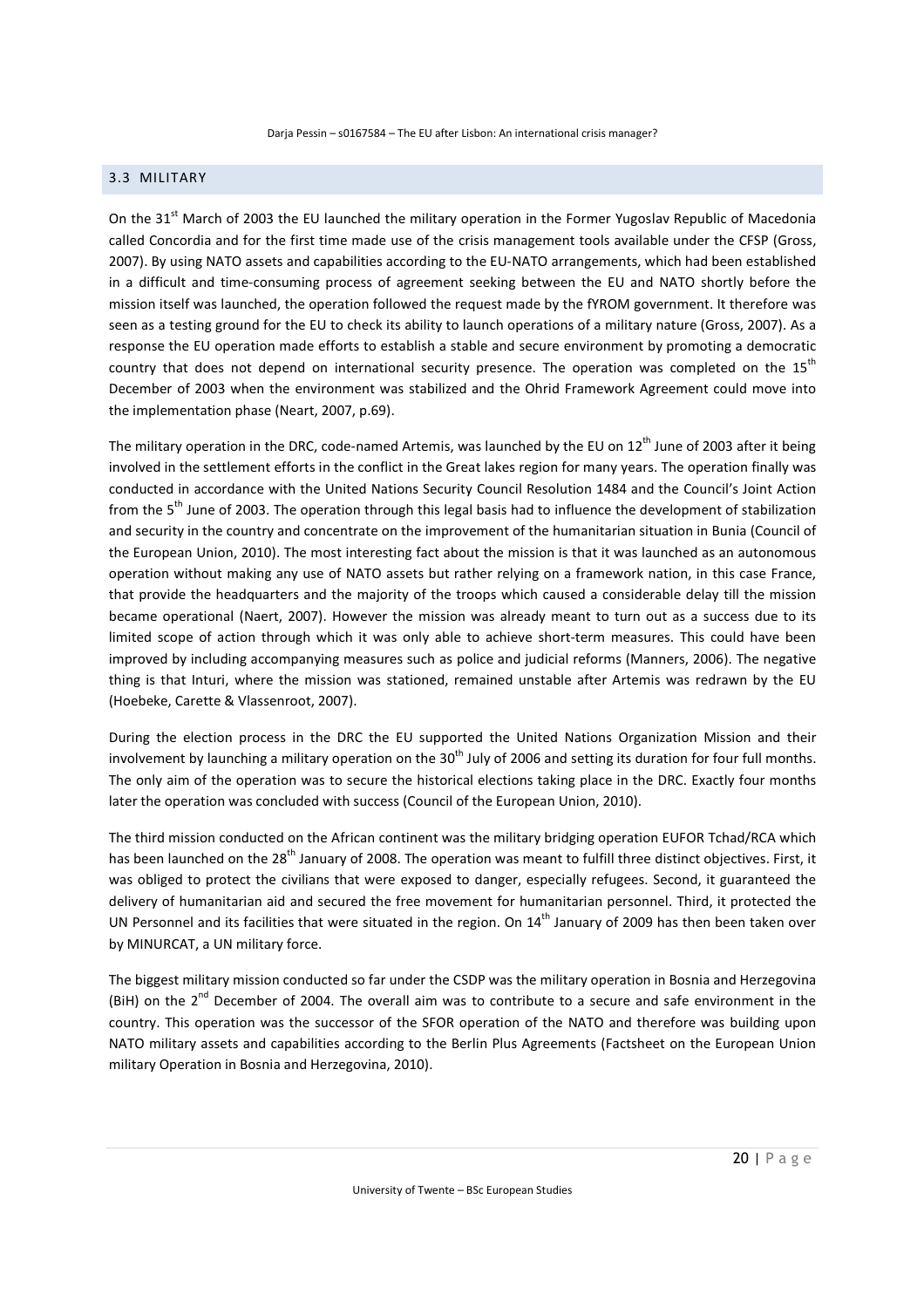As its main objectives the mandate included the secured environment so that the Dayton Peace Agreement was continued to be carried out and the support of the international community's High Representative/EU Special Representative for BiH, Valentine Inzko. The operation furthermore ensures that within Stabilization and Association process the BiH develops towards EU integration. In 2010 the tasks were widened as the operation also engaged in capacity building and perceived training tasks as it continues to do till today (Council of the European Union, 2010).

Triggered by the multiple acts of piracy and armed robbery of the Somali coast the EU engaged in the first military naval operation ever carried out. The operation EU NAVFOR in Somalia, code-named Atalanta, was launched with Full Operational Capability in February 2009 (Council of the European Union, 2010). Its mandate dictates its tasks as being first, the protection of the vessels through which the World Food Programme (WFP) delivers food aid, second, the protection of vessel used by merchants and third, the deterrence, prevention and intervention aimed at fighting piracy and armed robbery. For the last purpose even the option of the use of force is included within the mandate. Due to the positive achievements of the operation so far the mandate has been extended for further two years till the 12<sup>th</sup> December of 2012 (EU naval operation against piracy (EUNAVFOR Somalia – Operation ATALANTA), 2010).

# 3.4 OBJECTIVES

The above listed missions are representing the ambitions undertaken by the EU in order to comply with its vision of being an international actor. To be able to achieve this aim the EU under the CSDP covers the whole set of Petersberg Tasks on three different continents. This international engagement gives a new perception of the EU by moving it actively on the international scene as it aims at in the Lisbon Treaty in the specific provisions on the CFSP, Article. 23.

The military and civilian-military missions of the EU in comparison to the majority of the purely civilian missions thereby have somehow different goals to achieve and therefore follow various objectives that are not named in chapter three, section one. The military missions are conducted under the CSDP objectives to address new threats and the effects of globalization as the fight against piracy or organized crime and corruption. Therefore the EU is establishing a coherent and fast response that in certain conflict situations would even allow for a robust intervention and the use of force.

There are despite the differences also some similarities between the civilian and the military missions. One main task is running like a thread through all five military missions (however only partly in the Atalanta mission) as they are named above. That is the establishment of a safe and secure environment within the country. This objective relates to the strengthening of the international security, not through assisting measures but through active involvement and military presence.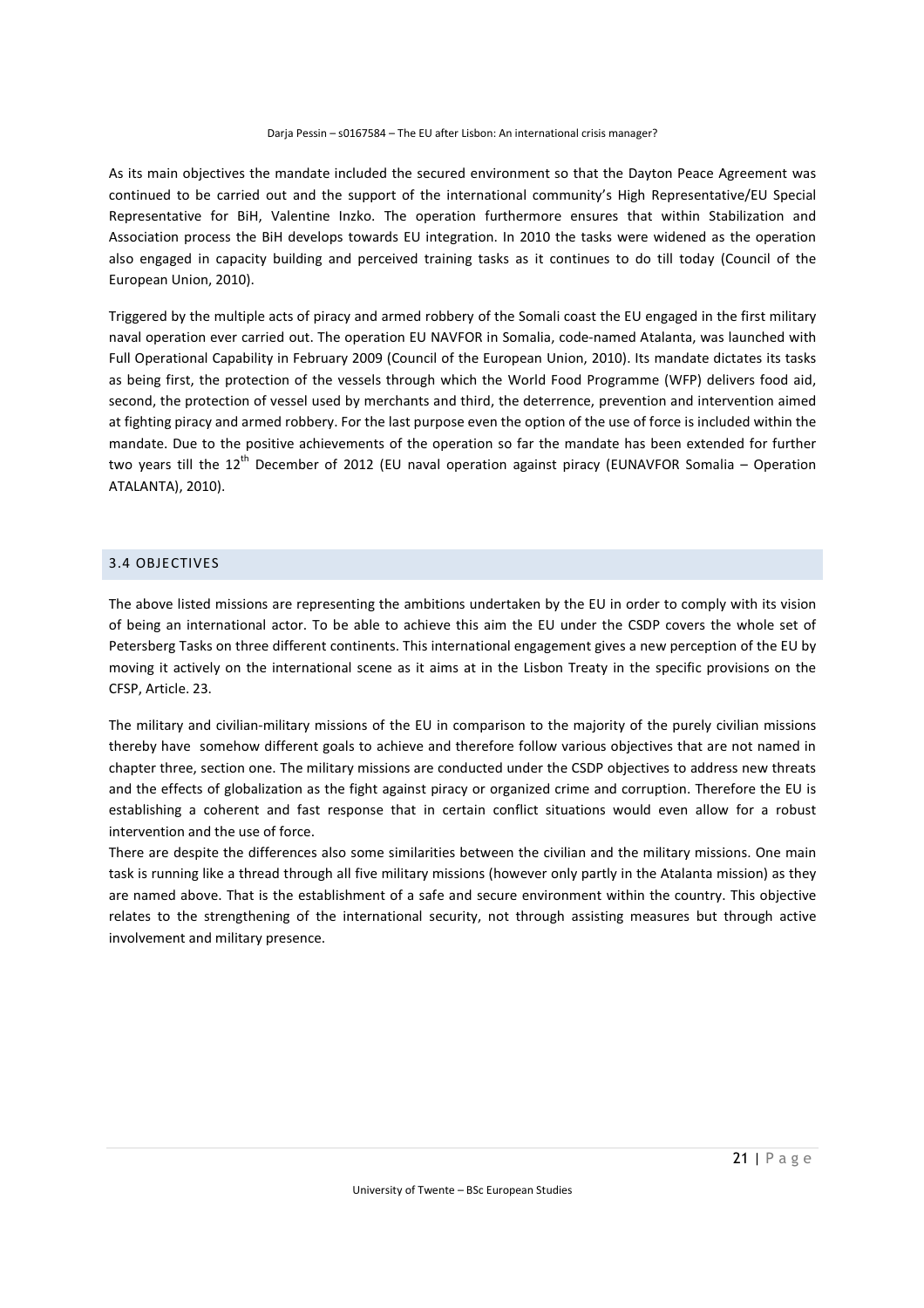# **4. CASE STUDIES**

The following chapter aims at describing in detail three distinct case studies that represent the active preoccupation of the EU to reach its objectives established within the, in chapter two described, treaties and documents. By describing the mandate and the powers conferred upon the missions the effectiveness of the competences will become visible.

#### 4.1 EUFOR ALTHEA BIH

## 4.1.1 BACKGROUND

The war in BiH was triggered by the independence declaration of Bosnia from Yugoslavia in 1992. This development was the starting point for a tough and violent ethnic war. This only has been stopped by the NATO military intervention in 1995 when the Implementation Force (IFOR) with 60 000 troops has been deployed. Peace negotiations took place in Washington and produced the Dayton Agreement which gave the base for the first task of the NATO troops.

Only a year later the IFOR was replaced by the Stabilization Force (SFOR) which decreased the capacities of the mission to 30 000 troops which again have been downsized during the process (Keohane, 2009). During a time span of nine years the NATO did succeed in implementing the Dayton Agreement and in stabilizing the country. The conditions were established for civil reconstruction and the common belief was that the NATO already had accomplished its mission when the EU engaged in setting up a follow-up mission in 2004 (Leakey, 2006). In June the Istanbul Summit took place where the replacement of the SFOR mission by the EUFOR mission was made official. The strategic planning that discussed every issue around the taking over of the EU based on the Berlin Plus Agreements however absorbed more time. This especially was caused by disagreements about the access of the EU to NATO planning assets and capabilities (Keohane, 2009). As soon as this discrepancy has been dissolved the Althea mission was launched on the 2<sup>nd</sup> December of 2004 (Council Joint Action 2004/570/CFSP, 2004).

# 4.1.2 MANDATE AND OBJECTIVES

The EUFOR Althea mission mostly took over the mandate as it was given to the first IFOR and then SFOR mission. It inherited the legal basis as it is included in Annex 1a in the Dayton Peace Agreement. This mandate is being seen as quite robust due to the fact that it includes the use of force in necessary situations concerning the enforcement of peace. The only difference is that the deployed EU peacekeepers do not have to answer to the North Atlantic Council as it was the case for the NATO but instead to the EU Council of Ministers (Bertin, 2008).

The objectives have been to a certain point adjusted to the SFOR objectives. Dr. Javier Solana however pointed out at the beginning of the mission towards Lieutenant General David Leakey that the mission had to be "new and distinct" and that it furthermore needed to "make a difference" (Leakey, 2006). That included that first the mission had to ensure compliance with the Dayton Peace Agreement. That additionally included the maintenance of a safe and secure environment and the assurance of this secure and stable situation. Second, it had to support the international community's High Representative/ EU Special Representative for Bosnia and Herzegovina and his Mission Implementation Plan (Keohane, 2009). The first two have been set out as key military tasks and therefore had to be given priority by the commander. Lieutenant General David Leakey believed that the fulfillment of the second tasks was best done by coupling it to another key supporting task, namely the combating of organized crime. Therefore the third objective received a major focus within the EUFOR agenda (Bertin, 2008).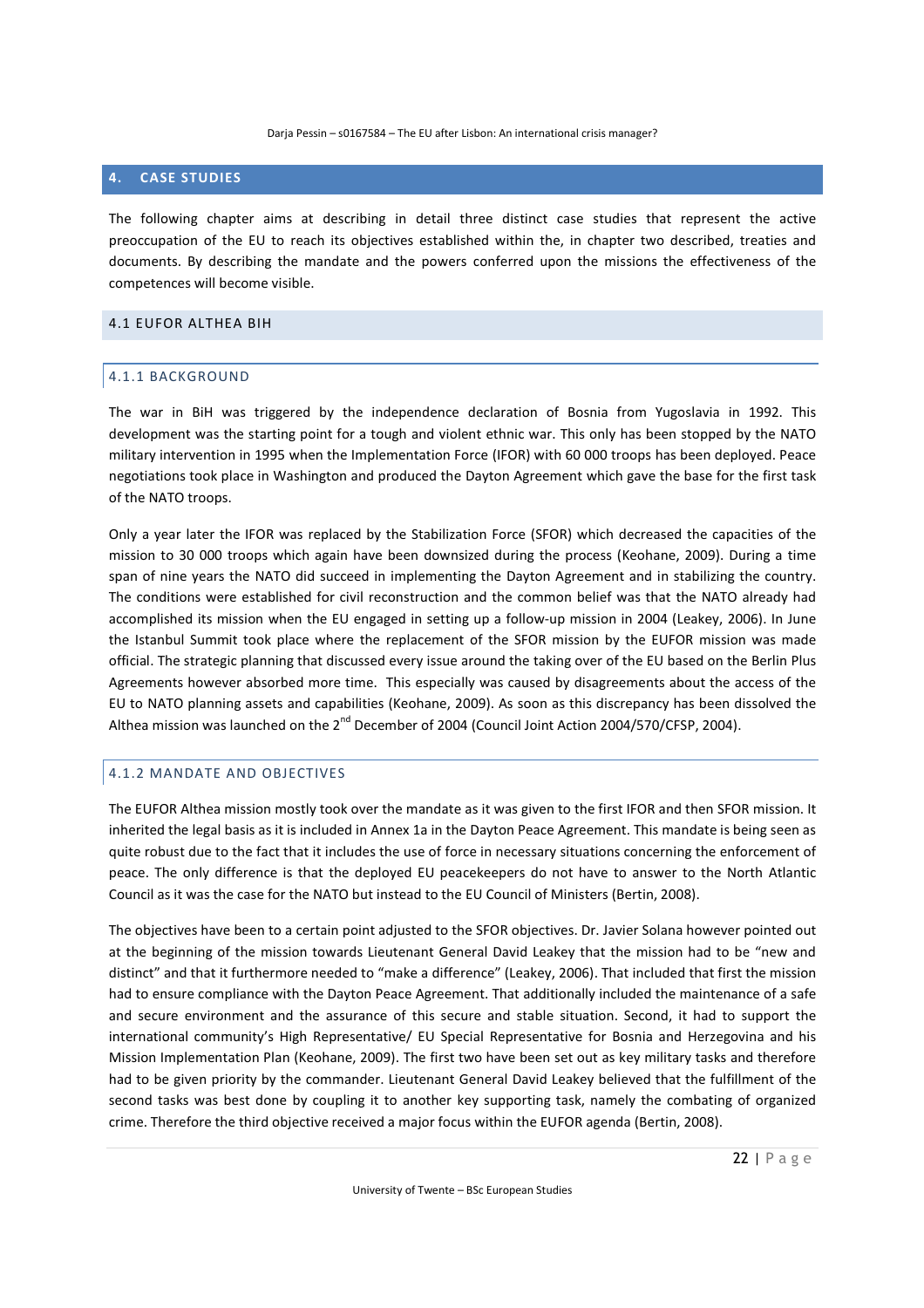# 4.1.3 ACTIVITIES

In order to comply with the predetermined objectives the EUFOR mission engaged in two sets of activities. To be able to realize the first requirement the EUFOR mission reassured the country's inhabitants through patrolling and simple presence, harvested the weapons still existent within the communities and gathered information and intelligence. The activities that were supposed to realize the second objective were unfortunately also the ones causing the civ./mil. coordination conflict. The first step was made by assigning the Integrated Police Unit (IPU) to the EUFOR, as it was said to be 'less military and more police in its orientation' (Keohane, 2009) and not to the EUPM mission which also was situated in BiH at the same time. Then the EUFOR mission extended its mission by including a key supporting task of combating organized crime to its major goals (Juncos, 2006). Leakey therefore engaged the IPU in tracking down smuggling and illegal timber cutting activities, building road-blocks and checking cars in coordination with the local police, inspecting sawmills and interrupting transnational links of crime. These activities were the reason for the tensions that arose between the EUPM and the EUFOR mission. Those were only settled by a set of operational arrangements that dictated the exact tasks to be undertaken by each mission and assigned the 'inciting, enabling and emboldening the Bosnian law enforcement agencies' to the EUFOR mission (Bertin, 2008).

#### 4.1.4 IMPACT

The EUFOR Althea mission did manage it to conduct a successful peacekeeping operation so far. It managed the handover from the SFOR mission and the transfer of NATO assets and capabilities. As the largest military mission so far it was able to fulfill its mandate by realizing its key military tasks of maintaining a stable and secure environment and supporting the community's High Representative (Keohane, 2009; Simon, 2010). This can be seen on the fact that no further outbreaks or violent attacks have taken place in the region due to constant EU presence. It also made significant attributions to its key supporting tasks of combating organized crime and corruption as it changed the persistent culture of impunity that cultivated crime. Through the modified perceptions and reimbursed local capabilities the EUFOR mission gained credibility within the local population (Bertin, 2008). This has been mostly achieved through the EU's active engagement in the political field which caused progress in the integration of BiH in the Stabilisation and Association Process (Council of the European Union, 2010).

#### 4.1.5 CONCLUSION

This mission is altogether a great example for the developed role of the CSDP and the EU's increasingly active role in the world. It was deployed on the one hand to represent the commitment that the EU has towards BiH and on the other hand to develop the EU role as a crisis management actor according to the ESS. In its progressive involvement the weak points became visible such as the need for better coordination between the civilian and the military elements as has been shown by the overlapping mandate of the EUPM and the EUFOR mission (Juncos, 2006). That has shown that even though the competences and the aim to reach more coherence and streamline procedures are existent the EU does not yet realize those (Orsini, 2006). Another interesting fact can be found within the analysis of the mission's overall impact. The most mission reviews point it out as a very successful operation that is paving the way for further EU engagement on the military scene. However the achievements of the EU mission have to be regarded in contrast to the achievements of the IFOR and SFOR missions. The comparison shows that the Althea mission did not have such a big task but rather kept the situation as she has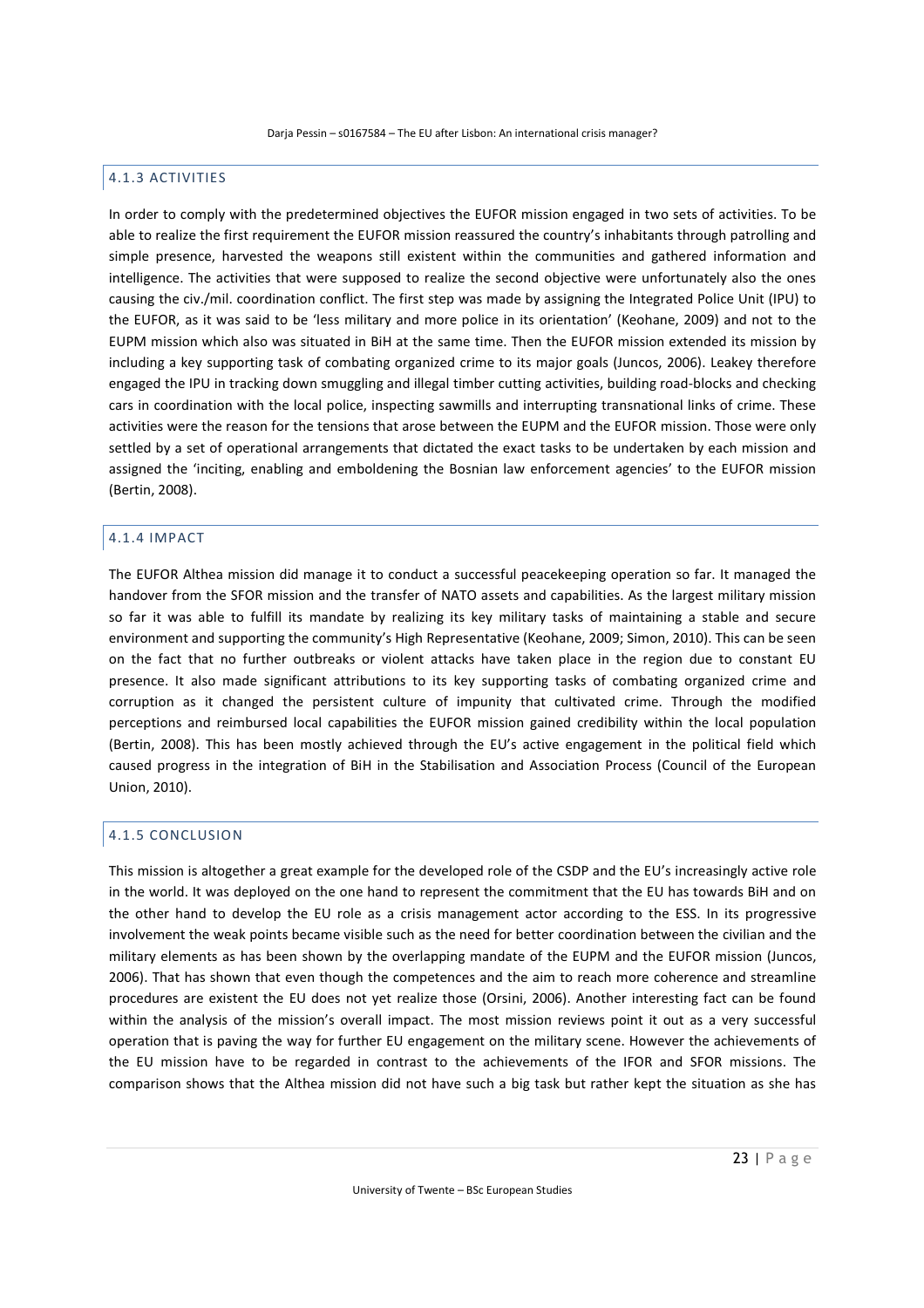been left behind by the other missions and showed its presence in the country. The credibility that it gained within the local population can mostly be traced back to the accession talks in which the EU and BiH engaged. Nonetheless, even with difficulties this problem has been solved and made the first step towards the EU's further development towards an international actor (Bertin, 2008).

## 4.2 EU NAVFOR ATALANTA

# 4.2.1 BACKGROUND

By 2008 the Horn of Africa experienced a drastic development in the waters of Somalia. At this time the number of pirate attacks on merchant ships increased dramatically to about 110 attacks in a year. The more threatening development however was the extent of the attacks. Seizing cargoes was fast left behind as pirates concentrated on taking hostages, seizing high side ships and widening their range of action. These establishments caused the a major threat to the transit route that is being used by not only the EU but also China, Russia, India and Japan for trade and energy imports (Germond & Smith, 2009). When earlier a ship transporting food aid from the WFP was hijacked the UN Security Council made the first step towards fighting piracy and in October released the Resolution 1838 naming piracy on the high seas a world threat altogether. These involvements followed after there already have been missions engaging in the Gulf of Aden. The Operation Enduring Freedom (OEF), the anti-terrorism Combined Task Force 150 (CTF 150) and several NATO warships were already conducting their missions against the attacks at sea. However, this involvement alone was not enough (Weber, 2009). Such occurrences accompanied by high media coverage did manage it to bundle European interests in the economic and commercial field. To be able to protect its energy and commodity supplies during its transition through the Gulf of Aden the EU engaged in the deployment of naval assets as the US was not in the position to launch an anti-piracy operation. As the EU saw its possibility to take action preserving EU interest on a world -wide stage it established "a coordination cell in Brussels with the task of supporting the surveillance and protection activities carried out by some (EU) Member States off the Somali coast (EU NAVCO)" (Council of the European Union Joint Action 2008/851/CFSP, 2008). The deployment of the first-ever naval operation Atalanta however was not as easy as it constitutes as it does not have a coordinating role like EU NAVCO but rather a military orientation and due to that character is only an additional actor next to already deployed naval missions.

# 4.2.2 MANDATE AND OBJECTIVES

The European Union Naval Force Somalia Operation Atalanta (EU NAVFOR) was launched on the 10<sup>th</sup> November of 2008 in support of the UN Security Council Resolutions 1814, 1816, 1838 and 1846. It was to help to deter, prevent and repress acts of piracy and armed robbery off the coast of Somalia (EU NAVFOR Somalia, 2010). The main interest behind this wording however remained the protection of EU trade and not the dissolving of the existing conflict.

The objectives as they are formulated in the Council Joint Action 2008/851/CFSP include the tasks of first of all the protection of the vessels used by the WFP to deliver its food aid. The protection includes thereby the presence of armed units on board. The second task is the protection of merchant vessels that fall within the area of the mission. Third, the EU engages in the surveillance of maritime activities which are exposed to dangers in the area of the Somali coast. Fourth, the mission is involved in the deterrence, the prevention and the intervention of acts of piracy and armed robbery including the use of force. Fifth, the mandate also includes the arrest, the detention and the transfer of persons who have committed acts of piracy or armed robbery and the goods which those kept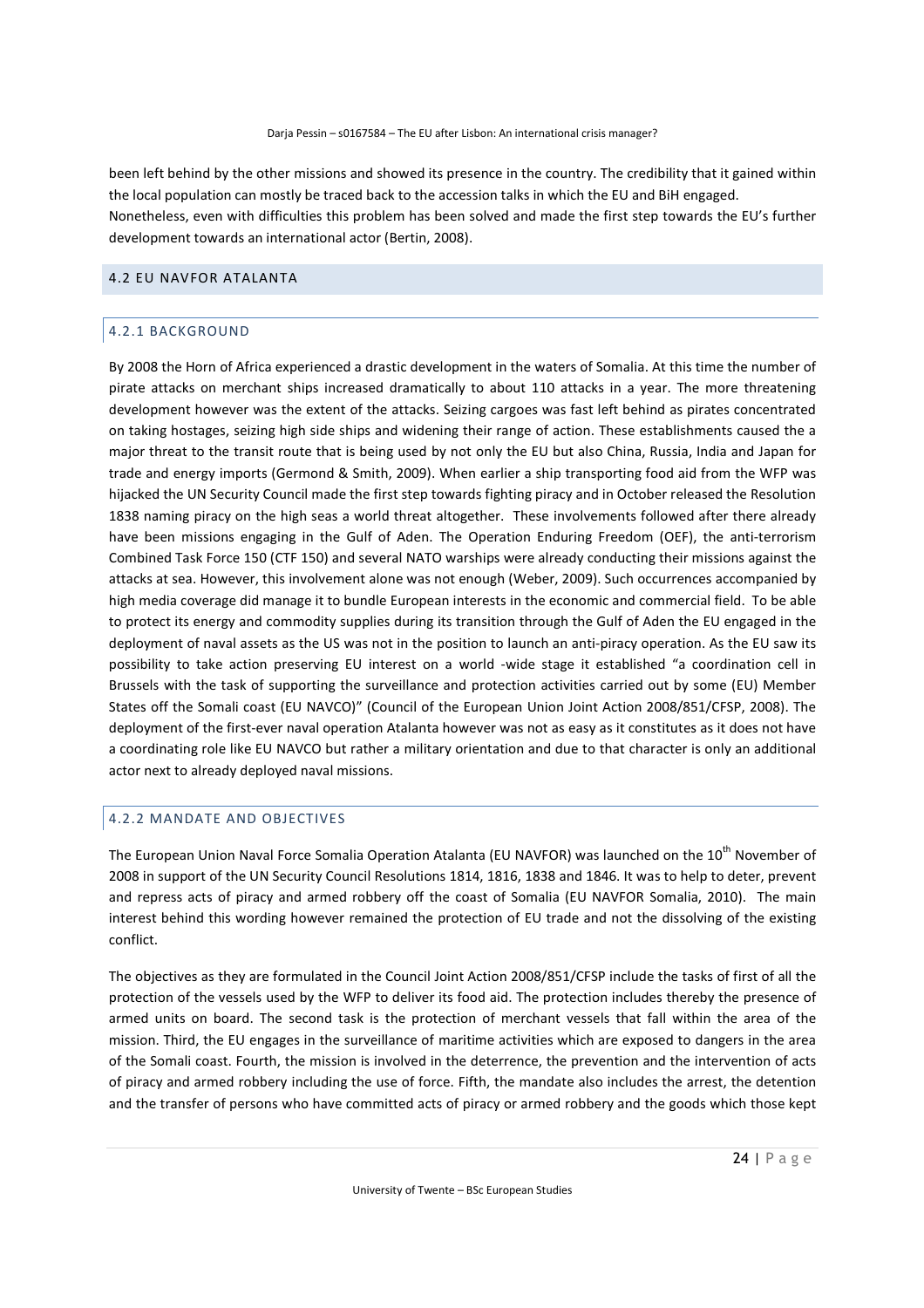with them. Sixth, the mission also is engaged in the cooperation with other organizations and states that are deployed and active for the same objectives in this area (Weber, 2009). These activities have been extended with the mandate on the 15<sup>th</sup> June of 2009 to be conducted till December of 2010.

# 4.2.3 ACTIVITIES

The activities conducted under the actual mandate have been divided into three phases that rotate the command of the mission between first, the UK, France and Greece, second, Spain, Germany and Italy and third, the Netherlands and Belgium. In those three initial phases the Atalanta mission was active in monitoring the sea area where pirates where present and deterring those (Helly, 2009). To be able to comply with its two main key tasks, protecting the WFP vessels and protecting merchant vessels, the mission coordinates its operations from the headquarters stationed in Northwood, the UK. The headquarters send out orders to the command at sea to coordinate the escorting of the WFP vessels which actually accounts to only 10% of the overall mission activity. Second an Internationally Recommended Transit Corridor (IRTC) has been established under the Northwood command in order to enable merchant ships to cross the area in transit groups. That has been made possible through the setting up of the Maritime Security Center-Horn of Africa (MSCHOA) which publishes information about current danger zones threatening merchant vessels and which adopted a collection of best management practices for vessels' self protection (EU NAVFOR Somalia, 2010).

## 4.2.4 IMPACT

The impact of the EU NAVFOR mission remains two fold. Concerning its task to protect WFP vessels the EU did manage to escort the vessels into port and to eliminate further attacks through the military accompanying of the ships. When it comes to the protection of merchant vessels the picture is less clear. The ratio of attacks compared to the increased number of ships passing the Gulf of Aden has dropped as more and more ships can be accompanied by the EU naval forces and similar present organizations and through that prevent the piracy attacks. That is a good evaluation for the use of the MSCHOA by merchants and for the adherence to the IRTC. However at the same time the actual number of attacks has increased, even though not proportionally with the number of trading ships and the area in which pirates operate has been widened. The mission also struggles with keeping up with the fast development of pirate attacks as they change their areas and invest highly in new technology. Therefore the mission's impact only addresses the symptoms of piracy and armed robbery (Weber, 2009). This however is not an easy task as the mission does not have sufficient assets to its use. It also cannot protect all merchant vessels as those are not entirely registered with MSCHOA. Plus, future prosecutions of arrested pirates will constitute a problem as the arrests increase in number (Helly, 2009).

#### 4.2.5 CONCLUSION

The EU NAVFOR mission Atalanta has received the reputation of fighting symptoms and disregarding the roots. It however was the first naval mission and therefore a groundbreaking involvement of the EU. Through its activities the mission presented the EU as a strengthened security actor in the international framework (Weber, 2009). It has proved to be a good cooperator with actors such as China, the US and Russia whilst engaging in dialogues (Helly, 2009). This has been achieved by the EU through taking on an active and leading role within the Shared Awareness and Deconfliction (SHADE) mechanism which was established to regulate and organize the coordinating network between the multinational, national and regional actors that are involved in the naval operations in the Gulf of Aden (Council of European Union, 2010).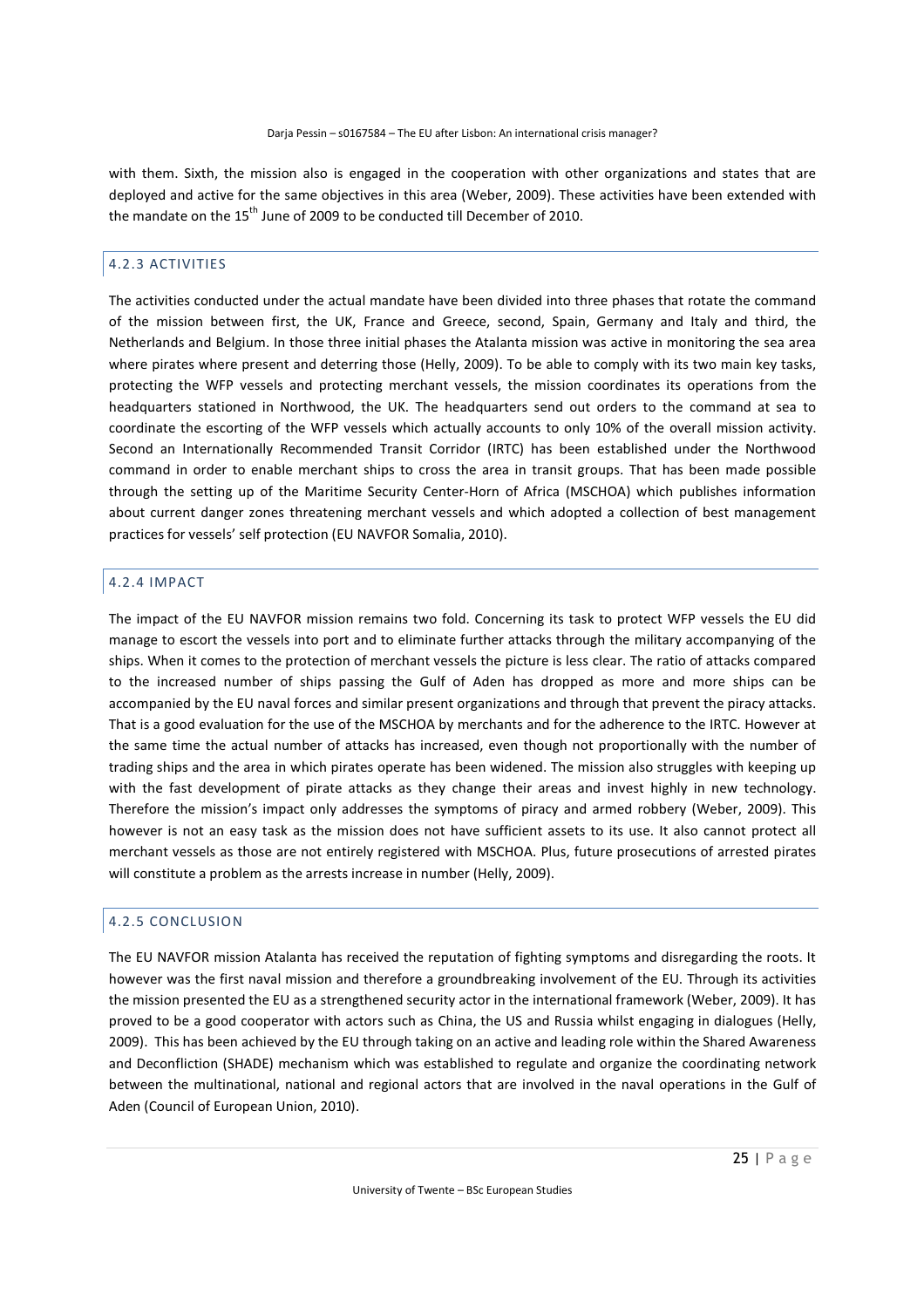However, as Javier Solana stated at the UN-EU-AU Conference on Somalia in 2009 "we need to move forward and to look closer at the root causes of the phenomenon". This will include tasks focused on conflict prevention, rule of law and the improvement of the police and civil administration on land (EU NAVFOR Somalis, 2010).Only such measures can guarantee an effective action against piracy (Tarnogorski, 2009).

#### 4.3 EULEX KOSOVO

# 4.3.1 BACKGROUND

In its beginning the EULEX mission had to stumble over many hurdles till it could be deployed. The challenging phase was triggered by the declaration of independence in which Kosovo separated itself from Serbia in 2008. Only two weeks before that the Council of the European Union adopted the Joint Action 2008/124/CFSP on the creation of the EULEX mission. However the decision on its mandate has been as challenging as the acceptance of Kosovo's independence in the world (de Wet, 2009). The US and a majority of EU member states recognized it right away whereas five remaining EU states, Serbia and mainly Russia were opposing the move. Russia used its veto power in the EU Security Council and blocked any new resolution concerning Kosovo. That only gave an unstable basis for the mission as the EU had to look for UN authorization and could not deploy its mission on the grounds of Kosovo's independence (Richter, 2009).

# 4.3.2 MANDATE AND OBJECTIVES

The decision about mandate was not easy to reach for the EU. On the one hand there were the UN and the majority of EU member states who argued that the EULEX mandate was grounded on UN Security Council Resolution 1244 and on the other side there were the remaining member states, Serbia and Russia who saw the EULEX mission illegally related to Kosovo's declaration of independence. Proposals were drafted but could not be decided due to inconsistencies and disagreements. Russia continued to block the full deployment of EULEX as it was planned for the 15<sup>th</sup> June of 2008 (de Wet, 2009). Only in November of 2008 after the acceptance of an agreement on the six mostly debated areas of activity by the Security Council gave the EULEX mission its mandate (Grevi, 2009). That however deviated greatly from the initial idea. The EU would now have to disclaim an autonomous leading role and follow Resolution 1244 and remain in a neutral status (Richter, 2009). Under this lead the EU set its objectives as mainly being the support of the Kosovo authorities in the police, judiciary, customs and correctional services. The main tasks would be the fight against organized crime and corruption. This was set out to be achieved through the assistance towards Kosovo's institutions in progressing towards sustainability and accountability. The mission did not receive any governing power it is instead meant to monitor, mentor and advise the police, the customs service and the judicial institutions.

# 4.3.3 ACTIVITIES

After reaching its operational phase in the beginning of December in 2008 the mission still struggled with the recruitment of personnel that was needed to conduct such a big mission. Half a year later only 80% of the envisaged capacities were available to the EULEX mission (Grevi, 2009). To be able to pull Kosovan population on its side the EU tried to separate itself somehow from the UN-Mission in Kosovo (UNMIK) by propagating a new and better approach. This support-establishing strategy backfired when the transfer of logistics and facilities from UNMIK to EULEX needed to take place. UNMIK at that stage delayed the hand-over and left the EULEX mission in a situation without necessary capacities.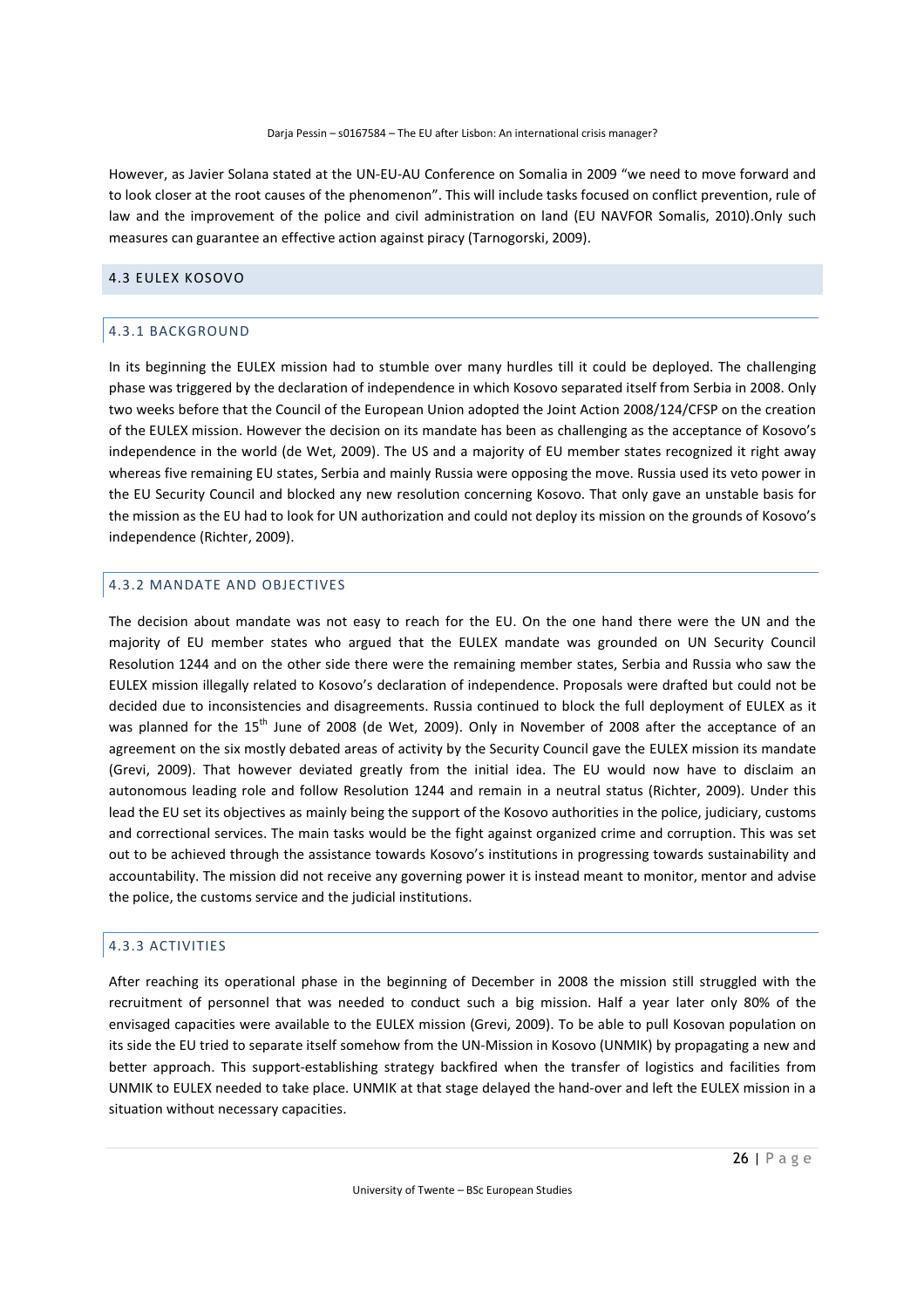Nonetheless the main tasks proved to be successful in the first six months already. The EU managed beforehand to draw up guidelines about the mentoring, monitoring and advising activities. The approach proved to be effective as in the justice, prosecution, police and customs field Kosovan and EU officials were cooperating and eliminating weaknesses. Next to those responsibilities EULEX as well received some executive tasks concerning the rule of law and especially corruption and organized crime. The fact that decisions made in this scope have to be executed through Kosovan authorities still proves to be problematic (Richter, 2009).

## 4.3.4 IMPACT

The impact of the mission remains kind of controversial regarding its divided responsibilities as described above. The first tasks have been implemented smoothly so far as the staff deployed by the EU was able to mentor, monitor and advise local officials in EU best practices. The success stems from the promotion of rule of law reforms and the stabilization of the region as it was pursued by the EU and decided upon in the European perspectives. The second part however still challenges EU authorities on the ground as they do not have any executive power but have to rely on their counterparts and their interest in fighting organized crime and corruption. The continuing discussion about the status of Kosovo kept involved actors divided. These ambivalent forces keep a clear strategy from being developed and concrete measures to be taken.

#### 4.3.5 CONCLUSION

When the focus should have been mainly on the Kosovo crisis it somehow moved. Kosovo's status of independence divided the EU from the beginning depriving it of the ability to speak with a unified voice. This divide and heated discussion with Russia and the US developed the deployment of the mission into a lengthy process (Weller, 2008). During this development a gap appeared between the first ideas of the mission's role and the reality and grew massively. When the EU settled for operation in a status-neutral manner it disabled itself to play a leading role in the Kosovo crisis. This mandate harms the mission's strategic political level as it does hurt its practical operational level. The EU needs bigger political power on the one hand and on the other hand the ability to implement pressure on the Kosovan authorities to proceed with major changes (Richter, 2009)

# **5. COMPETENCES AND OBJECTIVES**

# 5.1 EU COMPETENCES

After the description of the political development of the unified EU objectives in the field of the CFSP, the description of the civilian and military mission that were deployed by the EU in order to meet its objectives and the detailed evaluation of three case studies this chapter moves on to the interpretation. This section includes a critical analysis that is focused upon the response to the following sub question:

*To which extend to the current treaty competences allow the EU to reach the objectives in relation to its role as an international security actor?* 

The civilian and military missions are carried out under the CSDP as a means to reach the new objectives of the Lisbon Treaty as well as the main strategic aims as outlined in the ESS. It is necessary therefore to develop this area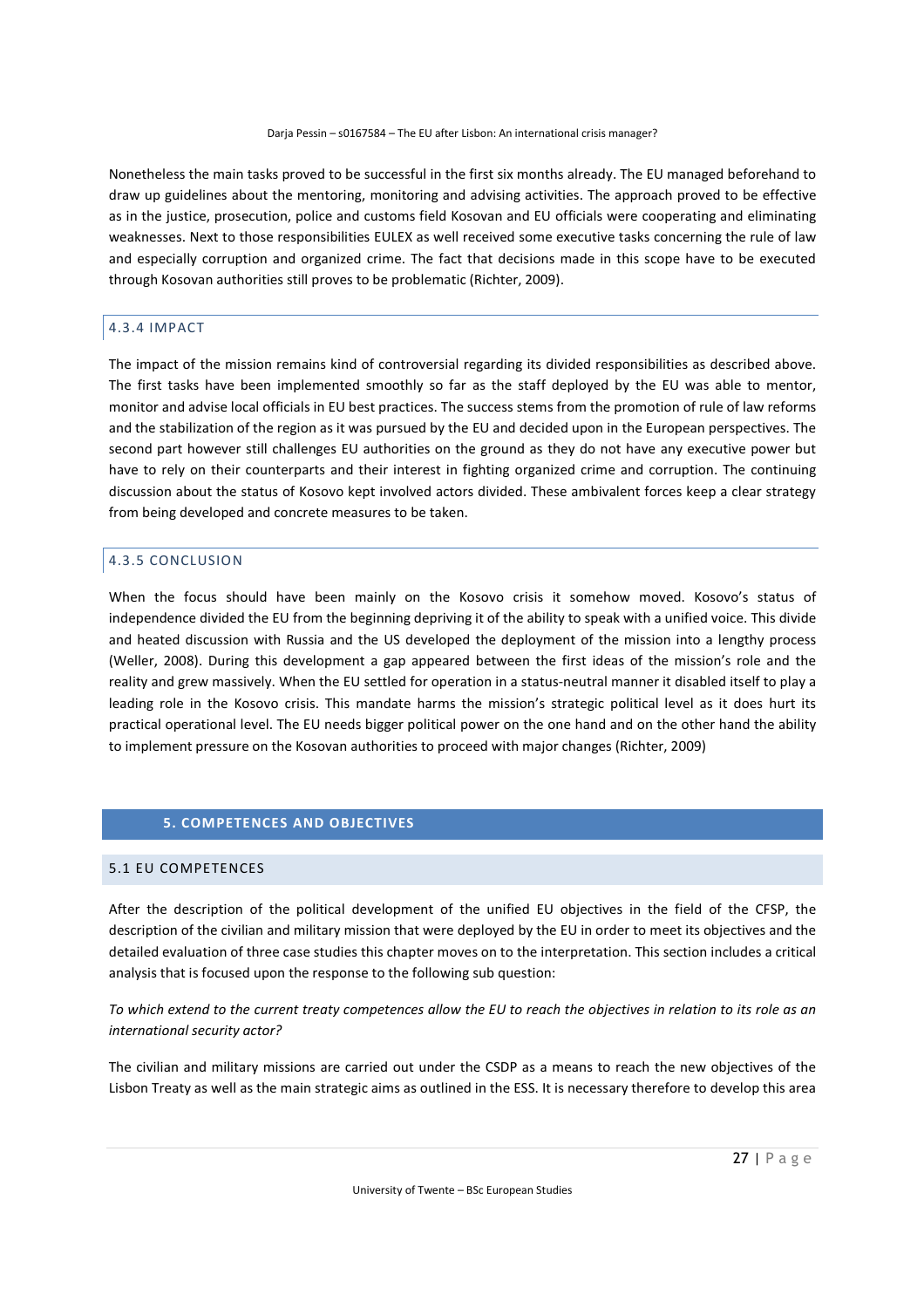even further. As Javier Solana already stated in 1999, in order to stand up to the global challenge, the EU should have an effective foreign, security and defence policy".

As can be seen in chapter three the EU deployed multiple missions to meet its ambitions. What is striking in this case is that the civilian missions outnumber the military missions by far. From 23 conducted missions altogether only five were of a military nature. This can be partly explained by the bipolar world that emerged after the Cold War where the US acquired the role of the military actor who fights and wins wars. The EU took over the role of the actor who prevents conflicts and engages in post-war reconstruction (Moravcsik, 2003). This was mainly triggered by EU's strong economic power, its contribution to financial aid and its peace settlements that it spread throughout the world (Sangiovanni, 2003). It built up its credibility by spreading peace in its neighborhood, cooperating and engaging in accession talks with its direct neighbors. As the threats grow the EU sees a new and broader role for itself. The tasks it wants to include in its repertoire go beyond conflict prevention and civilian measures and include crisis management. The Lisbon Treaty opens the way for this development but the progress still needs to develop a direction, to receive an impetus. Without the essential drive behind the objectives there will be no progress (Sabathil, 2010).

However, as it is obvious to the EU, in order to become an international actor it needs to develop its military capabilities to engage in stronger in military operations on its own. Through that a strengthened role as an international crisis manager among other actors could be established. The first steps have already been taken as it is visible in the development of the legal documents in the military sphere. The EU decided on a Rapid Reaction Force, on the Helsinki Headline Goals and established the Berlin Plus Agreement with the NATO. Despite the efforts made the shortages are still existent (Salmon, 2005). The CSDP remains somehow limited in nature when regarding the military operations which are obviously largely not ambitious in their scope. As the main insufficiency Menon appoints the focus of the missions as those are addressing only consequences and not the issues in particular which disables them of reaching a meaningful outcome (Menon, 2009). This can be seen in chapter three section three where another interesting point comes to the fore. Military missions conducted under the CSDP are the follow-ups of accompaniers of missions deployed by other institutions. This fact again diminishes the role of a strong and independent international crisis manager as the EU till now did not prove to be able to work individually on military tasks.

Additionally, we can still detect multiple shortcomings when directing our view to the capabilities available to the EU missions. The Council of The European Union in 2007 published a Progress Report which stated that by 2010 they will have the full capability to cover the full spectrum of CSDP tasks. However at the same time it identified multiple shortfalls which include transportation, deployment, protection and acquiring information. Notwithstanding the insights already made, during this process as before the EU has to recognize more and more shortfalls as the member states still do not spend neither adequate amounts of money nor sufficient amounts of personnel (Consilium, 2010). Altogether the EU is far away from implementing the 60 000 combat-ready troops as set out in the Helsinki Headline Goals and it does not even reach the Saint Malo aim as the member states have no military capabilities which they can deploy rapidly (Lasheras et al., 2010).

This still is not the only point depending on the actions of the member states. The former ESDP mostly suffered from differing approaches of the member states. Those protected their interest and operated through their national natural instincts and pursued their national norms of judgment. This approach endangered the coherence behind the unified actions as they were supposed to be implemented (Bailes, 2008). The difficult mandate of the EULEX Kosovo mission as it is described in chapter four section three is a good example for the inconsistent inner decision-making of the EU. The conduction of this mission represents the challenge for the CFSP to unite the EU to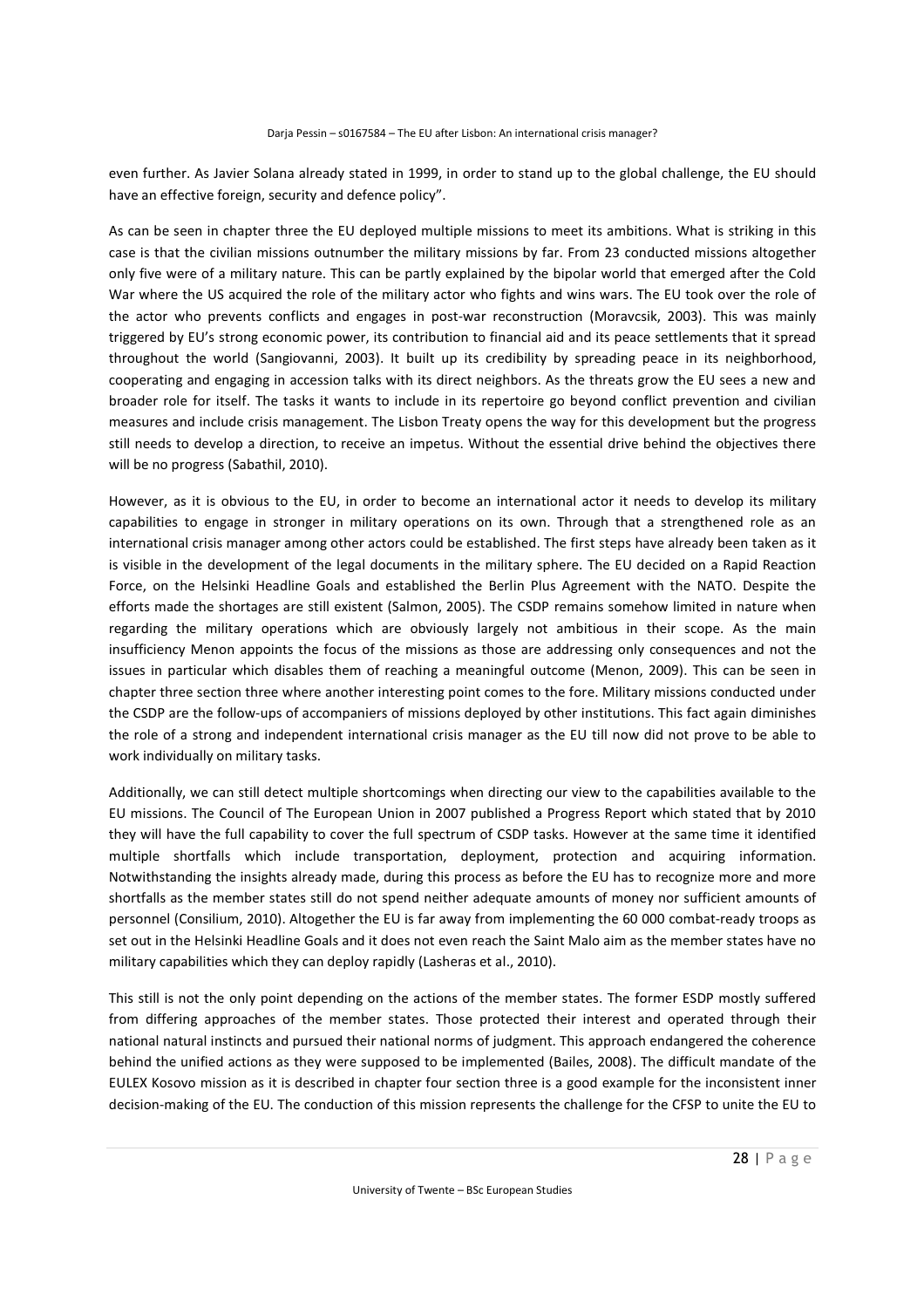be able to speak with one voice which jeopardizes its determination of emerging as an entity which is able to form a rapid and tough strategic power.

Concluding this section outlines that the treaty competences conferred upon the EU do allow it to reach its objectives as they empower it through the introduction of needed governing factors. However as it is concretely stated within the Lisbon Treaty the main power remains rested within the individual members states and therefore it is still up to national interests to make use of the competences entrusted within the EU to reach the ambitions and objectives that will lead to a common defence.

#### 5.2 MISSION REVIEW

This paper aimed at establishing whether the EU through the deployment of multiple diversified missions in order to be able to realize it's newly introduced CSDP objectives did manage to achieve this aim. The research question as it was provided in chapter one section two concentrates on the fact that the missions launched since the implementation of the ESDP and its transformation into the CSDP till now are one of the means of the EU to reach its objectives as they are included within the Lisbon Treaty, the ESS and other determining key documents. The case studies conducted above describe the extent to which the three individual missions managed it to comply with those aims and goals as they are included in their mandates.

When looking back at the missions in general it becomes visible that the EU does put a lot of effort into realizing its aims but the actions remain still inconsistent with the objectives. The EUFOR Althea mission for example had its positive impacts. First, as can be seen in the Table 1, it reaffirmed its commitment towards its close neighborhood by deploying its mission in BiH and included the fight against organized crime and corruption as one of its key supporting tasks. The mission confirms the objectives anchored within the ESS as it tries to establish close and cooperative relations through partnership. Thereby it has one main force driving the cooperation and that are the accession talks that BiH is open to and therefore maintains a good position towards the EU. The mission serves also as a good representative mission for the military area under the CSDP as it reached the objectives that have been implemented by its mandate. When looking closer at it one again discovers some shortcomings such as incoherent response and slow response as a follow-up mission. It needed a vast amount of time to transfer the assets and capabilities from the SFOR mission under its command even though those have already been in place. It also missed to prove that it could react to international crisis actively through robust intervention. This did not work out however as the situation in BiH was already stabilized through the US and the EU than only needed to be present.

|                   | <b>EUFOR Althea BiH</b>                                                                                                                                                                                                                                                                                         | <b>Shortcomings</b>                                 |
|-------------------|-----------------------------------------------------------------------------------------------------------------------------------------------------------------------------------------------------------------------------------------------------------------------------------------------------------------|-----------------------------------------------------|
| <b>Background</b> | NATO SFOR mission already had stabilized<br>$\circ$<br>situation<br>NATO assets remained in place for the EUFOR<br>$\circ$<br>mission to be used (Berlin Plus Agreement)                                                                                                                                        | ! Slow and uncoordinated<br>handover of NATO assets |
| <b>Mandate</b>    | Compliance with the Dayton Agreement (stable<br>$\circ$<br>and secure environment)<br>support the international community's High<br>$\circ$<br>Representative/ EU Special Representative for<br>Bosnia and Herzegovina and his Mission<br><b>Implementation Plan</b><br>combating of organized crime<br>$\circ$ |                                                     |

# **Table1.** Summarized findings EUFOR Althea BiH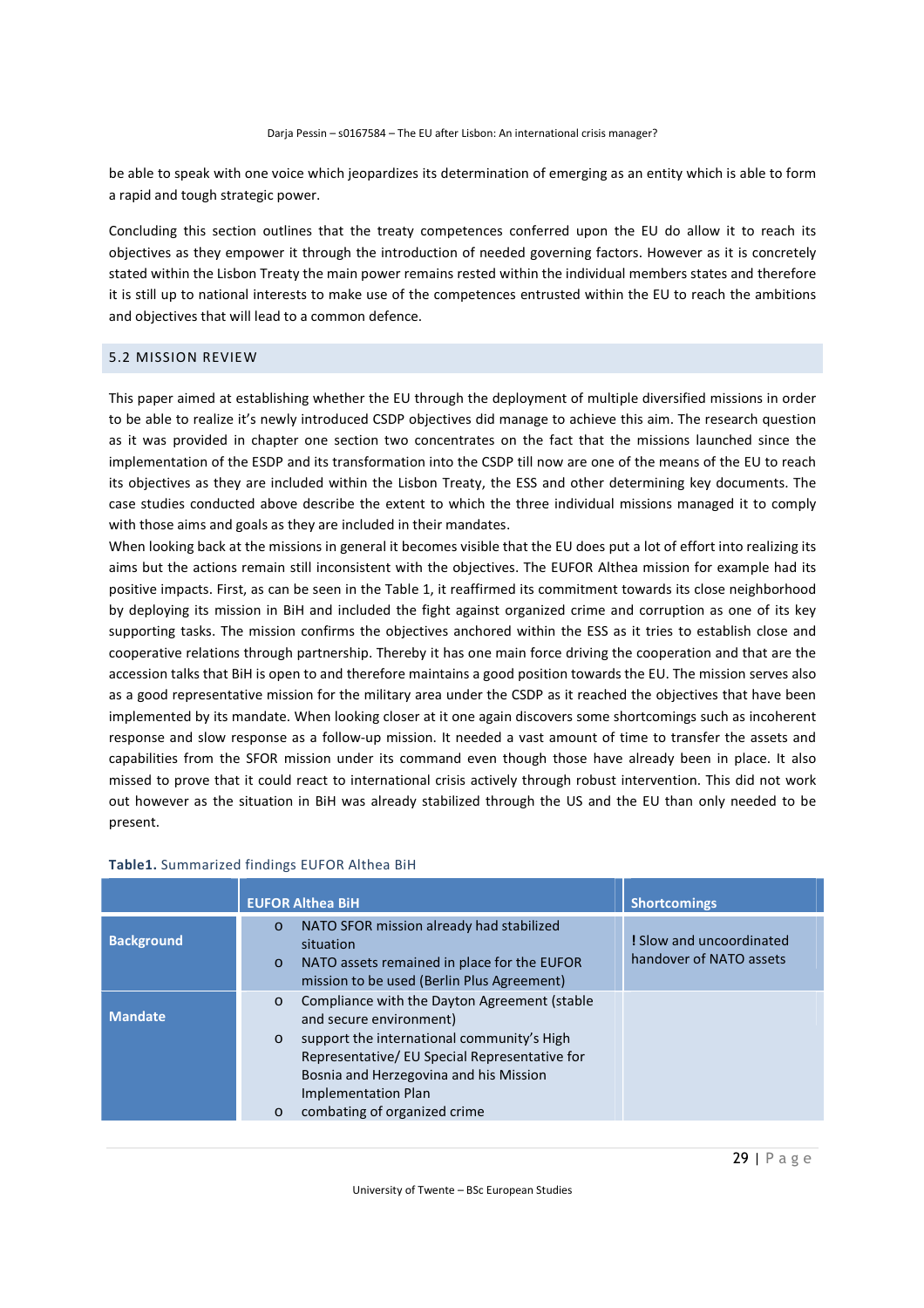| <b>Activities</b> | patrolling and simple presence<br>O<br>tracking down smuggling and illegal timber cutting<br>O<br>activities, building road-blocks and checking cars in<br>coordination with the local police                                                                                  | ! overlap between the EUPM<br>and the EUFOR mission<br>mandates                 |
|-------------------|--------------------------------------------------------------------------------------------------------------------------------------------------------------------------------------------------------------------------------------------------------------------------------|---------------------------------------------------------------------------------|
| <b>Impact</b>     | largest military mission so far<br>$\circ$<br>maintained a stable and secure environment<br>$\Omega$<br>changed the persistent culture of impunity that<br>$\circ$<br>cultivated crime<br>gained credibility within the local population<br>$\circ$<br>through accession talks | ! did not show any active<br>military involvement but<br>rather simple presence |
| <b>Conclusion</b> | reinforcement of the commitment that the EU has<br>$\Omega$<br>towards BiH<br>need for better coordination between the civilian<br>$\Omega$<br>and the military elements<br>need for more coherence and streamlined<br>$\circ$<br>procedures                                   |                                                                                 |

The EU NAVFOR mission Atalanta addresses a very new appearance of a threat for the EU, namely piracy. Even though it is mainly directed at protecting EU member states trade interests it also it makes its big contribution to the strengthening of international security. It also manages it to engage in international cooperation with the various organizations and institutions that are deployed in the Gulf of Aden and fulfill its mission objectives. By taking a closer look at Table 2 it becomes apparent despite all the contributions the mission makes towards the fight of the symptoms of piracy it does not fight the cause effectively in any way. The only thing as it is criticized by Menon is the fact that it only heals the symptoms and does not provide the real cure (Menon, 2009).

# **Table2.** Summarized findings EU NAVFOR Atalanta

|                   | <b>EU NAVFOR Atalanta</b>                                                                                                                                                                                                                                  | <b>Shortcomings</b>                                                           |
|-------------------|------------------------------------------------------------------------------------------------------------------------------------------------------------------------------------------------------------------------------------------------------------|-------------------------------------------------------------------------------|
| <b>Background</b> | first-ever naval operation in the fight against<br>$\Omega$<br>piracy<br>deployed in a present network of other actors<br>$\circ$<br>(OEF, CTF 150, NATO warships)                                                                                         | ! no ideal organized<br>cooperation between<br>individual existing actors     |
| <b>Mandate</b>    | help to deter, prevent and repress acts of piracy<br>$\circ$<br>and armed robbery off the coast of Somalia                                                                                                                                                 | ! real interest is the<br>protection of EU trade                              |
| <b>Activities</b> | protecting the WFP vessels and protecting<br>$\Omega$<br>merchant vessels<br>establishing the Internationally Recommended<br>$\circ$<br><b>Transit Corridor (IRTC)</b><br>setting up of the Maritime Security Center-Horn of<br>$\circ$<br>Africa (MSCHOA) | I no binding participation<br>leads to not registering in the<br>systems      |
| <b>Impact</b>     | protected WFP and merchant vessels<br>$\circ$<br>ratio of attacks compared to the increased number<br>$\Omega$<br>of ships passing the Gulf of Aden has dropped                                                                                            | ! only addresses the<br>symptoms of piracy and<br>armed robbery not the cause |
| <b>Conclusion</b> | groundbreaking involvement of the EU<br>$\circ$<br>good cooperation with actors such as China, the<br>$\Omega$<br><b>US and Russia</b><br>urgent need for further tasks focused on conflict<br>$\circ$<br>prevention on land                               |                                                                               |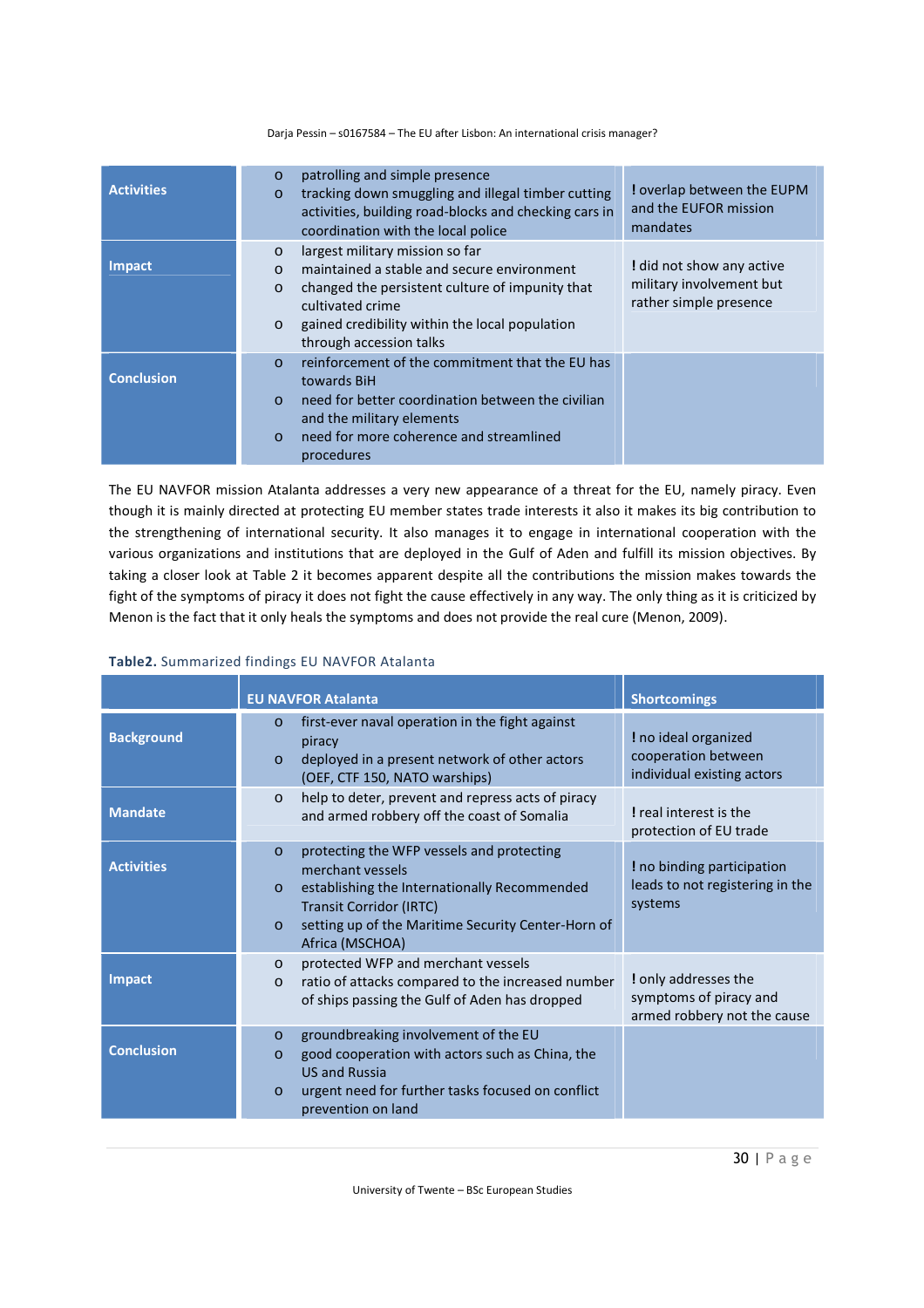The EULEX Kosovo mission again sheds rather negative light on the competences of the EU and their use. As can be seen in Table 3 the mission from the beginning on turned out to be a challenge. From the setting up of the declaration of independence the EU's member states have been divided about its legality as have been the big influential actors, Russia and the US. That disabled the EU to act as an entity and to speak with a unified voice. After a very long time span the mission was able to be deployed with a mandate that put the mission under a neutral-status umbrella and disposed it of a clear strategy and effective active involvement. By the time the mission was ready to start too many capabilities have been withdrawn and a big gap emerged. The transfer of assets and capabilities from UNMIK to the EULEX mission was not the rescue as was hoped as again the longlasting transfer put the EU in an uncomfortable situation.

|                   | <b>EULEX Kosovo</b>                                                                                                                                                                                                                                                                                | <b>Shortcomings</b>                                                                                              |
|-------------------|----------------------------------------------------------------------------------------------------------------------------------------------------------------------------------------------------------------------------------------------------------------------------------------------------|------------------------------------------------------------------------------------------------------------------|
| <b>Background</b> | Kosovan declaration of independence in 2008<br>$\Omega$<br>EU divided about legality of declaration<br>$\circ$<br>Blockade of the UN Security Council through Russia<br>$\circ$                                                                                                                    | I no coherence<br>within the EU<br>concerning the<br>mission                                                     |
| <b>Mandate</b>    | Delayed mandate<br>$\circ$<br>Mandate under a neutral status following UN Security<br>$\circ$<br>Council Resolution 1244<br>support of the Kosovo authorities in the police, judiciary,<br>$\circ$<br>customs and correctional services<br>fight against organized crime and corruption<br>$\circ$ | ! No autonomous<br>leading role for the<br>EU                                                                    |
| <b>Activities</b> | EU tried to separate itself s from the UN-Mission in Kosovo<br>$\circ$<br>(UNMIK)<br>Fight against corruption and organized crime carried out<br>$\circ$<br>through Kosovan authorities<br>EU actively only carries out mentoring, monitoring and<br>$\circ$<br>advising activities                | ! UNMIK at that<br>stage delayed the<br>hand-over of<br>logistics and facilities<br>! Insufficient<br>capacities |
| <b>Impact</b>     | divided responsibilities challenge the EU<br>$\circ$<br>continuing discussion about the status of Kosovo<br>$\circ$                                                                                                                                                                                | ! EU remains divided                                                                                             |
| <b>Conclusion</b> | Kosovo's status of independence divided the EU<br>$\circ$<br>Belated deployment of the mission<br>$\circ$<br>No leading role in the Kosovo crisis through neutral status<br>$\circ$                                                                                                                | ! The strategic<br>political level and the<br>practical operational<br>level are harmed                          |

**Table3.** Summarized findings EULEX Kosovo

All these disabilities that become apparent when reviewing the actual mission represent the inability of the missions conducted to fully comply with the objectives set out under the renewed CSDP. The civilian missions which are backed by sufficient capabilities are more successful so far in achieving the objectives included in their mandates. The military missions on the contrary are still not provided with sufficient capabilities and funds. This weakness is distorting them from reaching the ambitious aims. Mostly the unwillingness and incapability of the member states that are meant to build up the EU and really engage in building an effective CSDP is the cause for the above described shortcoming. They are not absolutely willing to fully engage in the CSDP as that demands their financial and personnel contribution as well as a unified position on external matters which is sometimes conflicting with their national interests.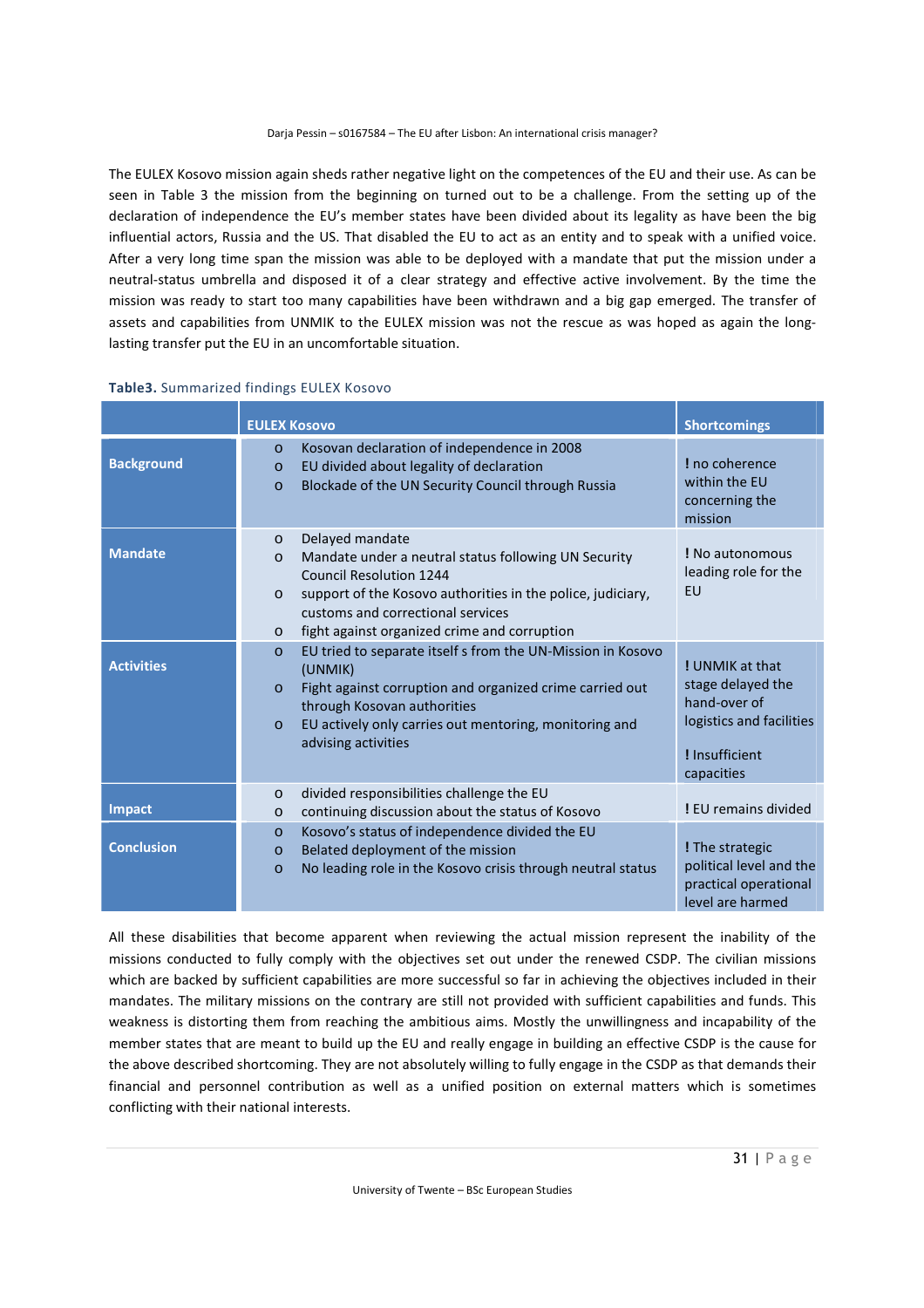# **6. CONCLUDING RECOMMENDATIONS**

All in all the ESDP has been not developed to its full potential due to insufficient funding, a too small number of military capabilities and the missing commitment of the member states to participate and contribute to the CFSP (Venusberg Group, 2007). The ESDP has been more and better prepared for its civilian management role. The CSDP does not manage to leave this opinion totally behind. Lindstrom says that the NATO remains the main player when it comes to military aspect in missions and that the ESDP for the mist part depends on it (Lindstrom, 2007). CSDP gives way to engage to a high degree in civilian crisis management and to deploy missions using civilian instruments. Only a limited amount of low degree military missions should be conducted under the CSDP according to the power the EU. The competences conferred upon the CSDP by the treaties give way to establish a military power; however the member states contributions and actions are not supportive of this idea even though they as well have the idea of a unified EU crisis manager on a global stage (Sweeney, 2010). That is why the EU somehow remains a weak actor.

What would bring about the change is taking on the challenge and use the competences conferred upon the EU by the Lisbon Treaty and ensure stronger coherence and build up the needed capabilities. Only through the investment in capabilities and the willingness of the states will the EU be able to pursue a strategic culture. Strategic culture will provide the CSDP with consensus and unified ideas to stabilize the military force in Europe (Margaras, 2010).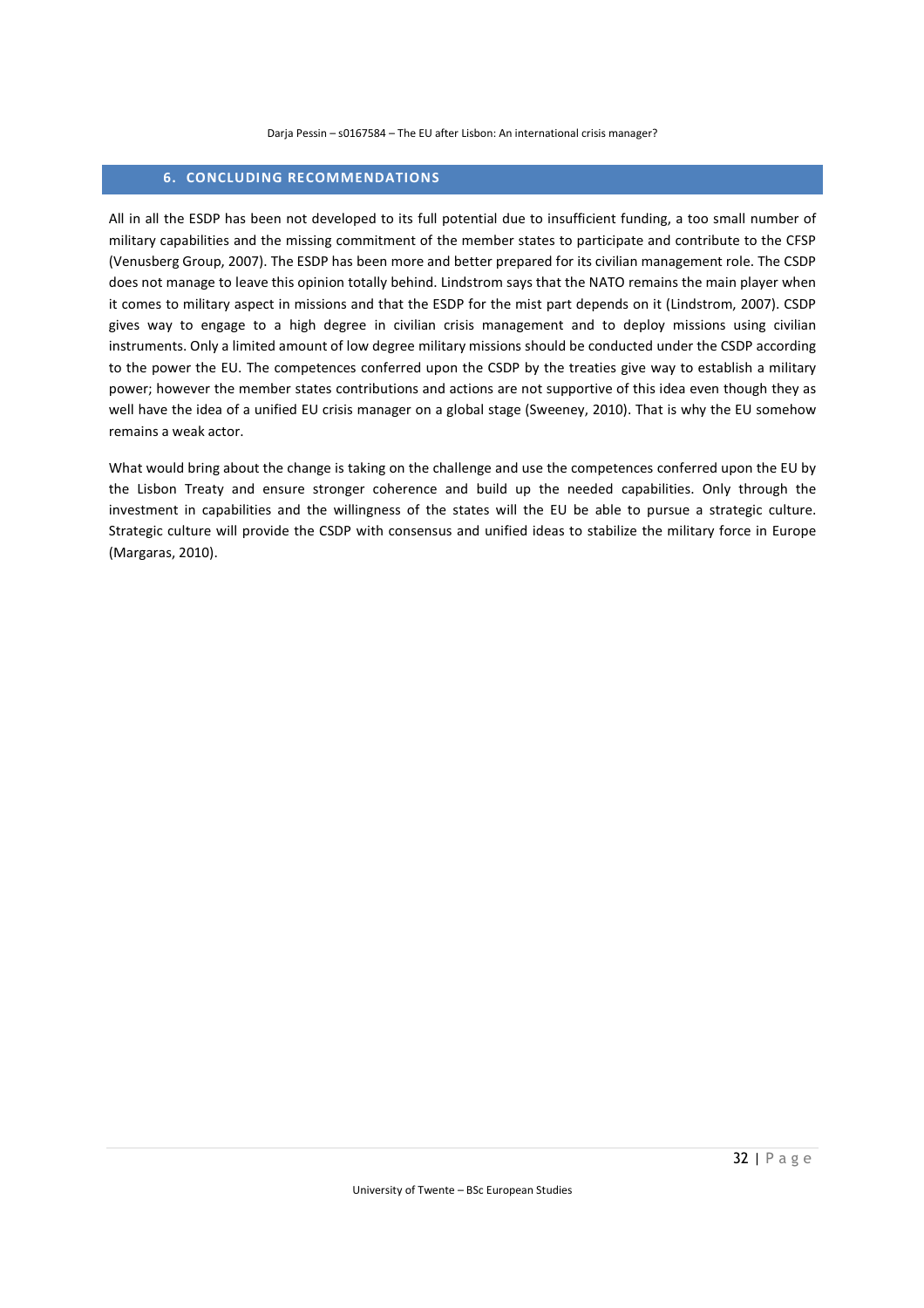# **7. REFERENCES**

Angelet, B. & Vrailas, I. (2008). *European Defence in the Wake of the Lisbon Treaty*. Gent: Academia Press.

Asseburg, M. & Kempin, R. (2009). *The EU as a Strategic Actor in the Realm of Security and Defence? A Systematic Assessment of ESDP Missions and Operations.* Berlin: German Institute for International and Security Affairs.

Bailes, A. J. K. (2008). The EU and a 'Better World': What Role for the European Security and Defence Policy?. *International Affairs.* No. 84(1). Pages: 115-130.

Bertin, T. (2008). The EU Military Operation In Bosnia. In Merlingen, M. & Ostrauskaite, R. (Eds.). *European Security and Defence Policy: An Implementation Perspective.* Abingdon: Routeledge.

Biscop, s. & Algieri, F. (2008). *The Lisbon Treaty and ESDP: Transformation and Integration*. Gent: Academia Press.

Bloching & Gya (2010). CSDP and EU Mission Update. *European Security Review. No:50.* ISIS Europe.

Blockmans, S. & Wessel, R.A. (2009). The European Union and Crisis Management: Will the Lisbon Treaty make the EU More Effective?. *Journal of Conflict and Security Law. No: 14(2).* pages: 265-308.

Blockmans, S. (2000). A New Crisis Manger at the Horizon: The Case of the European Union. *Leiden Journal of International Law. No. 13.* pages: 255-263.

Braud, P. A. & Grevi, G. (2005). The EU Mission in Aceh: Implementing Peace. *Occasional Paper. No:61.* EU Institute for Security Studies. December 2005.

Cameron, F. (2007). *An Introduction to European Foreign Policy*. London : Routledge.

Cooper, R. (2005). ESDP Goals and Ambitions. *EU-US PolMil Conference in Brussels.* Retrieved from http://consilium.europa.eu/uedocs/cmsUpload/RobertCooper.pdf.

Cornish, P. & Edwards, G. (2001). Beyond the EU/NATO Dichotomy: The Beginnings of a European Strategic Culture. *International Affairs. No. 77(3).* pages: 587-603.

Council of the European Union. (2010). EU Integrated Rule of Law Mission for Iraq (EUJUST LEX). (Factsheet). Retrieved from

http://www.consilium.europa.eu/uedocs/cms\_data/docs/missionPress/files/100615%20%20FACTSHEET%20EUJUS T%20LEX%20-%20version%2020\_EN01.pdf

Council of the European Union. (2010). EU Mission in Support of Security Sector Reform in the Republic of Guinea-Bissau (EU SSR Guinea Bissau). (Factsheet). Retrieved from http://www.consilium.europa.eu/showPage.aspx?id=1441&lang=fr

Council of the European Union. (2010). EU Mission to Provide Advice and Assistance for Security Sector Reform in the Democratic Republic of Congo (EUSEC RD Congo). (Factsheet). Retrieved from http://www.consilium.europa.eu/showPage.aspx?id=1030&lang=fr

Council of the European Union. (2010). EU Monitoring Mission in Aceh. (Factsheet). Retrieved from http://www.consilium.europa.eu/showPage.aspx?id=1081&lang=fr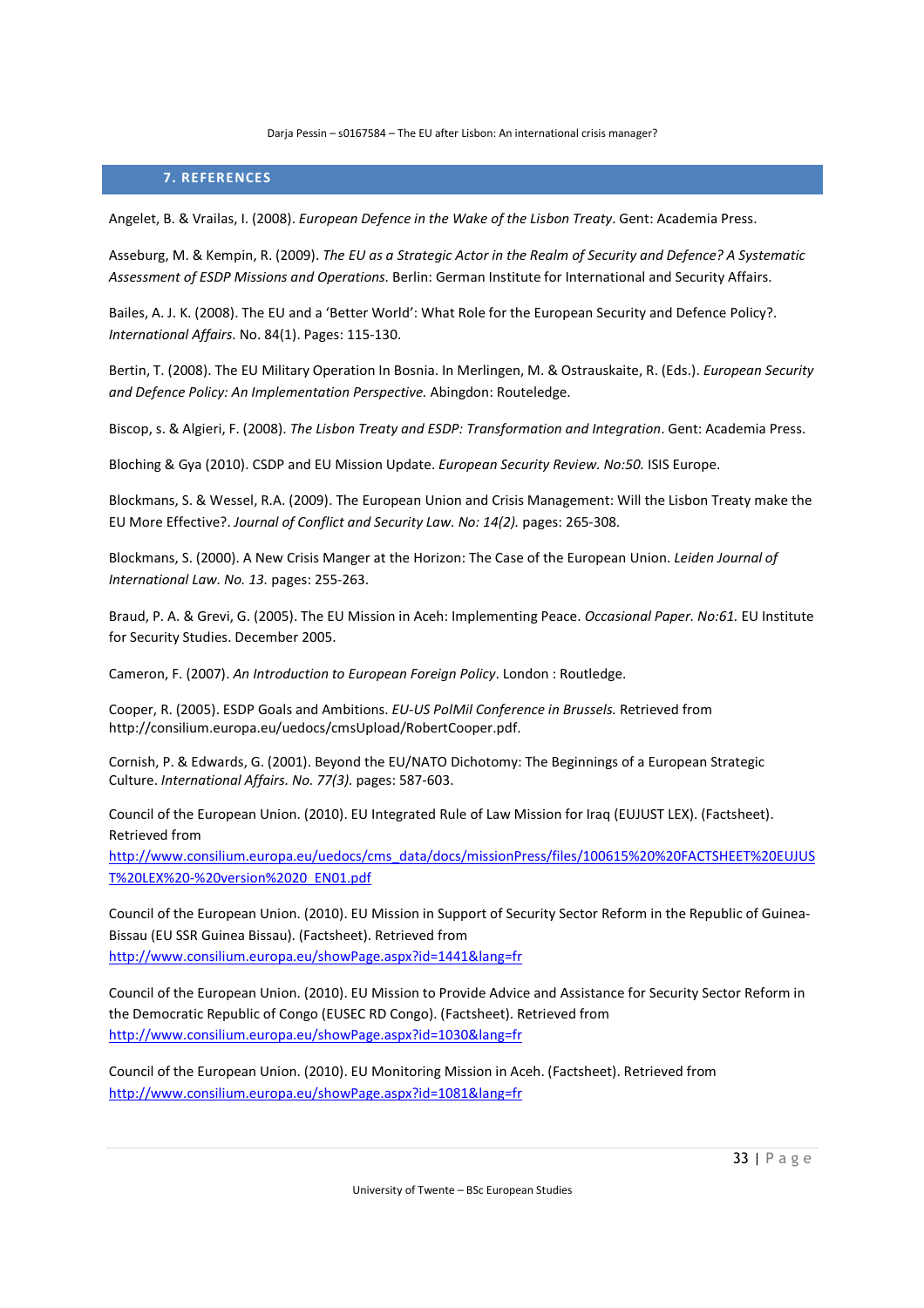Council of the European Union. (2010). EU naval operation against piracy (EUNAVFOR Somalia – Operation ATALANTA). (Factsheet) Retrieved from http://www.consilium.europa.eu/showPage.aspx?id=261&lang=EN

Council of the European Union. (2010). EU NAVFOR –Atalanta: Countering Piracy. *ESDP Newsletter.* No. 8. Retrieved from http://www.iss.europa.eu/

Council of the European Union. (2010). EU Police Advisory Team (EUPAT) in the former Yugoslav Republic of Macedonia. (Factsheet). Retrieved from http://www.consilium.europa.eu/showPage.aspx?id=1732&lang=fr

Council of the European Union. (2010). EU Police Mission in Afghanistan. (Factsheet). Retrieved from http://www.consilium.europa.eu/showPage.aspx?id=1271&lang=fr

Council of the European Union. (2010). EUBAM: European Union Border Assistance Mission to Moldova and Ukraine. (Factsheet). Retrieved from http://www.consilium.europa.eu/showPage.aspx?id=1062&lang=fr

Council of the European Union. (2010). EUPOL RD Congo (EU Police Mission for the DRC). (Factsheet). Retrieved from

http://www.consilium.europa.eu/uedocs/cms\_data/docs/missionPress/files/090923%20Factsheet%20EUPOL%20 RD%20Congo%20-%20version%206\_EN11.pdf

Council of the European Union. (2010). European Union Border Assistance Mission for the Rafah Crossing Point. (Factsheet). Retrieved from http://www.consilium.europa.eu/showPage.aspx?id=1022&lang=fr

Council of the European Union. (2010). European Union Military Operation in Bosnia and Herzegovina (Operation EUFOR Althea). (Factsheet). Retrieved from http://www.consilium.europa.eu/showPage.aspx?id=1045&lang=fr

Council of the European Union. (2010). European Union Police Mission for the Palestinian Territory (EUPOL COPPS). (Factsheet). Retrieved from http://www.consilium.europa.eu/showPage.aspx?id=1017&lang=fr

Council of the European Union. (2010). Facts on EUJUST Themis. (Factsheet). Retrieved from http://www.consilium.europa.eu/uedocs/cmsUpload/Factsheet%20THEMIS%20041026.pdf

Council of the European Union. (2010). Factsheet on the European Union Monitoring Mission (EUMM) in Georgia. (Factsheet). Retrieved from http://www.consilium.europa.eu/showPage.aspx?id=1515&lang=fr

D'Argenson, P. H. (2009): The Future of European Defence Policy. *Survival.* No. 51(5). Pages: 143-154.

EU NAVFOR Somalia. (2010). Retrieved from http://www.eunavfor.eu/

EUFOR Althea Mission. (2010). Retrieved from http://www.euforbih.org/eufor/

EULEX European Union Rule of Law Mission Kosovo. (2010). Retrieved from http://www.eulex-kosovo.eu/

EUSR in Kosovo. (2010). Committed to Kosovo's European future. (Factsheet). Retrieved from www.eusrin**kosovo**.eu/pdf/factsheeteng.pdf

Germond, B. & Smith, M. E. (2010). The EU's Anti-Piracy Naval Operation: An Evolution of ESDP's Objectives and Geopolitical Ambitions. *Theory vs. Policy? Connecting Scholars and Practitioners.* Retrieved from http://www.allacademic.com/meta/p416310\_index.html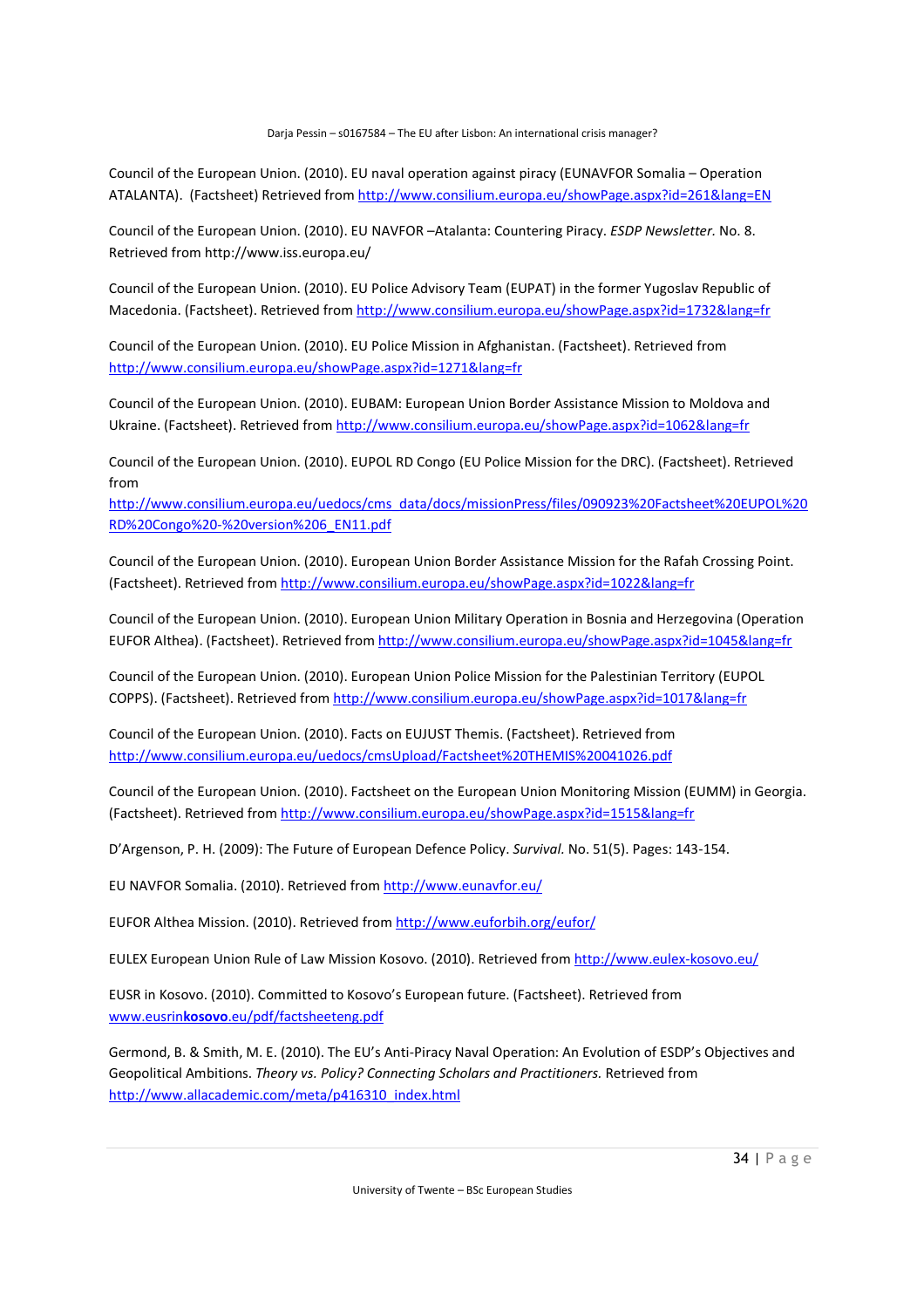Giegerich, B. & Wallace, W. (2004). Not Such a Soft Power: The External Deployment of European Forces. *Survival. No. 46(2).* pages: 163-182.

Gnesotto, N. (2001). From St-Malo to Nice European Defence: core documents. *Chaillot Paper. No:47.* 

Grevi, G. (2009). The EU rule-of-law mission in Kosovo (EULEX Kosovo). In Grevi, G., Helly, D. & Keohane, D. (2009). *European Security and Defence Policy: The First 10 Years (1999-2009).* Paris: The European Union Institute for Security Studies.

Grevi, G., Helly, D. & Keohane, D. (2009). *European Security and Defence Policy: The First 10 Years (1999-2009).*  Paris: The European Union Institute for Security Studies.

Gross, E. (2007). Civilian and Military Missions in the Western Balkans. In Emerson, M. & Gross, E. (Eds.) *Evaluating the EU's Crisis Mission in the Balkans.* CEPS Paperback series. No:2. pages:1-158.

Gya, G. (2009). Enacting the Lisbon Treaty for CSDP: Bright lights or a tunnel?. *European Security Review.No.47.* ISIS Europe, December, 2009.

Hauser, G. & Kernic, F. (2006). *European Security in Transition*. Aldershot: Ashgate.

Helly, D. (2009). The EU Military Operation Atalanta. In Grevi, G., Helly, D. & Keohane, D. (2009). *European Security and Defence Policy: The First 10 Years (1999-2009).* Paris: The European Union Institute for Security Studies.

Herz, J. & Gya, G. (2010). CSDP and EU Mission Updates-February 2010. *European Security Review, 48, ISIS Europe.* 

Hoebeke, H., Carette, S. & Vlassenroot, K. (2007). EU Support to the Democratic Republic of Congo. *Centre d'analyse stratégique.*

Hofmann. S. C. (2009). Overlapping Institutions in the Realm of International Security: The Case of NATO and ESDP. *Perspectives on Politics. No. 7(1).* doi:10.1017/S1537592709090070

Jones, G. (2007). *The Rise of European Security Cooperation.* New York: Cambridge University Press.

Juncos. A. E. (2006). Bosnia and Herzegovina: A Testing Ground for the ESDP?. *CFSP Forum*, vol.4(3).

Keller, P. & Schubert, A. K. (2009). ESDP and NATO: Challenges of the next decade. *EU Foreign Policy, Institutions and Process of Policy.* Retrieved from H:\Bachelor\ESDP and NATO Challenges of the next decade.mht

Keohane, D. (2009). The European Union military operation in Bosnia and Herzegovina (Althea). In Grevi, G., Helly, D. & Keohane, D. (2009). *European Security and Defence Policy: The First 10 Years (1999-2009).* Paris: The European Union Institute for Security Studies.

Keukeleire, S. & MacNaughtan, J. (2008). *The Foreign Policy of the European Union*. Basingstoke: Palgrave Macmillan.

Lasheras, B., Pohlmann, C. , Katsioulis, C. & Liberti, F. (2010). European Union Security and Defence White Paper: A Proposal. *Friedrich Ebert Stiftung.*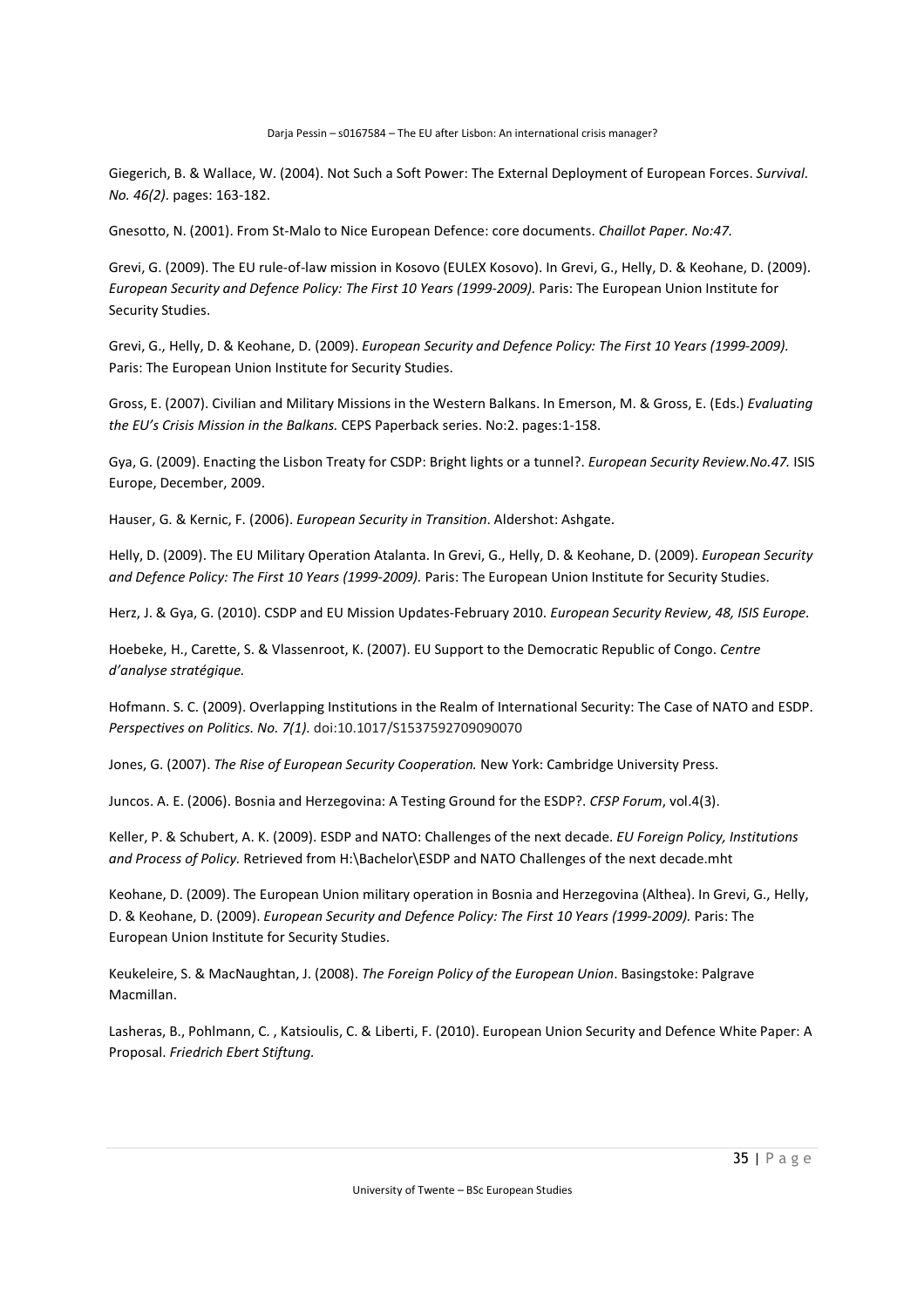Leakey, D. (2006). ESDP and Civil/Military Cooperation: Bosnia and Herzegovina,2005. In Deighton, A. & Mauer, V. (eds.). Securing Europe? Implementing the European Security Strategy. *Zürcher Beiträge zur Sicherheitspolitik.*  No:77.

Lindtrom, G. (2007). Enter the EU Battle Groups. *Chaillot Papers.* European Union Institute for Security Studies.

Manners, I. (2006). Normative Power Europe Reconsidered: Beyond the Crossroads. *Journal of European Public Policy. No:13(2).* pages: 182-199.

Margaras, V. (2010). Common Security and Defence Policy and the Lisbon Fudge: No Common Strategic Culture, No Major Progress. *Working Paper. No.28.* European Policy Institutes Network EPIN.

Menon, A. (2009). Empowering Paradise? The ESDP at Ten. *International Affairs.* No. 85(2). Pages: 227-246.

Merlingen, M. & Ostrauskaite, R. (2008). *European Security and Defence Policy: an Implementation Perspective*. London: Routledge.

Missiroli, A. (2008). The Impact of the Lisbon Treaty on ESDP. *Policy Department External Policies.* Retrieved from http://www.europarl.europa.eu/activities/expert/eStudies.do?languageEN

Moravcsik, A. (2003) The World is Bipolar After All. *Newsweek International.* 

Naert, F. (2007). ESDP in Practice: Increasingly Varied and Ambitious EU Security and Defence Operations. In Trybus, M. & White, N. (2007). *European Security Law*. Oxford: Oxford University Press.

Orsini, D. (2006). Future of ESDP: Lessons from Bosnia. *European security Review.* No. 29.Brussels: ISIS Europe.

Pond, E. (2008). The EU's Test in Kosovo. *The Washington Quarterly. No: 31(4).* pages: 97-112.

Quille, G. (2008). The Lisbon Treaty and Its Implications for CFSP/ESDP. *Briefing Paper for the Directorate-General for External Policies of the Union.* 

Richter, S. (2009). Promoting Rule of Law Without State-Building: Can EULEX Square the Circle in Kosovo?. In Asseburg, M. & Kempin, R. (Eds.). *The EU as a Strategic Actor in the Realm of Security and Defence: A Systematic Assessment of ESDP Missions and Operations.* SWP Research Paper.

Rogers, J. (2009). From 'Civilian Power' to 'Global Power': Explication the European Union's 'Grand Strategy' Through the Articulation of Discourse Theory. *Journal of Common Market Studies.* No. 47(4). pages: 831-862.

Sabathil, G. (2010). A European Vision For Addressing Global Security. *European View. No. 9.* pages: 65-69. doi10.1007/s12290-010-0116-4

Salmon, T. (2005). The European Security and Defence Policy: Build on Rocks or Sand?. *European Foreign Affairs Review.* No. 10. pages: 359-379.

Sangiovanni, M. E. (2003). Why a Common Security and Defence Policy is Bad for Europe. *Survival.* No. 45(3). pages: 193-206.

Shadish, W.R., Cook, T.D., & Campbell, D.T. (2002). *Experimental and Quasi-Experimental Designs for Generalized Causal Inference.* Boston: Houghton-Mifflin.